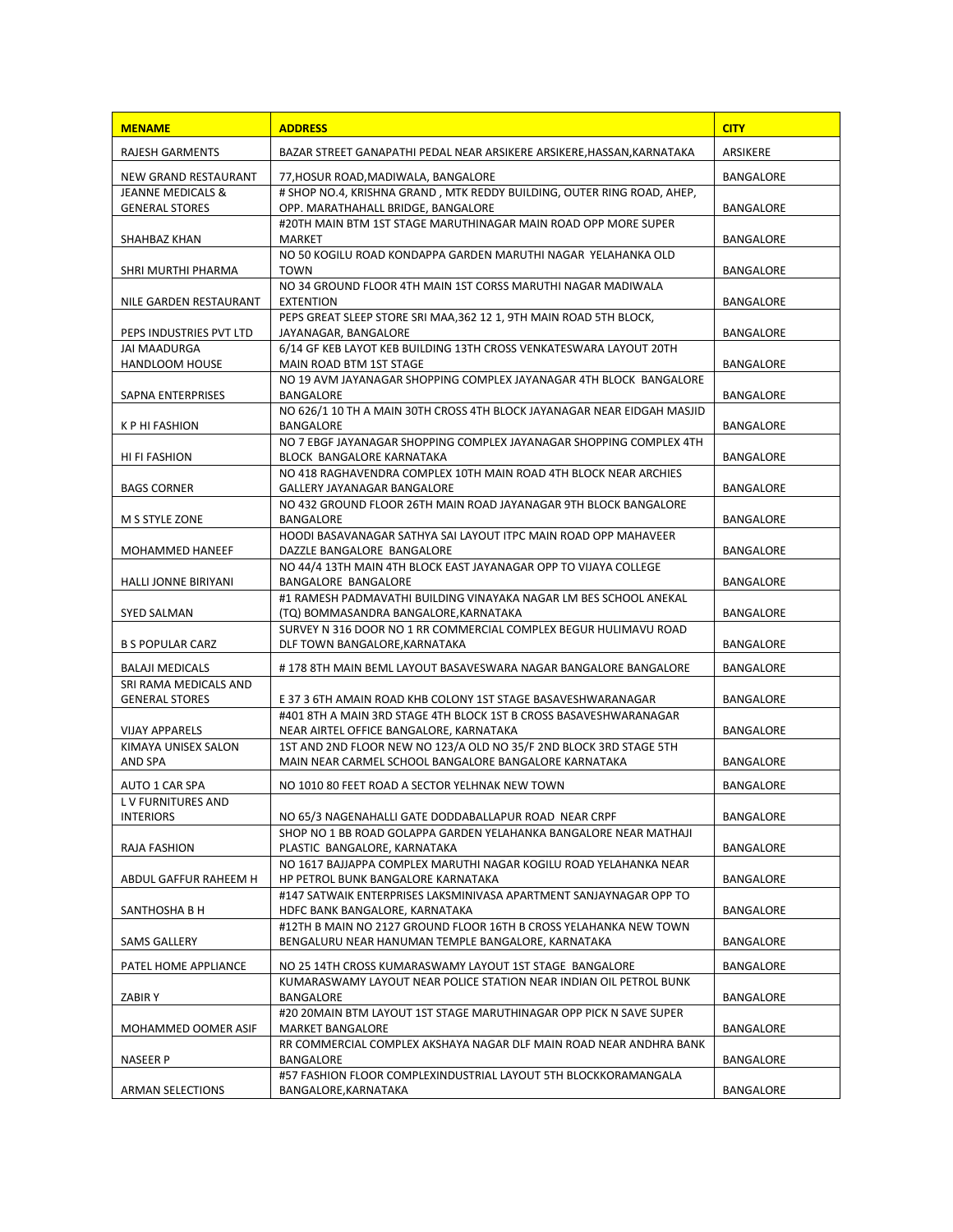| MUHAMMED SHABEEB S K                           | NO G1 FASHION FLOOR OPP JYOTHI NIVAS 5TH BLOCK KORMANGLA BANGALORE                                                  | BANGALORE        |
|------------------------------------------------|---------------------------------------------------------------------------------------------------------------------|------------------|
|                                                | #9/10 1ST FLOOR ARV MARKET 4TH BLOCK JAYANAGAR BANGALORE NEAR BDA                                                   |                  |
| <b>SANDEESH T</b>                              | COMPLEX JAYANAGAR 4TH BLOCK EMPART HOTEL BANGALORE, KARNATAKA                                                       | BANGALORE        |
| <b>OMKAR TEXTILES</b>                          | 1 SOWPARNIKA RAMACHANDRAPURA MAIN ROAD C RAMAJAH LAYOUT<br>VIDYARANYAPURA ARYA BAKERY BANGALORE BANGALORE           | <b>BANGALORE</b> |
|                                                | #39-A ASSAYA ROAD CROSS SINDHI COLONY COX TOWN NEAR KOMALA                                                          |                  |
| <b>NAVIJ ENTERPRISES</b>                       | REFRESHMENT BANGALORE                                                                                               | BANGALORE        |
|                                                | #39-A ASSAYA ROAD CROSS SINDHI COLONY COX TOWN NEAR KOMALA                                                          |                  |
| <b>NAVIJ ENTERPRISES</b>                       | REFRESHMENT BANGALORE                                                                                               | BANGALORE        |
| SHABEENA AHMED                                 | 16 HAINS ROAD FRAZER TOWN NEAR G K WALE PHOTO STUDIO                                                                | BANGALORE        |
| DREAMWORLD FOR HOME                            | NO.86, GROUND FLOOR, PLATINUM SQURAE CILES ROAD, FRAZER TOWN                                                        | BANGALORE        |
| DREAMWORLD FOR KIDS                            | 86 GF PLATINUM SQUARE FRAZER TOWN BANGALORE                                                                         | BANGALORE        |
| KISHOR KUMAR GERA                              | SHOP 15 SAFINA PLAZA INFANTRY ROAD BANGALORE                                                                        | <b>BANGALORE</b> |
|                                                |                                                                                                                     |                  |
| <b>EMPIRE STORES</b>                           | 117 COMMERCIAL STREET BANGALORE 560001                                                                              | BANGALORE        |
| KIRLOSKAR ELECTRIC<br><b>CHARITABLE TRUST</b>  | NO-19 2ND MAIN 1ST PHASE PEENYA INDUSTRIAL AREA B                                                                   | BANGALORE        |
| M S MN MENS WEAR AND                           |                                                                                                                     |                  |
| TAILOR                                         | NO 3/1 ROBERTSON ROAD FRAZER TOWN OPP ASHOKA THEATRE                                                                | BANGALORE        |
|                                                | 5 3RD MAIN 3RD CROSS HOYSALANAGAR RAMURTHY NAGAR POST NEAR TO ANIL                                                  |                  |
| VENOGOPAL T G                                  | <b>BAR AND RESTUARANT</b>                                                                                           | BANGALORE        |
| <b>DREAM WORLD</b>                             | DREAM WORLD NO 86/1 COLES ROAD FRAZER TOWN BANGALORE                                                                | <b>BANGALORE</b> |
|                                                | MUNISWAMY BUILDING SITE NO 197/1 SHOP NO 2 HEBBAGODI MAIN ROAD                                                      |                  |
| RAJESH KUMAR                                   | BANGALORE, KARNATAKA                                                                                                | BANGALORE        |
| <b>VELOCITY</b>                                | NO 20 COLES ROAD FRAZER TOWN OPP KOTAK MAHINDRA ATM BANGALORE,<br>KARNATAKA                                         | BANGALORE        |
|                                                | GROUND AND FLOOR NO 129/1ST GERMAN SCHOOL BUILDING PROMENADE ROAD                                                   |                  |
| RAIDAN RESTAURANT                              | FRAZER TOWN NEAR BUS STOP BANGALORE                                                                                 | <b>BANGALORE</b> |
| HOME SHOPPE SUPER                              | GROUND AND FIRST FLOOR NO 10 SAUNDERS ROAD FRAZER TOWN NEAR BUS STOP                                                |                  |
| MARKET                                         | BANGALORE, KARNATAKA<br>CRM, SOWBHAGYA ANNEX, SY NO.35/1B VARTHUR MAIN ROAD, MUNNEKOLALA,                           | BANGALORE        |
| PEPS INDUSTRIES PVT LTD                        | BANGALORE                                                                                                           | BANGALORE        |
|                                                | GROUND FLOOR RAMANJANEYA REDDY BUILDING NEXT TO TULAG THEATER                                                       |                  |
| NAKSHTRA                                       | <b>MARATHALLI BANGLORE</b>                                                                                          | <b>BANGALORE</b> |
| <b>MAHAVEER HOME</b>                           | GF SHOP NO 2 SUBRAMANI BUILDING ASHWATH NAGAR MAIN ROAD                                                             |                  |
| APPLIANCES                                     | MARATHAHALLI POST NEAR CHAMLUR JEWELARS<br>SHOP NO 07 CHANDRA REDDY BUILDING OPP CHOWDESHWARI TEMPLE                | BANGALORE        |
| BHAVARA RAM                                    | <b>BANGALORE KARNATAKA</b>                                                                                          | BANGALORE        |
|                                                | GROUND FLOOR NO 439 2ND MAIN ROAD ASHWANTHA NAGAR MUNNEKOLALA                                                       |                  |
| NEXT THE GENTS COURT                           | OPP TO MARATHALLI BUS STOP BANGALORE                                                                                | <b>BANGALORE</b> |
|                                                | NO 727 GROUND FLOOR CHOWDESHWARI LAYOUT OPP TO TULASI THEATER                                                       |                  |
| ORANGE FASHION<br>SHAKEER MOHAMMED             | MARATHAHALLI NEAR TULSI THEATER BANGALORE, KARNATAKA<br>NO 02 OUTER RING ROAD NEAR HOME TOWN MARATHAHALLI BANGALORE | <b>BANGALORE</b> |
| HASSAIN                                        | BANGALORE, KARNATAKA                                                                                                | BANGALORE        |
| EYE WORLD OPTICIANS                            | NO. 808 GROUND FLOOR 7TH CROSS MICO LAYOUT BTM 2ND STAGE BANGALORE                                                  | BANGALORE        |
|                                                | NO-1,2 ND CROSS, OPP.RBI COLONY, KOTHANUR MAIN ROAD, VII PHASE, J.P. NAGAR                                          |                  |
| EVER FINE SUPER MARKET                         | BANGALORE                                                                                                           | BANGALORE        |
| <b>JAIN MEDICALS</b>                           | JAIN MEDICALS SHOP NO 4 7TH MAIN ROAD N S PALYA BTM LAYOUT 2ND STAGE                                                | BANGALORE        |
|                                                | NO 1 A 7TH MAIN 18TH CROSS NS PALYA BTM LAYOUT 2ND STAGE                                                            |                  |
| BEABA                                          | NO 86 5TH MAIN ROAD AREKERE MICO LAYOUT BANNERGHATTA ROAD AREKERE                                                   | BANGALORE        |
| SAI LAXMI STORES                               | <b>BANGALORE KARNATAKA</b>                                                                                          | BANGALORE        |
|                                                | NO 57 INDUSTRIAL LAYOUT NEAR JYOTHI NIVAS COLLEGE KORAMANGALA 5TH                                                   |                  |
| NAYEEM AHMED                                   | BLOCK BANGALORE KARNATAKA                                                                                           | BANGALORE        |
| TRAVEL SMART                                   | NO 10 1 4TH CROSS 1ST MAIN RAHAMATH NAGAR R TNAGAR                                                                  | BANGALORE        |
|                                                | 4 OLD NO 39/1 NEW DEVEGOWDA ROAD THIMMAIAH GARDEN 1ST MAIN ROAD R T                                                 |                  |
| R S ENTERPRISES<br><b>COMPASSION UNLIMITED</b> | <b>NAGAR</b><br>#4 OLD NO 39/1 NEW DEVE GOWDA RD THIMMAIAH GARDEN 1 ST MAIN R T                                     | BANGALORE        |
| PLUS ACTION                                    | NAGAR                                                                                                               | BANGALORE        |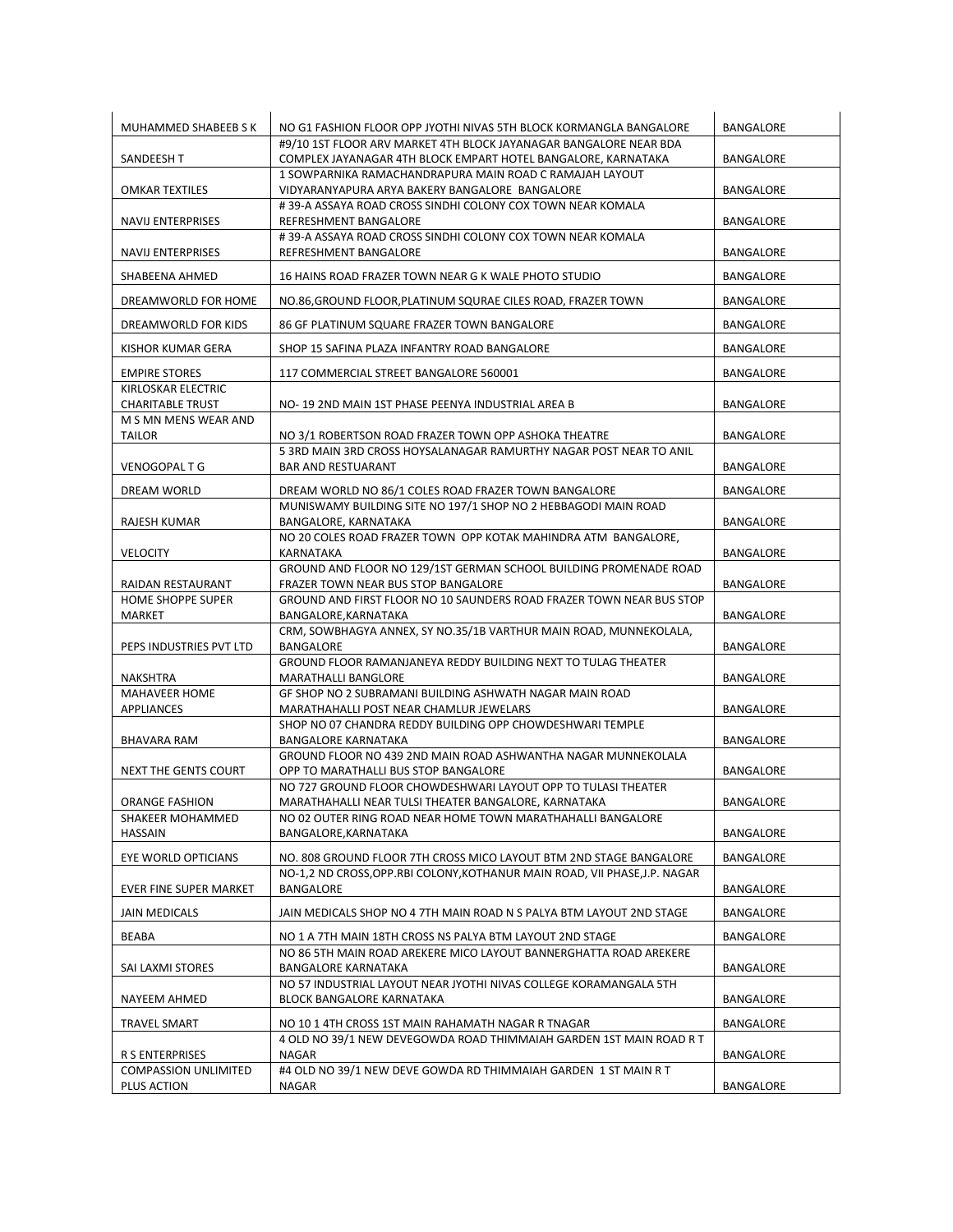| SAKSHI MEDICAL AND<br><b>GENERAL STORE</b> |                                                                                                                    |                  |
|--------------------------------------------|--------------------------------------------------------------------------------------------------------------------|------------------|
|                                            | NO 17/1 SULTAN PALYA MAIN ROAD R T NAGAR BANGALORE                                                                 | BANGALORE        |
| SOWMYA J                                   | NO 745 ANDRAHALLI 8TH MILE ROAD BANGALORE KARNATAKA                                                                | <b>BANGALORE</b> |
| V FIX                                      | #7 MATEDAHALLI 80 FT MAIN ROAD RT NAGAR OPP TO F M SILKS OPPOSIT TO FM<br>SILKS BANGALORE, KARNATAKA               | BANGALORE        |
| PRABHA BIJOY                               | NO 2 BUDIGERE CROSS VIRGONAGAR POST BANGALORE KARNATAKA                                                            | BANGALORE        |
| <b>MAYUR NOVELTY</b>                       | NO 603 AECS LAYOUT OPP M KRETAIL KUNDAL HALLI GATE BANGALORE                                                       | <b>BANGALORE</b> |
| MUKESH METAL MART                          | 29 1 MAIN MAGADI ROAD NEAR METRO PILLAR 220 NUMBER BANGALORE                                                       | <b>BANGALORE</b> |
| HARSHITHA NETCOM                           | NO 127 5TH MAIN OPPSITE AXIS BANK CHAMARAJAPET BANGALORE BANGALORE                                                 | <b>BANGALORE</b> |
| SAPIAGIRI AUTO PRIVATE<br>LIMITED          | NO 1041/A DR RAJKUMAR ROAD 4TH BLOCK RAJAJINAGAR                                                                   | BANGALORE        |
|                                            | #103 MARIYAPPARA PAALYA GNANA BHARATHI POST 80FT RING ROAD                                                         |                  |
| <b>DESINE SYMPHONY</b>                     | BANGALORE, KARNATAKA                                                                                               | BANGALORE        |
| <b>SUN RISE BAR &amp;</b><br>RESTAURANT    | NO 143 BUILDING NO 548 SITE NO1 8TH MAIN ROAD DUGGERE                                                              | BANGALORE        |
| NALLAVULA GANESH                           | NO 31 1ST AVENUE TEACHERS COLONY KORAMANGALA BANGALORE KARNATAKA                                                   | BANGALORE        |
|                                            | GF 1802 HANUMANTHARAYANAPALYA SRIGANDAKAVAL NEAR DURGASHREE                                                        |                  |
| <b>SWASTIK HI FASHION</b>                  | SAMRUDDI HOTEL BANGALORE KARNATAKA<br>NO 526/2 1ST MAIN ROAD NEAR RAMA MANDIR TEMPLE T DASARAHALLI                 | <b>BANGALORE</b> |
| AMAR FASHION                               | <b>BANGALORE BANGALORE</b>                                                                                         | BANGALORE        |
|                                            | #17/2 OPP TO VIJAYA BANK NEXT TO STERLING PARK APT KODIYEKOLLI MAIN RD                                             |                  |
| <b>IGNITE AUTOMOTIVE</b>                   | SAHAKARNAGAR POST                                                                                                  | <b>BANGALORE</b> |
| <b>GRAND MART SUPER</b>                    | NO18/1 GROUND AND FRIST FLOOR ANANTHNAGAR MAIN ROAD SAMPIGENAGAR                                                   |                  |
| <b>MARKET</b><br><b>GRAND MART SUPER</b>   | HUSKURGATE ELE CITY BANGALORE<br>NO18/1 GROUND AND FRIST FLOOR ANANTHNAGAR MAIN ROAD SAMPIGENAGAR                  | <b>BANGALORE</b> |
| <b>MARKET</b>                              | HUSKURGATE ELE CITY BANGALORE                                                                                      | <b>BANGALORE</b> |
| <b>GRAND MART SUPER</b>                    | NO18/1 GROUND AND FRIST FLOOR ANANTHNAGAR MAIN ROAD SAMPIGENAGAR                                                   |                  |
| MARKET                                     | HUSKURGATE ELE CITY BANGALORE                                                                                      | BANGALORE        |
|                                            | SHOPNO 1&2/833 4TH CROSS NEW MICO RD C K NAGAR HOSA RD E-CITY POST                                                 |                  |
| K K TEXTILES                               | BANGALORE                                                                                                          | BANGALORE        |
| KAVERI HARDWARE                            | NO6/7 MMR COMPLEX SAMPIGERENAGAR HOSKUR GATE KAMMASANDRA<br><b>ELECTRONCITY BANGALORE</b>                          | BANGALORE        |
|                                            | GROUND FLOOR SHOP NO 2 YOGESH BUILDING SHIKARI PALYA ROAD GOLLAHALLI                                               |                  |
| ABRESH SUPER MART                          | VILLAGE NEAR YOGESH BANGALORE BANGALORE                                                                            | BANGALORE        |
|                                            | 752 HOSA ROAD 10TH CROSS CHANNAKESHWARNAGAR ELECTONICSCITY POST                                                    |                  |
| <b>SLVS HARDWARE</b>                       | BANGALORE                                                                                                          | <b>BANGALORE</b> |
| SRI KAVERI GLASS<br>PLYWOOD AND HARD       | NO 157 APPANNA REDDY, COMPLEX KONAPPANNA AGRAHARA SINGASANDRA                                                      |                  |
| WARES                                      | HOSUR MAIN ROAD BANGALORE, KARNATAKA                                                                               | <b>BANGALORE</b> |
|                                            | NO 499 C K NAGAR NEW MICO MAIN ROAD ELECTRONIC CITY POST HOSA ROAD                                                 |                  |
| <b>HARIS P</b>                             | BANGALORE KARNATAKA                                                                                                | <b>BANGALORE</b> |
| SRI GURU ELECTRICALS                       | NO 4 DODDATHOGURU BEGWI HOBIL SINGARONOROO POST OPP VELANKANI E                                                    |                  |
| AND SUPPLIERS                              | CITY BANGALORE WATER TALUK BANGALORE KARNATAKA<br>K NO 162/250 DODDATHOGURU VILLAGE ELECTRONIC CITY POST BANGALORE | BANGALORE        |
| <b>BALAJI MEDICALS</b>                     | KARNATAKA                                                                                                          | <b>BANGALORE</b> |
| SREE TEJA CHOWDARY                         | VIJAYAWADAWARI ANTHRACITE MESS VELANKANI ELECTRONIC CITY PHASE 1                                                   |                  |
| <b>CHILUKURI</b>                           | BANGALORE BANGALORE, KARNATAKA                                                                                     | BANGALORE        |
| SREE TEJA CHOWDARY                         | VIJAYAWADAWARI ANTHRACITE MESS VELANKANI ELECTRONIC CITY PHASE 1                                                   |                  |
| CHILUKURI                                  | BANGALORE BANGALORE, KARNATAKA<br>NO 646 GROUND FLOOR 8TH CROSS CK NAGAR HOSA ROAD ELECTRONIC CITY POST            | BANGALORE        |
| RAMDEV MOBILE GALLERY                      | PRALAKSHA HOSPITAL BANGALORE KARNATAKA                                                                             | BANGALORE        |
| ARS PROVISION STORE                        | BABU REDDY NEW SHOPING COMPLEX ELECTRONIC CITY POST BANGALORE BESIDE<br>METROSHOD & BAG BANGALORE KARNATAKA        | BANGALORE        |
|                                            | NO 06 HANUMAREDDY BUILDING KAMMASAN C ROSS ELECTRONIC CITY POST                                                    |                  |
| ALL IN ALL WORLD                           | HEBBAGODI BANGALORE, KARNATAKA                                                                                     | BANGALORE        |
| LA VISION                                  | NO 11 12/1 CRESCENT SAMAFFACENTRE AK ASHRAM 1ST MAIN ROAD R T NAGAR<br>BANGALORE, KARNATAKA                        | BANGALORE        |
|                                            | NO 11 12/1 CRESCENT SAMAFFACENTRE AK ASHRAM 1ST MAIN ROAD R T NAGAR                                                |                  |
| LA VISION                                  | BANGALORE, KARNATAKA                                                                                               | BANGALORE        |
|                                            | NO 48 CASINO TOWERS OPP M S R HOSPITAL RMV 2ND STAGE BANGALORE                                                     |                  |
| ROSHAN M M                                 | BANGALORE                                                                                                          | BANGALORE        |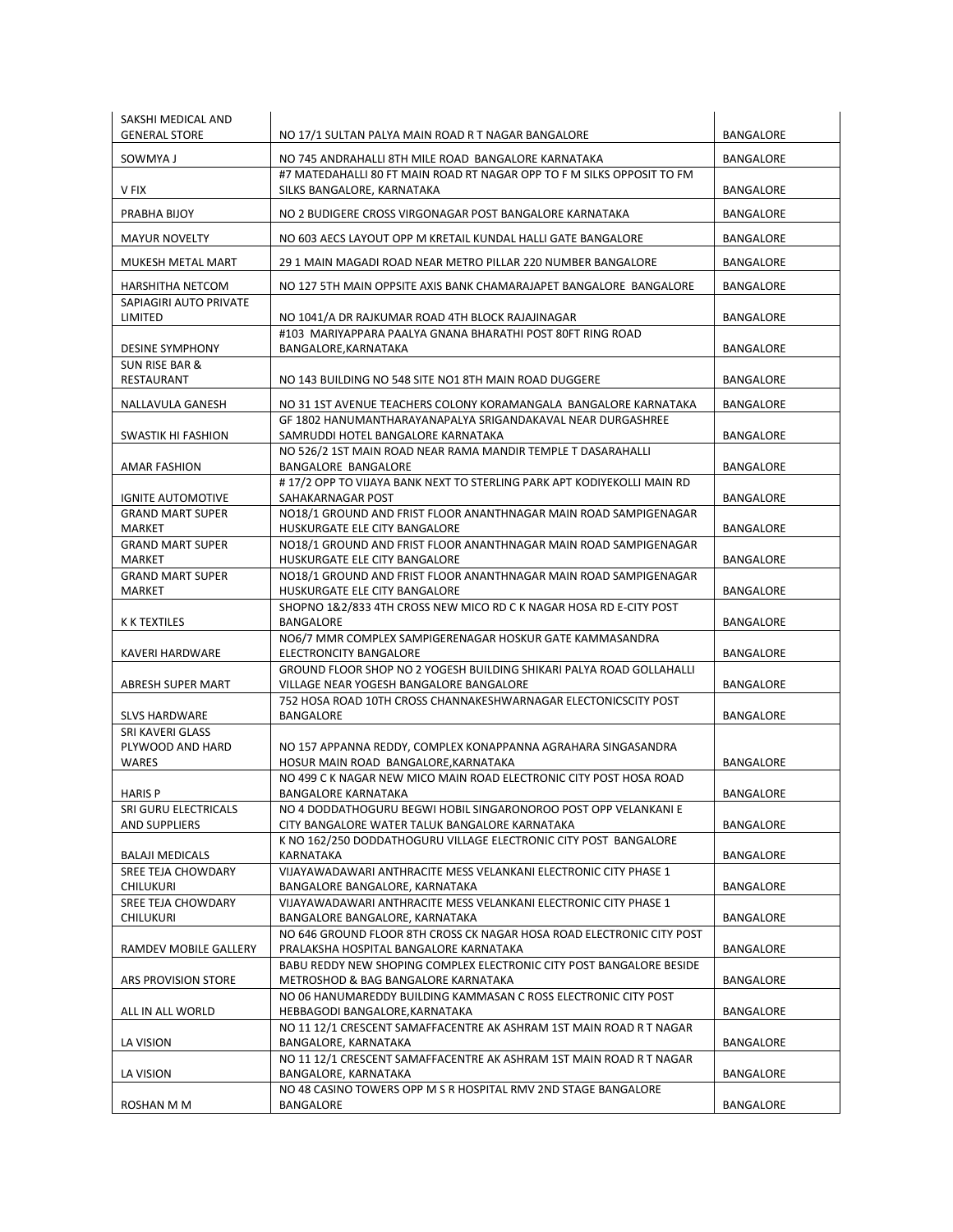| VADAMI                                  | E 117/2 22 ND C HSR 3RD STAGE CLUB ROAD NEAR HSR CLUB                                                                                   | BANGALORE        |
|-----------------------------------------|-----------------------------------------------------------------------------------------------------------------------------------------|------------------|
| <b>KAVERY PROVISION STORES</b>          | 20/11 1ST CROSS 1ST MAIN SOMASANDRA PALYA BANGALORE KARNATAKA                                                                           | BANGALORE        |
| MEENAKSHI HARDWARE                      | NO 152 HSR LAYOUT 25TH MAIN 19TH CROSS PARANGIPALYA HSR LAYOUT SEC2<br>BANGALORE, KARNATAKA                                             | BANGALORE        |
| <b>AJAN SERVICING LLP</b>               | NO 1143 115 2ND SECTOR 27TH MAIN HSR LAYOUT NEAR STATE BANK OF INDIA<br>BANGALORE, KARNATAKA                                            | BANGALORE        |
| RAMDEV TEXTILES                         | GROUND FLOOR NO 5 22ND CROSS YALLUKUNTE HSR LAYOUT BENGALORE NEAR<br>SBI BANK BANGALORE, KARNATAKA                                      | BANGALORE        |
| <b>KARRONS</b>                          | PB ROAD BD ROAD CHITRADURGA KARNATAKA                                                                                                   | BANGALORE        |
| NAGARAJ KALIDAS                         | GG COMPLEX NEXT O CHANDANAPALACE KALYANA MANTAPA HMT LAYOUT<br>VIDYARANYAPURA                                                           | BANGALORE        |
| <b>SUN CITY (THE FASHION</b>            | SHOP NO.1AND2.NO 704 3 RD BLOCK.BEL LAYOUT.VIDYARANYAPURA MAIN ROAD<br>BANGALORE                                                        | BANGALORE        |
| STUDIO)                                 | NO 1070/1071 NANJAPPA MAIN ROAD 2ND BLOCK BEL LAYOUT VIDYARANYAPURA                                                                     |                  |
| SHIVA PRIYA RICE TRADERS                | NEXT TO SINDHU BAR OR OPP NISHA PRINTER BANGALORE KARNATAKA                                                                             | BANGALORE        |
|                                         | #1023/56/55 4TH FLOOR DHAKSHAYANI A#1023 56/55 4TH FLOOR DHAKSHAYANIA<br>BANGALORE NEAR SANGGETHA MOBILE SHOP VIDYARANYAPURA BANGALORE, |                  |
| <b>SUCCESS WORLD</b>                    | KARNATAKA                                                                                                                               | BANGALORE        |
|                                         | NO 3 NAVRATHNA COMPLEX OPP TO BHARATH PETROL BUNK TINDLU MAIN ROAD                                                                      |                  |
| <b>CITY MAX</b>                         | NEAR NANJAPPA CIRCLE NEAR BHARATH PETROL BANGALORE, KARNATAKA                                                                           | BANGALORE        |
| <b>ASHWIN MATHEWS</b>                   | NO 1239/3 GROUND FLOOR VK ARCADE 2ND BLOCK BEL LAYOUT VIDYARANYAPURA<br>NEAR AXIS BANK BANGALORE KARNATAKA                              | BANGALORE        |
|                                         | NO 10/10 2ND CROSS NEAR HOPCOMS OPP NIT GROUNDS HMT LAYOUT                                                                              |                  |
| NANDINI MILK PARLOUR                    | VIDYARANYAPURA OPP NIT GROUND BANGALORE                                                                                                 | BANGALORE        |
| <b>B S VIKAS</b>                        | # KNADI & GRAMODH JANATHA BAZAAR KG ROAD BANGALORE                                                                                      | BANGALORE        |
|                                         | #NO 670 6TH MAIN ROAD RBI LAYOUT MAIN ROAD J P NAGAR 7TH PHASE                                                                          |                  |
| <b>EASY TAKE RETAIL</b>                 | BANGALORE BANGALORE, KARNATAKA                                                                                                          | BANGALORE        |
| <b>EASY TAKE RETAIL</b>                 | #NO 670 6TH MAIN ROAD RBI LAYOUT MAIN ROAD J P NAGAR 7TH PHASE<br>BANGALORE BANGALORE, KARNATAKA                                        | BANGALORE        |
|                                         | #NO 670 6TH MAIN ROAD RBI LAYOUT MAIN ROAD J P NAGAR 7TH PHASE                                                                          |                  |
| <b>EASY TAKE RETAIL</b>                 | BANGALORE BANGALORE, KARNATAKA<br>#NO 670 6TH MAIN ROAD RBI LAYOUT MAIN ROAD J P NAGAR 7TH PHASE                                        | BANGALORE        |
| <b>EASY TAKE RETAIL</b>                 | BANGALORE BANGALORE, KARNATAKA                                                                                                          | BANGALORE        |
| VAI DEESHWARAN                          |                                                                                                                                         |                  |
| <b>AYURVEDIC AND</b>                    | NO 5 BASEMENT FLOOR EAST FACING M V COMMERCIALS KOTHANUR DINNE MAIN                                                                     |                  |
| HOMEOPATHY                              | ROAD OPP BANGALORE KARNATAKA<br>NO 739 GAURAV NAGAR OPP TO BUS STOP RBT COLONY J P NAGAR 7TH PHASE                                      | BANGALORE        |
| A S FAIROZ PASHA                        | BANGALORE BANGALORE                                                                                                                     | BANGALORE        |
| SRI LAKSHMI NARAYANA                    | NO 3 TIRUMALA APARTMENTS NEAR KEMBATHLLLI GOTTIGERE BANNERGHATTA                                                                        |                  |
| <b>ENTERPRISES</b>                      | ROAD BANGALORE BANGALORE KARNATAKA                                                                                                      | BANGALORE        |
|                                         | SECOND FLOOR NARAYANAPPA BUILDING KEMBATHHALLI MAIN ROAD GOLLAHALLI                                                                     |                  |
| SATHISHA G                              | ANJANA BANGALORE KARNATAKA<br>NO 7 PARIJATHA 5TH MAIN GANAPATHI PURA KANAKPURA ROAD OFF                                                 | <b>BANGALORE</b> |
| VIJI REFRIGERATOR & AIR                 | CHUNCHUGATTA MAIN ROAD J P NAGAR NEAR SHOP SMART BANGALORE                                                                              |                  |
| <b>CONDITIONS SERVICE</b>               | BANGALORE                                                                                                                               | BANGALORE        |
| ZATS HOME INTERIO                       | NO 191 5TH CROSS LAXMI LAYOUT OFF BANNERGHATTA ROAD AREKERE NEAR<br>VENTURE APPARTMENTS BANGALORE KARNATAKA                             | BANGALORE        |
|                                         |                                                                                                                                         |                  |
| <b>WALK &amp; WEAR</b>                  | OPP CHEMUNUR JEWELLERS J C CIRCLE K R ROAD HOSAKOTE BANGALORE                                                                           | BANGALORE        |
| NAVAYUGA ENTERPRISES                    | BASHETTIHALLI BASHETTIHALLI POST DODBALLAPUR TALUK BANGALORE RURAL                                                                      | BANGALORE        |
| ADHIRA GROUPS INDIA                     | 30TH WARD NO 598 KONGADIYAPPA COLLEGE ROAD ISLAMPUR DODDABALLAPUR<br>NEAR NT FABRICATORS BANGALORE KARNATAKA                            | BANGALORE        |
| SNEHALOKA MOBILES AND                   | SNEHALOKA ARCADE NO 1272 1157/6229 BASEMENT GROUND FLOOR OPP S B M                                                                      |                  |
| <b>GIFT CENTRE</b>                      | BANK CHIKKAPETE D CROSS ROAD DODDBALLAPUR BANGALORE                                                                                     | BANGALORE        |
| <b>MANOHAR CLOTH</b><br><b>EMPORIUM</b> | BUDIGERE DEVANAHALLI TALUK BANGALORE                                                                                                    | BANGALORE        |
|                                         | T C PALYA MAIN ROAD 2ND BLOCK 2ND CROSS AKSHAYA NAGAR                                                                                   |                  |
| MOUZAMALI                               | RAMAMGLLYNEGM                                                                                                                           | BANGALORE        |
| LULU MINI SUPER MARKET                  | NO 5 GROUND FLOOR ANANDPURA CIRCLE T C PALYA MAIN ROAD KR PURAM<br>BANGALORE KARMATAKA                                                  | BANGALORE        |
|                                         | NO 61 CSA PLAZA 5TH CROSS RAMAMURTHY NAGAR CSA PLAZA 5TH CROSS                                                                          |                  |
| PRABHAT TIMES                           | <b>BANGALORE KARNATAKA</b>                                                                                                              | BANGALORE        |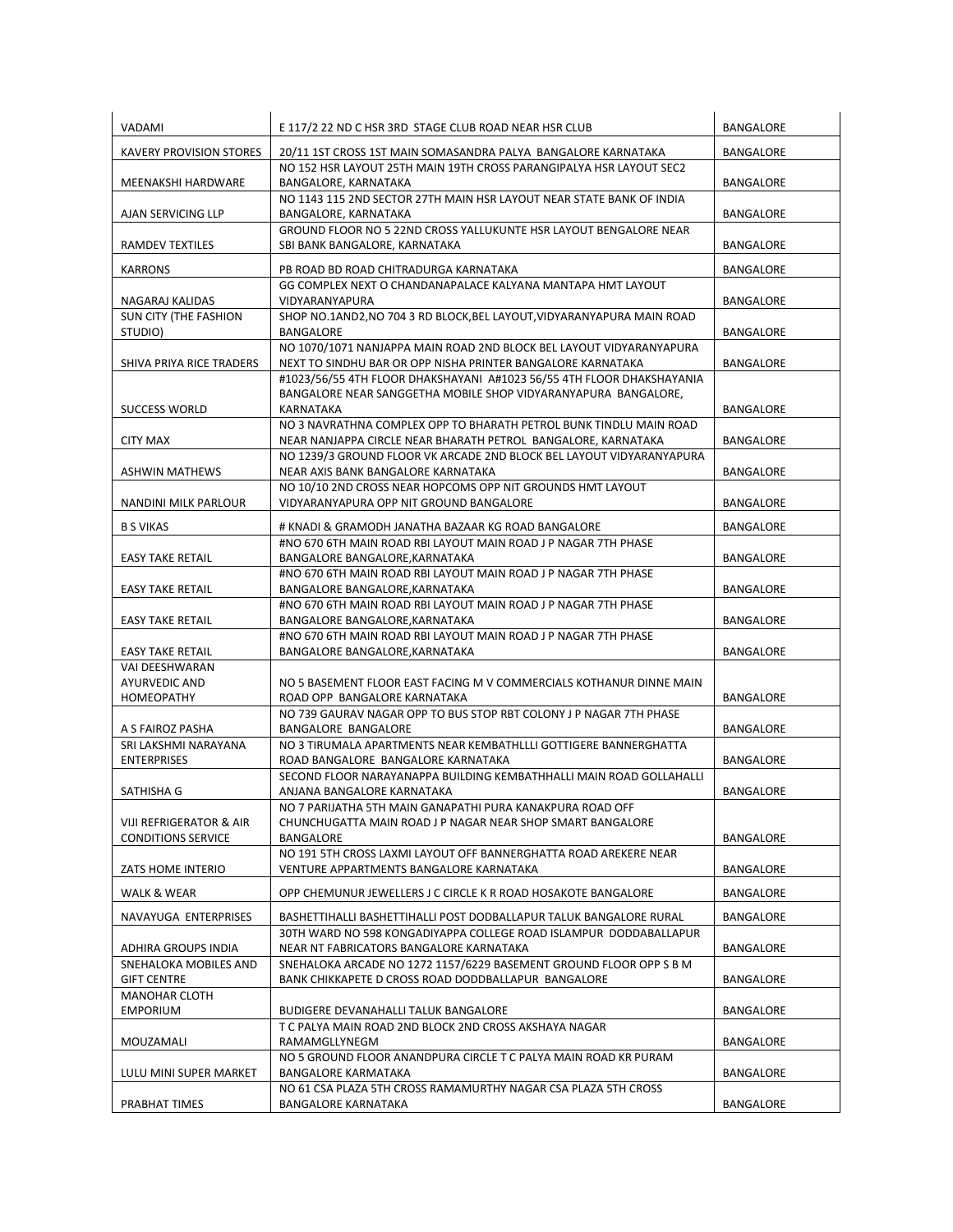| <b>BENISHA ENTERPRISES</b>                     | NO 39/3 1ST FLOOR 5TH CROSS NARASIMHIAH LAYOUT VIJINAPURA<br>UMAMAHESHWARI STORE BANGALORE KARNATAKA                          | <b>BANGALORE</b> |
|------------------------------------------------|-------------------------------------------------------------------------------------------------------------------------------|------------------|
| SABARI M                                       | OPP SANGEETH AND MOBIL TITAN SHOW ROOM RAMAMURTHY NAGAR MAIN<br>ROAD BANGALORE, KARNATAKA                                     | BANGALORE        |
| <b>BABY KART</b>                               | 4CM /698/A OMBR LAYOUT BANASWADI MAIN ROAD RAMAMURTHY NAGAR NEAR<br>SIGNAL BANGALORE, KARNATAKA                               | BANGALORE        |
| <b>ZEN MOTORS</b>                              | NO.48/8, NO.22, NAGAR BHAVI, 80 FEET ROAD MARTI NAGAR, BANGALORE                                                              | <b>BANGALORE</b> |
| SRI SIDDARAMESHWARA                            | SHOP NO 1 PROPERTY NO 161/13 AT KK LAYOUT ITI MAIN ROAD MALLATHALLI                                                           |                  |
| <b>MEDICALS</b>                                | BANGALORE, KARNATAKA                                                                                                          | BANGALORE        |
| <b>MATCHING MENS SALOON</b>                    | NO 787 GROUND FLOOR 8TH MAIN HANUMANTHA NAGAR 2ND BLOCK BSK<br>BANGALORE                                                      | BANGALORE        |
| <b>VENKATARAJU G</b>                           | NO 34 MAIN KANTA COMPLEX 2ND MAIN ROAD 3RD CROSS GANGAMMA TEMPLE<br>ROAD BANGALORE                                            | BANGALORE        |
| ZAKEER HUSSAIN                                 | NO 418 RAGHAVENDRA COMPLEX 10TH MAIN NEAR ARCHIEX GALLERY 4TH BLOCK<br>JAYANAGAR BANGALORE KARNATAKA                          | BANGALORE        |
| ZESIY CHIKEN AND FISH<br>SHOP                  | 6, CHANCHGATTA MAIN ROAD BEERESWAR NAGAR BANGALORE                                                                            | BANGALORE        |
|                                                | NO 193 TEACHERS COLONY OPP LORRY STAND BANSHANKARI 2ND STAGE                                                                  |                  |
| THAUSEEF AHAMAD ULLAL                          | BANGALORE BANGALORE<br>NO 129 GRD FLR 9TH CRS NXT TO OXFORD BBM CLG KR LYT J P NAGAR 6TH                                      | BANGALORE        |
| <b>FLOWERS SUPER MARKET</b>                    | BANGALORE, KARNATAKA                                                                                                          | BANGALORE        |
| <b>GOWDAS FITTNESS ZONE</b>                    | MANIT PATEL COMPLEX KHO MAIN ROAD RT NAGAR BANGLORE                                                                           | BANGALORE        |
| <b>B.K.TRADERS</b>                             | 49/1, NEAR BHARATH PETROL BUNK, HOSUR MAIN<br>ROAD, BOMMANHALLI, BANGALORE                                                    | BANGALORE        |
| <b>CRYSTAL A AVORTER</b>                       | 63 60 1 KASBA BLOCK BASEMENT RAJ LAKE VIEWPHASE 1 BELEKAHALLP NS PALYA                                                        |                  |
| <b>SERVICE</b>                                 | <b>MAIN RD</b>                                                                                                                | BANGALORE        |
| SAMEER S M                                     | NO 1A 7TH MAIN 18TH CROSS BTM 2ND STAGE BANGALORE                                                                             | BANGALORE        |
| PRITHI SHANTHI D KUNHA                         | NO 514 7TH CROSS 29TH MAIN BTM LAYOUT 2ND STAGE BANGALORE                                                                     | BANGALORE        |
| AHAMED UVAIS                                   | NO 19/61 MARUTHI NAGAR 1ST MAIN ROAD 2ND CROSS MADIWALA NEAR TO<br>AMARAVATHI HOTEL OPP AYESHA COLLECTION BANGALORE KARNATAKA | BANGALORE        |
| <b>GIFT GALLERY &amp; TASETY</b>               | GROUND FLOOR 16A MARKET SQUARE VALVE MALL DAVANAM PLAZA MADIWALA                                                              |                  |
| <b>CENTRE</b>                                  | NEAR MADIWALA POLICE STATION BANGALORE, KARNATAKA                                                                             | BANGALORE        |
| SRI SAI MEDICALS                               | SHOP NO 2 PROPERTY NO 11/3 1ST CROSS VP ROAD MADIWALA NEAR R K FAST<br><b>FOOD BANGALORE</b>                                  | BANGALORE        |
| SAMJITH K M                                    | NO 1695 2ND SECTOR 19TH MAIN NEAR INDIANOIL PETROL BUNK HSR LAYOUT<br>NEAR INDIN OIL PETROL BUNK BANGALORE                    | BANGALORE        |
| <b>SRI LAKSHMI</b>                             | NO 103/60 BTM 1ST STAGE SHOP NO 7 OXFORD SCHOOL BUILDING JAI BHEEM                                                            |                  |
| VENKATESHWARA                                  | NAGAR 20TH MAIN 8TH CROSS BTM 1ST STAGE NEAR ALLDAY SUPERMART<br><b>BANGALORE KARNATAKA</b>                                   | BANGALORE        |
| <b>TRADERS</b>                                 | NO 135 ANUGRAHA LAYOUT BILEKAHALLI BANGALORE NEAR SNN RAJ LAKE VIEW                                                           |                  |
| HASHIM M P                                     | BANGALORE, KARNATAKA                                                                                                          | BANGALORE        |
| <b>TRANSPARENCY WOMENS</b><br>WEAR             | 1 GROUND FLOOR 12TH CROSS NO 804 22ND MAIN J P NAGAR 2ND PHASE<br>SAMRUTHI HOTEL BANGALORE BANGALORE                          | BANGALORE        |
| <b>TRANSPARENCY WOMENS</b>                     | 1 GROUND FLOOR 12TH CROSS NO 804 22ND MAIN J P NAGAR 2ND PHASE                                                                |                  |
| WEAR<br><b>TRANSPARENCY WOMENS</b>             | SAMRUTHI HOTEL BANGALORE BANGALORE<br>1 GROUND FLOOR 12TH CROSS NO 804 22ND MAIN J P NAGAR 2ND PHASE                          | BANGALORE        |
| WEAR                                           | SAMRUTHI HOTEL BANGALORE BANGALORE                                                                                            | BANGALORE        |
| ANUGRAHA ENTERPRISES                           | NO 684 4TH MAIN ROAD SRINAGAR BANGALORE, KARNATAKA                                                                            | BANGALORE        |
| UDAYA KUMAR R                                  | DONNE BIRYANI A NGADIMANE SHOP NO 1 188/32/1 13TH CROSS BASHYAM,<br><b>CIRCLE SADASHIVNAGAR</b>                               | BANGALORE        |
|                                                | NO 76 1ST MAIN 8TH CROSS LOWER PALACE ORCHARD OPP BANGALORE ONE                                                               |                  |
| <b>MANJUNATH B</b>                             | <b>BANGALORE KARNATAKA</b>                                                                                                    | BANGALORE        |
| VAIBHAVA MEDICALS AND<br><b>GENERAL STORES</b> | SURVEY NO 3396/3168/76, GF FLOOR, AMRUTHA COLLEGE ROAD KASAVANAHALLI                                                          | BANGALORE        |
| MAHALAKSHMI HOME                               | #1ST FLOOR NO 23 SHOP NO 1 PGK CHAMBERS MATHA AMRUTHA COLLEGE ROAD                                                            |                  |
| APPLIANCES                                     | OPP LACASA RESTAURANT BANGALORE, KARNATAKA<br>SHOP NO 2 NO 5/15/1A/15/2/931 KASAVANAHALLI BENGALORE URBAN OPP                 | BANGALORE        |
| RAMDEV FASHION                                 | LACASA HOTEL BANGALORE                                                                                                        | BANGALORE        |
| PEPS INDUSTRIES PVT LTD                        | #316/317B, FIRST FLOOR, 80FT BDA ROAD, SHANTINIKETHAN LAYOUT AREKERE,<br>BANNERGHATA ROAD BANGALORE                           | BANGALORE        |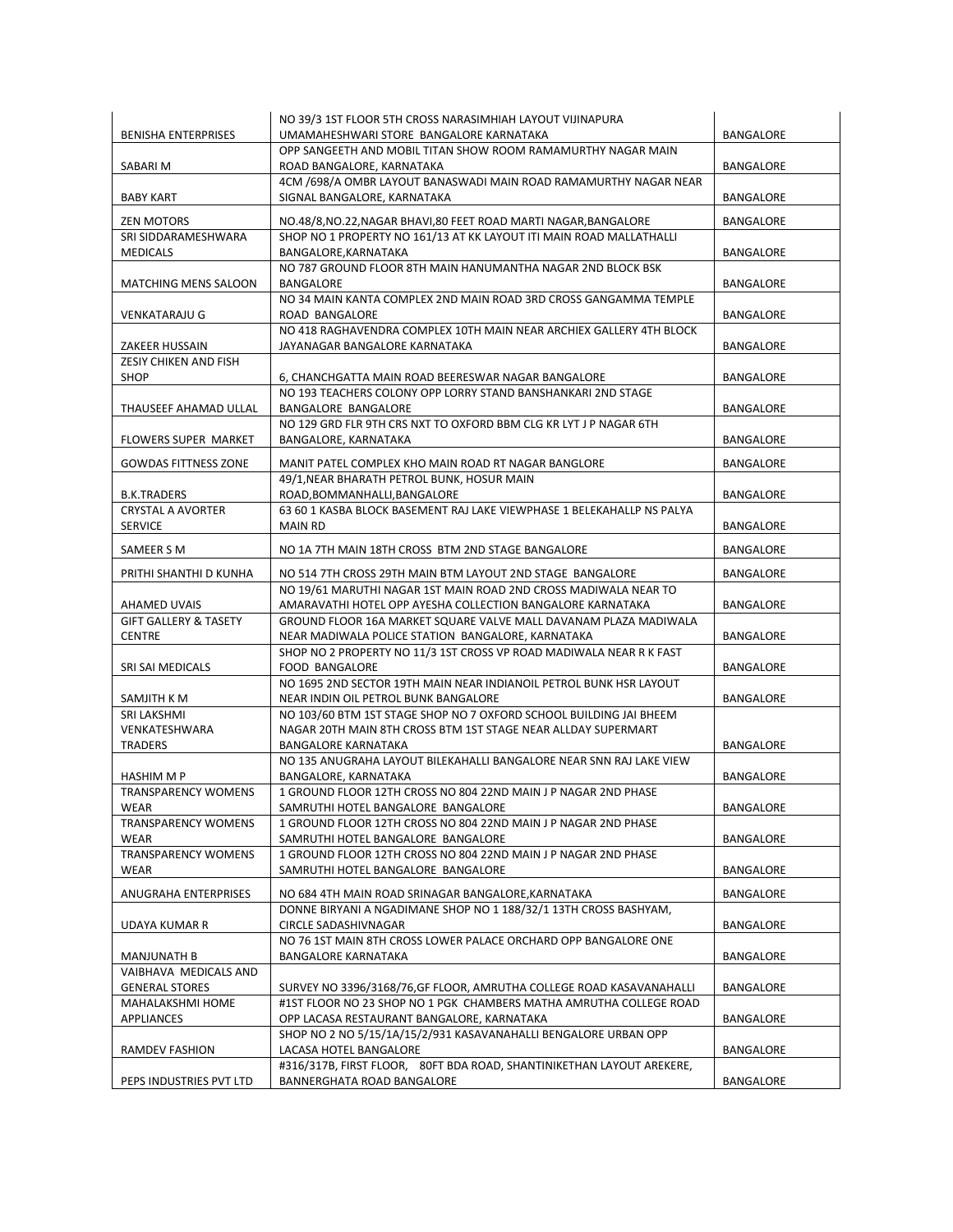|                                | 17TH CROSS KRISHNA REDDY BUILDING KAGGADASAPURA MAIN ROAD CV RAMAN                           |                  |
|--------------------------------|----------------------------------------------------------------------------------------------|------------------|
| RKN CYCLE SHOW ROOM            | <b>NAGAR POST</b>                                                                            | BANGALORE        |
| SMILES DENTAL                  |                                                                                              |                  |
| SPECIALITIES                   | 44/1 M M ROAD OPP INDIAN BANK FRAZER TOWN BANGALORE                                          | BANGALORE        |
|                                | 1 NEXT TO SUBRAMANYAPURA POLICE STATION UTTARAHALLY SUBRAMANYAPURA                           |                  |
| MURTAZA RANGWALA               | POLICE STATION                                                                               | BANGALORE        |
| JAY SOMNATH HOME               | NO 09 121 SITUATED OPPSITE CANARA BANK ATM UTTARAHALLI MAIN ROAD                             |                  |
| <b>APPLIACES</b>               | <b>BANGALORE BANGALORE</b>                                                                   | BANGALORE        |
| <b>SGM MEDICAL AND</b>         | GROUND FLOOR 183 WARD NO 6 OPP TO PATALAMMA TEMPLE JIGANI BANGALORE                          |                  |
| <b>GENERAL STORES</b>          | <b>BANGALORE KARNATAKA</b>                                                                   | BANGALORE        |
| SRI CHOWDESHWARI RICE          |                                                                                              |                  |
| TRADERS                        | NO 669 SHOP NO 12 GROUND FLOOR OPP TO CSI CHURCH WHITEFIELD BANGALORE                        | BANGALORE        |
|                                | #59/1PID NO 93-40-59/1 3RD MAIN ROAD SRINIVAS LAYOUT KAVULBY BASANDRA                        |                  |
| CAPITAL HYPER MARKET           | <b>VILLAGE KASABA HOBIZ</b>                                                                  | <b>BANGALORE</b> |
|                                | #59/1PID NO 93-40-59/1 3RD MAIN ROAD SRINIVAS LAYOUT KAVULBY BASANDRA                        |                  |
| CAPITAL HYPER MARKET           | VILLAGE KASABA HOBIZ                                                                         | BANGALORE        |
|                                | #59/1PID NO 93-40-59/1 3RD MAIN ROAD SRINIVAS LAYOUT KAVULBY BASANDRA                        |                  |
| CAPITAL HYPER MARKET           | VILLAGE KASABA HOBIZ                                                                         | BANGALORE        |
|                                | #59/1PID NO 93-40-59/1 3RD MAIN ROAD SRINIVAS LAYOUT KAVULBY BASANDRA                        |                  |
| <b>CAPITAL HYPER MARKET</b>    | VILLAGE KASABA HOBIZ                                                                         | <b>BANGALORE</b> |
|                                | #59/1PID NO 93-40-59/1 3RD MAIN ROAD SRINIVAS LAYOUT KAVULBY BASANDRA                        |                  |
| CAPITAL HYPER MARKET           | VILLAGE KASABA HOBIZ                                                                         | BANGALORE        |
|                                | NO 155 4TH CROSS OPP L&T SOUTH CITY APT 2ND STAGE AREKERE MICO LAYOUT B                      |                  |
| <b>HARI OM STORES</b>          | <b>G ROAD BANGALORE</b>                                                                      | <b>BANGALORE</b> |
|                                | NO 81 4TH MAIN 4TH CROSS AREKERE MICO LAYOUT BANNERGATTA ROAD                                |                  |
| RAVICHANDHRA REDDY DV          | <b>BANGALORE KARNATAKA</b>                                                                   | <b>BANGALORE</b> |
|                                | SHOP NO 022/9 KHARA NO 216 BASAVANNAPURA VILLAGE BEEGUR HOBLI                                |                  |
| RAMDEV GARMENT                 | BANGALORE NEAR SHER WOOD SCHOOL BANGALORE, KARNATAKA                                         | BANGALORE        |
|                                | NO 147/8 1ST FLOOR MALLESWARAM ARCADE 3RD MAIN ROAD MARGOSA ROAD                             |                  |
| ANAND KOTRE                    | NEAR AXIS BANK BANGALORE BANGALORE                                                           | BANGALORE        |
|                                | GSK MANOR NO 14 1ST FLOOR COLES ROAD FRAZER TOWN BANGALORE                                   |                  |
| <b>TEMSOM SAPAM</b>            | KARNATAKA                                                                                    | BANGALORE        |
|                                | #108 BETWEEN 7TH & 8TH CROSS NEAR BATA SHOWROOM WODYAR COMPLEX                               |                  |
|                                |                                                                                              | BANGALORE        |
| MUJAMMIL                       | ROAD MALLESHWARAM BANGALORE BANGALORE                                                        |                  |
|                                | MAHADEVA ENTERPRISES BASAVA NAGAR HOODI MAIN ROAD OPP MAHAVEERA                              |                  |
| <b>KRISHNA KUMAR</b>           | DAZZLE BANGALORE                                                                             | BANGALORE        |
|                                | BASEMENT FLOOR MKS SQUARE NO 14 SY NO 22/2 CHIKKAMARANAHALLI OPP                             |                  |
| <b>NIRVANA</b>                 | MAHA BAZAR BANGALORE KARNATAKA                                                               | BANGALORE        |
| SRI VENKATADRI                 | NO 14 NEW BEL ROAD MKS SQURE CHIKKAMARANAHALLI IDEA OFFICE                                   |                  |
| <b>RESIDENCY</b>               | BANGALORE BANGALORE KARNATAKA                                                                | BANGALORE        |
|                                | CA 4/1 INDUSTRIAL AREA APC CIRCLE BANGALORE NEAR SITARA HOTEL                                |                  |
| <b>TOUCH GENTS GALLERY</b>     | BANGALORE                                                                                    | BANGALORE        |
|                                | CA 4/1 INDUSTRIAL AREA APC CIRCLE BANGALORE NEAR SITARA HOTEL                                |                  |
| <b>TOUCH GENTS GALLERY</b>     | <b>BANGALORE</b><br>NO 227/2 APC CIRCLE JIGANI ANEKAL TQ BANGLORE NEAR APC CIRCLE BANGALORE, | <b>BANGALORE</b> |
|                                |                                                                                              |                  |
| JAPU VE                        | KARNATAKA                                                                                    | BANGALORE        |
|                                | FIRST RAMESH BLDG M V COLLECTION JIGANI POST ANEKAL TALUK NEAR                               |                  |
| M V COLLECTIONS                | KARNATAKA BANK BANGALORE BANGALORE                                                           | BANGALORE        |
|                                | SHOP NO 2 GROUND FLOOR JIGANI MAIN ROAD JIGANI ANEKAL TALUK KARNATAKA                        |                  |
| SHRINIDHI PHARMA               | NEAR POLICE STATION BANGALORE, KARNATAKA                                                     | BANGALORE        |
| DHANLAKSHMI                    | GROUND FLOOR 6 SUGNA REGIDENCY 1ST MAIN ROAD 2ND CROSS                                       |                  |
|                                | DODDANEEKUNDI MARAHATHAHALLI NEAR MAX SUPER MARKET BANGALORE,                                |                  |
| <b>ENTERPRISES</b>             | KARNATAKA<br>NO 206/3 GROUND FLOOR 1ST MAIN ROAD 16TH CROSS PRAGATHI LAYOUT                  | BANGALORE        |
|                                |                                                                                              |                  |
| <b>BALAJI ELECTRICALS AND</b>  | DODDNAKUNDI MAIN ROAD MARATHAHALLI NEAR AXIS BANK ATM BANGALORE                              |                  |
| <b>ELECTRONICS</b>             | KARNATAKA                                                                                    | BANGALORE        |
| <b>RAMDEV FANCY &amp; TOYS</b> | GROUND FLOOR S NO 2/3 SHOP LAKSHMI NARAYAN TEMPLE ROAD MUNNEKOLALA                           |                  |
| <b>GIFTS</b>                   | ROAD BANGALORE, KARNATAKA                                                                    | <b>BANGALORE</b> |
|                                | SHOP NO 01 SRI LAKSHMI NARAYAN TEMPLE ROAD MUNNEKOLALA                                       |                  |
| <b>KAVERI FASHION</b>          | MARATHAHALLI BANGALORE, KARNATAKA                                                            | BANGALORE        |
|                                | #13 ARVM SHOPPING COMPLEX 4TH BLOCK JAYANAGAR NEAR CANARA BANK                               |                  |
| MANSOOR M                      | BANGALORE, KARNATAKA                                                                         | BANGALORE        |
|                                | 197/F 8TH B MAIN ROAD 27TH CROSS NR PIZZA HUT JAYANAGAR 3RD BLOCK                            |                  |
| <b>FASHION STORE</b>           | <b>BANGALORE KARNATAKA</b>                                                                   | BANGALORE        |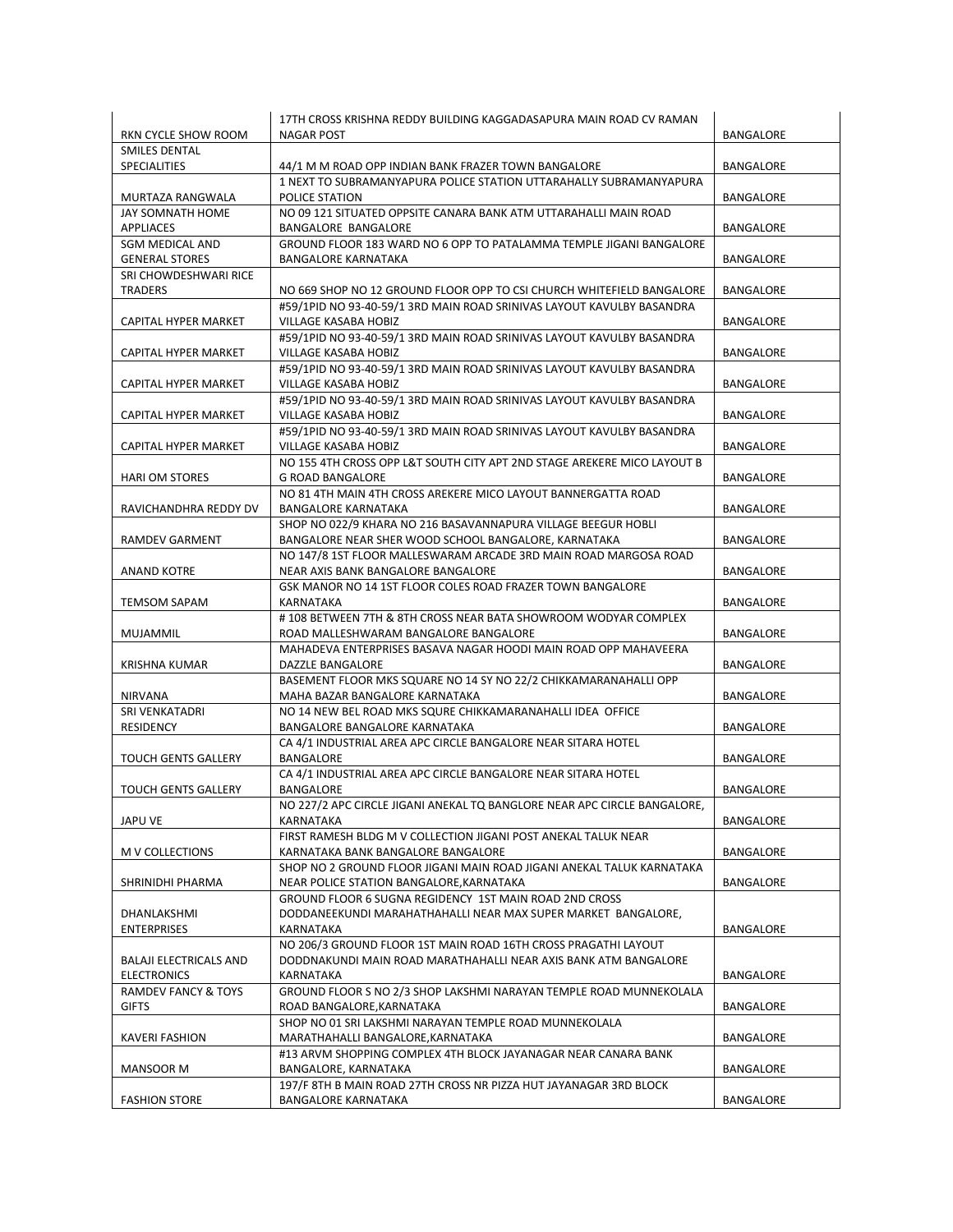|                                      | NO 700 KANAKAPURA MAIN ROAD BANASHANKARI JAYANAGAR 8TH BLOCK                                                              |                  |
|--------------------------------------|---------------------------------------------------------------------------------------------------------------------------|------------------|
| <b>MATAJI HARDWARE</b>               | BANGALORE                                                                                                                 | <b>BANGALORE</b> |
| MASIYAPPA G                          | #03 SOUNDARYA ARCADE HESARGHATTA MAIN ROAD OPP AMMAJI KALYANA<br>MANTAPA NEAR AMMAJI KALYANA MANTAPA BANGALORE, KARNATAKA | BANGALORE        |
|                                      | MAMATHA NOVEL TILES #38 RAGHAVACHAR LAYOUT 1ST CROSS BASAVANNA                                                            |                  |
| BALURAM                              | NAGAR MAIN ROAD BANGALORE, KARNATAKA                                                                                      | BANGALORE        |
|                                      | NO 87/ GNPLAZA HOSAKOTE MAIN ROAD KANNAMANGALA POST SEEGEHALLI NR                                                         |                  |
| ZAHEDULLA                            | BIRAYANI ZONE<br>SHOP NO 3 GROUND FLOOR ANUGRAHA ARCADE ANU GRAHA LAYOUT                                                  | <b>BANGALORE</b> |
| FRESH MARQT                          | KODIBEHAUL MAIN ROAD MAHADEVAPURA POST HOODI                                                                              | BANGALORE        |
| SRI SAPTHAGIRI MEDICALS              | # NO-03 GROUND FLOOR JAYARAM REDDY BUILDING OPP GOVT SCHOOL HOODI<br>MAIN ROAD MAHADEVPURA POST BANGLORE                  | BANGALORE        |
| SRINIVASA MEDICALS AND               | # SHOP NO 03 BUILDING NO 190 HOODY VILLAGE K R PURAM HOBALI BANGALORE                                                     |                  |
| <b>GENERAL STORES</b>                | 560048                                                                                                                    | <b>BANGALORE</b> |
| <b>AUTO SHEILD ENTERPRISES</b>       | NO 05 RAJPALYA ITPL MAIN ROAD HOODI BANGALORE NEAR RAJPALYA BUS STOP<br><b>BANGALORE BANGALORE</b>                        | BANGALORE        |
| LAKSHMI NARASIMHA                    | # NO 15 HOODY WHITEFILED ROAD MAHADEVAPURA POST BANGALORE,                                                                |                  |
| <b>ELECTRICALS</b>                   | KARNATAKA                                                                                                                 | BANGALORE        |
| MUHAMMED RIAS V                      | 67 GREEN GARDEN LAYOUT MUNNEKOLAL KUNDANA HALII GATE                                                                      | <b>BANGALORE</b> |
| MUHAMMED RIAS V                      | 67 GREEN GARDEN LAYOUT MUNNEKOLAL KUNDANA HALII GATE                                                                      | BANGALORE        |
| KUSHALAPPA ADENGADA                  |                                                                                                                           |                  |
| AIYAMMA                              | V M R COMPLEX NEXT TO AXIS BANK KUNDALAHALLI GATE THUBARAHALLI VILLAGE                                                    | BANGALORE        |
|                                      | H 929 3RD MAIN ROAD C BLOCK AECS LAYOUT KUNDALAHALLI MARATHAHALLI                                                         |                  |
| TEJARAM                              | <b>POST</b>                                                                                                               | <b>BANGALORE</b> |
| HANUMANA RAM                         | NO 283 A BLOCK ACES LAYOUT KUNDANAHALLI BANGALORE                                                                         | BANGALORE        |
| <b>GRAND SUPER MART</b>              | NO 244/18 MUNNEKULALA MAIN ROAD MARATHAHALLI BANGALORE BANGALORE                                                          | BANGALORE        |
| <b>GRAND SUPER MART</b>              | NO 244/18 MUNNEKULALA MAIN ROAD MARATHAHALLI BANGALORE BANGALORE                                                          | BANGALORE        |
| <b>ADVAITH MOTORS</b>                | LAKSHMI LAYOUT MUNNEKOLALA MAIN ROAD BANGALORE KARNATAKA                                                                  | BANGALORE        |
| BHANWARLAL PATEL                     | NO 40 GREEN GARDEN LAYOUT SRIRDI SAI NAGAR MUNNEKOLALA MARATHALLI<br>BANGALORE KARNATAKA                                  | <b>BANGALORE</b> |
|                                      | NO 4TH A CROSS NO 1 CHIRDI SAI NAGAR MUNNEKOLALA MARTHAHALLI                                                              |                  |
| KUNARAM CHOUDHARY                    | BANGALORE BANGALORE KARNATAKA                                                                                             | <b>BANGALORE</b> |
|                                      | SHOP NO 1 G FLOOR NEAR GOVT MIDDLE SCHOOL OPP MUTHOOT FINANCE                                                             |                  |
| SAMEER S MOMIN<br><b>SUNIL KUMAR</b> | VARTHUR MAIN ROAD GUNJUR BANGALORE, KARNATAKA<br>NO 49 1ST CROSS DINNER MAIN ROAD NEAR DINNUT BUS STOP RT NAGAR           | BANGALORE        |
| DHARMAPURI MADHAIYAN                 | BANGALORE KARNATAKA                                                                                                       | BANGALORE        |
| MANJULA                              | #05 PEMME GOWDA ROAD J C NAGAR BANGALORE, KARNATAKA                                                                       | BANGALORE        |
|                                      | NO 25 3RD CROSS RAJAPPA BLOCK J C NAGAR M R PALYA NEAR AYYAPPA TEMPLE                                                     |                  |
| V SURESH                             | BANGALORE BANGALORE                                                                                                       | <b>BANGALORE</b> |
|                                      | 36/1 MILLER ROAD KHADRIYA MASJID BENSON TOWN NEAR KHADRIYA MASJID                                                         |                  |
| MOHAMMED ARBAZ                       | BANGALORE, KARNATAKA                                                                                                      | BANGALORE        |
| CHOWDESHWARI RICE<br><b>TRADERS</b>  | #30/2 RAMANNA COMPLEX 6TH CROSS MANGAMMANAPALYA                                                                           | <b>BANGALORE</b> |
| RAJESH JEWELLERY MART                | BBMP KHATHA NO 786/L-377 HSR LAYOUT SECTOR 6 5TH MAIN BANGLORE                                                            | BANGALORE        |
| RAJESH JEWELLERY MART                | BBMP KHATHA NO 786/L-377 HSR LAYOUT SECTOR 6 5TH MAIN BANGLORE                                                            | BANGALORE        |
|                                      | SHOP NO 1 RR BUILDING DODDATHAGUR ELECTRONIC CITY NEAR BANGALORE                                                          |                  |
| <b>VEERA MEDICALS</b>                | KARNATAKA                                                                                                                 | BANGALORE        |
| <b>NEXT LIFE</b>                     | NO 1/1A SHOP NO G-3 AND G-4 ALPHINE COMPLEX OPP CMC BUILDING BEGUR<br>ROAD BANGALORE BANGALORE                            | BANGALORE        |
|                                      | NO 257 14TH MAIN HSR LAYOUT SECTOR 7 NEXT TO BHARATH GAS AGENCY NEAR                                                      |                  |
| ZEST FITNESS STUDIO                  | JL CARS SERVICE BANGALORE, KARNATAKA                                                                                      | BANGALORE        |
|                                      | NO 257 14TH MAIN HSR LAYOUT SECTOR 7 NEXT TO BHARATH GAS AGENCY NEAR                                                      |                  |
| ZEST FITNESS STUDIO                  | JL CARS SERVICE BANGALORE, KARNATAKA                                                                                      | BANGALORE        |
| STYLE CHECK MEN SALOON               | #311TH CROSS HOYASALA CIRCLE KENGERI SATELLITE TOWN                                                                       | BANGALORE        |
| SATELLITE CLUB                       | NO 86 LIG 9TH CROSS 6TH MAIN 1ST STAGE KENGERI SATELLITE TOWN SATELLITE<br>CLUB BANGALORE KARNATAKA                       | BANGALORE        |
|                                      | NO 121 ULAL MAIN ROAD MALLATHAHALLI OPP SAROJA MEMORIAL ENGLISH                                                           |                  |
| <b>BURMA BAZAR</b>                   | SCHOOL BANGALORE BANGALORE                                                                                                | BANGALORE        |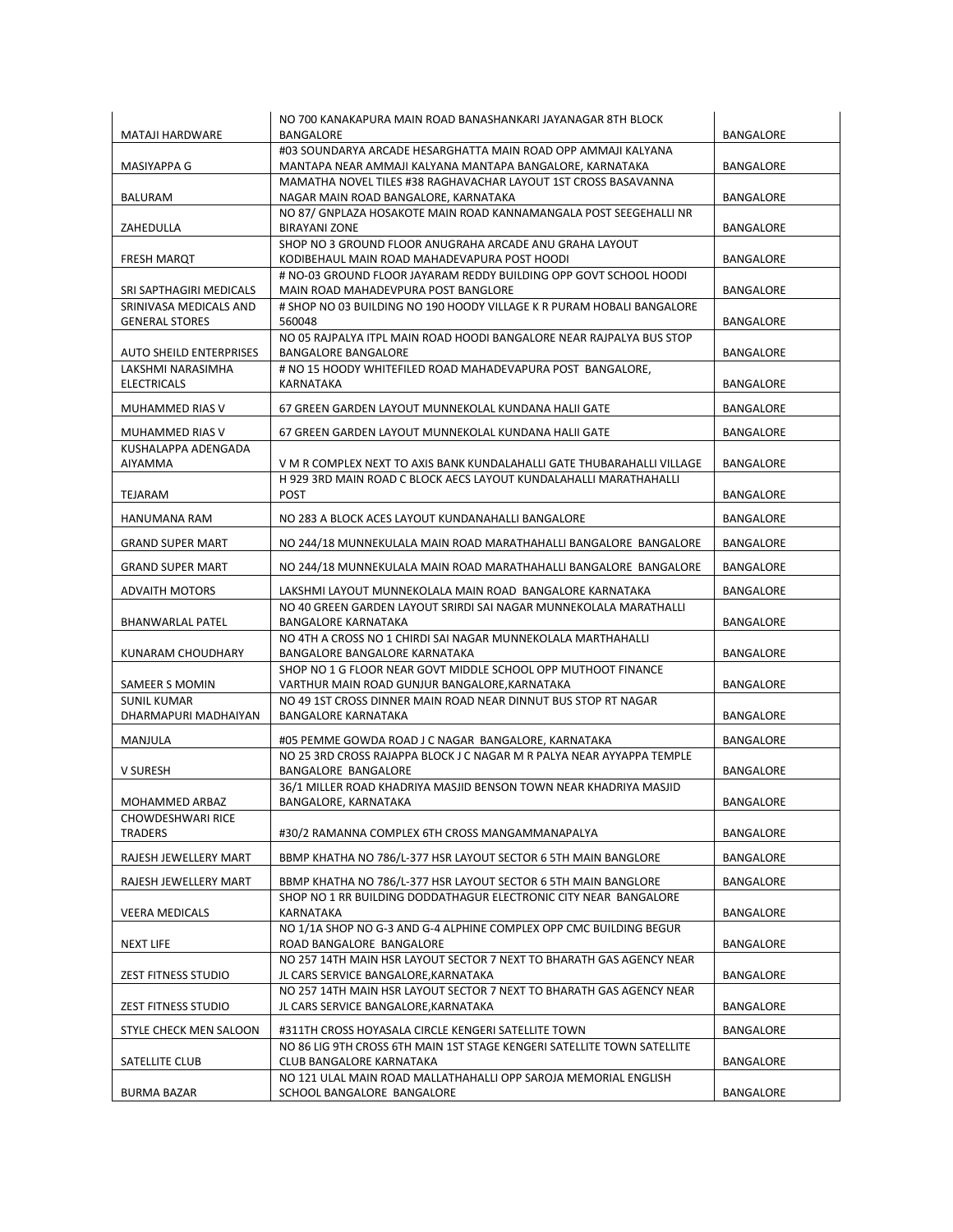| SHREE MEDICAL CENTRE        | NO 857 1ST MAIN ROAD 7TH CROSS KENGARI SATELLITE TOWN BANGALORE                                                    | BANGALORE |
|-----------------------------|--------------------------------------------------------------------------------------------------------------------|-----------|
|                             | NO 115 17TH CROSS GANGONDANAHALLI MAIN ROAD BANGALORE ONE                                                          |           |
| <b>ALIF ENTERPRISES</b>     | BANGALORE, KARNATAKA                                                                                               | BANGALORE |
|                             | NO 9 GROUND FLOOR NANDA ASHIRVAD COMP NO 1 CANARA BANK COLONY 2ND                                                  |           |
| <b>STEPS</b>                | MAIN ROAD CHANDRA LAYOUT BANGALORE BANGALORE<br>NO 16/1 AREHALLI MAIN ROAD UTTARAHALLI AGS LAYOUT BANGALORE,       | BANGALORE |
| KISHAN                      | KARNATAKA                                                                                                          | BANGALORE |
|                             | #117/308 PRAKASH STEEL KATHRIGUPPE MAIN ROAD BSK 3RD STAGE NEAR SBI                                                |           |
| PRAKASH STEEL CENTRE        | BANK BANGALORE, KARNATAKA                                                                                          | BANGALORE |
|                             |                                                                                                                    |           |
| NEW ROYAL MOTORS            | #12/1 7TH BA CROSS KHB MAIN ROAD KAUERI NAGAR RT NAGAR POST                                                        | BANGALORE |
|                             | 433E 4TH CROSS VAJRAHALLI BALAJI LAYOUT BDA 100 FEET ROAD BEHIND SHARMA                                            |           |
| C D JOY                     | GARAGE BANGALORE, KARNATAKA                                                                                        | BANGALORE |
| <b>SUGANA PROVISION</b>     | NO 26 GROUND FLOOR OPP G K NAIDU SCHOOL RAMAGONDANAHALLI ROAD<br>ANANTHAPURA VILLAGE YELAHANKA BANGALORE KARNATAKA |           |
| <b>STORES</b>               | #895 DAIRY CIRCEL 2ND STAGE YELAHANKA NEW TOWN NEAR DAIRY CIRCAL                                                   | BANGALORE |
| SARSWATHAMMA                | BANGALORE, KARNATAKA                                                                                               | BANGALORE |
|                             | GROUND AND 1ST FLOOR SITE 970 SHOP NO 3 16TH B CROSS LIG 2ND STAGE                                                 |           |
| <b>GAGAN FASHIONS</b>       | YELHANKA NEW TOWN NEAR DAIRY CIRCLE BANGALORE, KARNATAKA                                                           | BANGALORE |
|                             | NO P 40/2 NEAR RAMANASHREE CALIFORNIA GARDENS ANANTHAPURA VILLAGE                                                  |           |
| <b>SMS SUPER MARKET</b>     | YELAHANKA HOBLI BANGALORE BANGALORE                                                                                | BANGALORE |
|                             |                                                                                                                    |           |
| MOHAMMED ALTAF A            | SHOBA ARCADE NO 1058 VIJAYA BANK COLONY BILLEKALLI BANGALORE                                                       | BANGALORE |
| <b>SYED FASIULLA</b>        | SHOP NO 33 DLF NEW TOWN ROAD YELENAHALLI NEAR AKSHAY NAGAR OPP<br>ANDHRA BANK BANGALORE KARNATAKA                  | BANGALORE |
|                             | #315/1A SHOP NO 8 RR COMMERCIAL COMPLEX AKSHAY NAGAR BEGUR HULIMA                                                  |           |
| <b>BABY LEE</b>             | VV ROAD OPP SBI BANGALORE KARNATAKA                                                                                | BANGALORE |
|                             |                                                                                                                    |           |
| ROOPALI FANCY STORE         | MAGADI MAIN ROAD SUNKADAKATTE BUS STOP OPP BANGALORE                                                               | BANGALORE |
| T D VIJAY KUMAR             | BHARATH NAGAR 1ST STAGE MUDDINAPALYA MAIN ROAD BANGALORE                                                           | BANGALORE |
| ROYAL SPORTS AND            | KARNATAKA<br>NO 2089/2165 SUKADAKATTE NEAR SRI LAKSHMI MULTI SPECIALTY HOSPITA POST                                |           |
| <b>FITNESS</b>              | MAGADI MAIN ROAD BANGALORE BANGALORE                                                                               | BANGALORE |
|                             | NO 2 NAGAPPA REDDY LAYOUT KAGGADASAPURA C V RAMAN NAGAR BANGALORE                                                  |           |
| EPSA BOUTIQUE               | BANGALORE                                                                                                          | BANGALORE |
|                             | NO-10 95 GROUND FLOOR 4TH MAIN ROAD SM PATIL COMPLEX MALLESHPALYA                                                  |           |
| ARFATH KHAN                 | THIPPASANDRA POST NEAR MORE BANGALORE                                                                              | BANGALORE |
|                             | GROUND FLOOR 12TH CROSS RAMESH BUILDING KAGGADASPURA MAIN ROAD CV                                                  |           |
| <b>CREATIVE FURNITURE</b>   | RAMANNAGAR POST BANGALORE KARNATAKA                                                                                | BANGALORE |
| SMART LOOK                  | NO 36 RAJANNA TOWER MARUTHI NAGAR MADIWALA BANGALORE                                                               | BANGALORE |
| SM FASHION CENTRE           | 22/6 1ST MAIN ROAD 10TH CROSS MARUTHI NAGAR MADIWALA EXTENSION                                                     | BANGALORE |
|                             |                                                                                                                    |           |
| ROHIT SPORTS                | 1 NO 27 MARUTHI NAGAR THAVARKERE KEB BUILDING B<br>SHOP NO 2627 GROUND FLOOR SY NO 3151A BEGUR HULIMAU MAINROAD    | BANGALORE |
| MATHESHWARI TRADERS         | BANGALORE BANGALORU BANGALORE URBAN NEAR DUG ROAD BANGALORE                                                        | BANGALORE |
|                             | SHOP NO 2627 GROUND FLOOR SY NO 3151A BEGUR HULIMAU MAINROAD                                                       |           |
| MATHESHWARI TRADERS         | BANGALORE BANGALORU BANGALORE URBAN NEAR DUG ROAD BANGALORE                                                        | BANGALORE |
|                             | NO 19/611ST MAIN 3RRD CROSS MARUTHI NAGAR MADIWALA NEW EXTENSION                                                   |           |
| <b>PARADISE SUITE</b>       | NEAR AMARAVATHI HOTEL BANGALORE                                                                                    | BANGALORE |
|                             | #13 SHREE SHAKTHI MANSION 1ST MAIN ROAD OLD POST OFFICE ROAD                                                       |           |
| <b>IVORY PEARL</b>          | BANGALORE, KARNATAKA                                                                                               | BANGALORE |
| <b>BINITA LADIES BEAUTY</b> | NO 762 1ST FLOOR HOSUR MAIN ROAD MADIWALA OPP CANARA BANK                                                          |           |
| PARLOUR                     | BANGALORE BANGALORE                                                                                                | BANGALORE |
| <b>HOTEL SAHARA SUITES</b>  | NO 84 OLD 12/2 HOSUR ROAD MADIWALA BANGALORE, KARNATAKA                                                            | BANGALORE |
|                             | 2ND CROSS NO 3/1 1ST MAIN ROAD MARUTHI NAGAR MADIWALA NEAR CITY                                                    |           |
| <b>PARK PALACE</b>          | CLINIC HOSPITAL BANGALORE, KARNATAKA                                                                               | BANGALORE |
|                             | NO 104 1ST CROSS 20TH MAIN ROAD BTM LAYOUT CHOCOLATE FACTORY ROAD                                                  |           |
| NEW TASTEY CAFITIRIYA       | <b>BANGALORE KARNATAKA</b>                                                                                         | BANGALORE |
| SHREE MEWARA EXPORT         | NO 24 SHOP NO 1 20TH MAIN ROAD MARUTHINAGAR MADIWALA NEW EXTESION<br>BANGALORE BANGALORE                           | BANGALORE |
|                             | NO 104 1ST CROSS 20TH MAIN CHOCOLATE FACTORY ROAD MARUTHI NAGAR                                                    |           |
| SANGEETHA BAI S             | MAINROA BTM 1ST STAGE PAI MOBAILE SHOP BANGALORE BANGALORE                                                         | BANGALORE |
| SRI LAKSHMI NARASIMHA       | GROUND FLOOR NO 17 9TH CROSS MARUTHINAGAR MADIWALA BENGALORE                                                       |           |
| <b>GENERAL STORES</b>       | URBAN NEAR VENKATESHSWARA COLLEGE BANGALORE KARANTAKA                                                              | BANGALORE |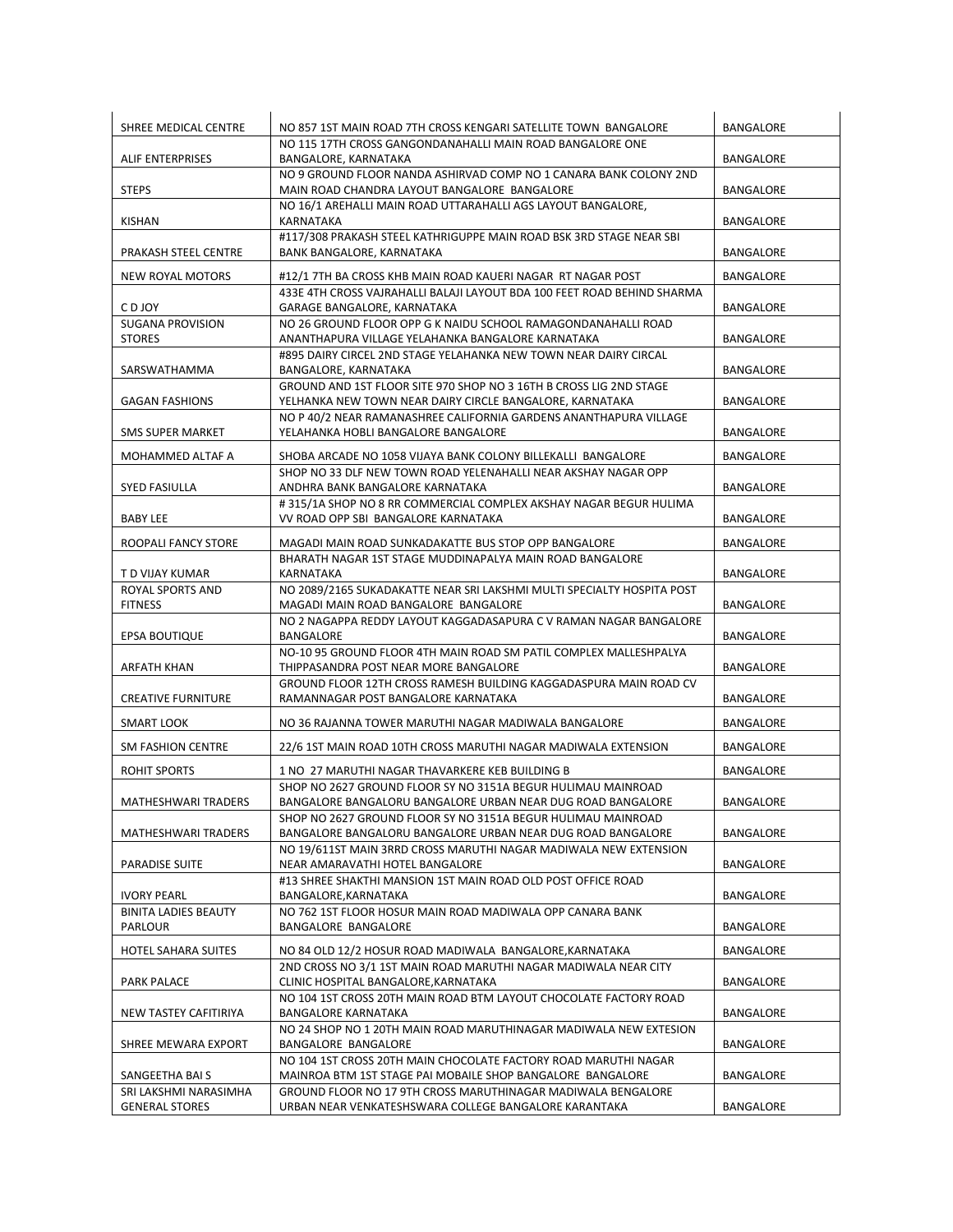| ROYAL CHOICE                                  | NO 04 G FLOOR SRI SHIVA KRUPA 20TH MAIN ROAD MARUTHI NAGAR MADIWALA<br>BTM 1ST STAGE OPP SUPER MARKET BANGALORE BANGALORE        | BANGALORE        |
|-----------------------------------------------|----------------------------------------------------------------------------------------------------------------------------------|------------------|
| JITENDRA SOLANKI                              | 3 5TH MAIN ROAD OPP VIJAYA BANK GANGA NAGAR BANG                                                                                 | BANGALORE        |
| <b>HARPITHA SILK AND</b><br>SAREES            | NO 72 6TH CROSS PIPRLINE ROAD JC NAGAR KURUB ARAHALLI BANGALORE<br>KARNATAKA                                                     | <b>BANGALORE</b> |
| MAHIMA HOME APPLIANCE                         | NO 001 VMAKS ICON ANANTHA NAGAR BANGALORE BANGALORE, KARNATAKA                                                                   | <b>BANGALORE</b> |
| <b>NEW BABYS DAYOUT</b>                       | NO 1388 ANANTHA NAGAR 2ND PHASE 12TH CROSS KAMMASANDRA VILLAGE<br>ELECTRONIC CITY BANGALORE, KARNATAKA                           | BANGALORE        |
| <b>MY FASHION</b>                             | NO 1190 SHOP NO 2 8TH CROSS ANANTHANAGAR PHASE 2 ATTIBELE HOBLI ANEKAL<br>TALUK BANGALORE KARNATAKA                              | <b>BANGALORE</b> |
| <b>SLV MEDICAL</b>                            | SLV MEDICAL C/O SLV COMPLEX NO 6 ANANTH ANAGAR MAIN ROAD HUSKUR<br><b>BANGALORE KARNATAKA</b>                                    | BANGALORE        |
| <b>SUKHDEV</b>                                | SHOP NO 2 VMAKS ICON SITE NO 1067 ANANTHANAGAR ELECTRONIC CITY<br><b>BANGALORE KARNATAKA</b>                                     | BANGALORE        |
|                                               | 1/1 CHINNAMMA BUILDING HEBBAGODE NEAR HDFC ATM BANGALORE NEAR                                                                    |                  |
| <b>UC FASHION</b>                             | POLICE STATION BANGALORE, KARNATAKA<br>HOSKUR GATE SY NO 60/22 ELECTRONIC CITY POST BANGALORE NEAR HOSKUR                        | BANGALORE        |
| <b>TAYO RESTAURANT</b>                        | GATE BANGALORE, KARNATAKA                                                                                                        | BANGALORE        |
| <b>TAYO RESTAURANT</b>                        | HOSKUR GATE SY NO 60/22 ELECTRONIC CITY POST BANGALORE NEAR HOSKUR<br>GATE BANGALORE, KARNATAKA                                  | <b>BANGALORE</b> |
| <b>CHAMUNDA GLASS</b><br>PLYWOOD AND          | 2 AND 3 SRIVANTH GREEN VIEW I BUILDING 14TH CROSS ANANTH NAGAR PHASE-2                                                           |                  |
| HARDWARE SANITARY                             | NEAR AXIS BANK BANGALORE, KARNATAKA                                                                                              | BANGALORE        |
| <b>MAMATHA HARDWARE</b><br>SANITARY WIRES AND | NO 152 OLD SY NO 152 3 GROUND FLOOR NEELADRI ROAD UNIWORLD AND JUST<br>BANK DODDATHOGUR NEAR UNIWORLD JUST DODDATHOGUR BANGALORE |                  |
| PLYWOOD                                       | KARNATAKA                                                                                                                        | BANGALORE        |
| <b>FLYO SPORTS</b>                            | 102 1ST FLOOR PNR COMPLEX 13TH CROSS ANANTHNAGAR PAHSE-11 E CITY NEAR<br>AXIS BANK BANGALORE, KARNATAKA                          | BANGALORE        |
| <b>BRAND ATTIRE</b>                           | 1ST FLOOR NO 112/43/1 JINKETHIMNAHALLI VARANASI TC PALYA MAIN ROAD<br>BANGALORE BANGALORE KARNATAKA                              | BANGALORE        |
|                                               | NO 481 SHOP NO 1 CHOWDESHWARI NILAYA BASVANPURA MAIN ROAD                                                                        |                  |
| S R MANOHAR                                   | BANGALORE BANGALORE                                                                                                              | BANGALORE        |
| <b>VCRAFT COSMETICZ</b>                       | NO 470 1ST FLOOR 6TH BLOCK 80 FEET ROAD KORAMANGALA NEAR AXIS BANK<br>ABOVE BAAS FOOD PVT LTD BANGALORE KARNATAKA                | BANGALORE        |
| <b>MAX ZONE</b>                               | NO 995 46 37TH MAIN CHOWDESHWARI LAYOUT MARATHALLI NEAR JAFERS<br>BRIYANI BANGALORE KARNATAKA                                    | BANGALORE        |
| <b>MAX ZONE</b>                               | NO 995 46 37TH MAIN CHOWDESHWARI LAYOUT MARATHALLI NEAR JAFERS<br>BRIYANI BANGALORE KARNATAKA                                    | <b>BANGALORE</b> |
| DZIIKOU SPA AND SALOON                        | NO 1063/A 7TH MAIN 3RD BLOCK KORAMANGALA NEAR TOSHIBA SOFTWARE<br>COMPANY BANGALORE KARNATAKA                                    | <b>BANGALORE</b> |
|                                               | NO 88/1A SIMS PLAZA COLES ROAD FRAZER TOWN OPP RELIANCE FRESH                                                                    |                  |
| <b>CREAM CHEMISTRY</b>                        | BANGALORE, KARNATAKA<br>NO 162 COMMERCIAL STREET SHIVAJINAGAR NEAR BUS STOP BANGALORE                                            | <b>BANGALORE</b> |
| LAGAAV                                        | BANGALORE                                                                                                                        | <b>BANGALORE</b> |
| R RAJA                                        | NO 8 COMMERCIAL STREET 3RD CROSS CHINA BAZAR NARAYAN PILLAI STREET OPP<br>TO NANDUS SHOP BANGALORE                               | BANGALORE        |
| <b>MAHALAKSHMI PAINTS</b>                     | NO 1 CELEBRITY LAYOUT BETTADASANPURA MAIN ROAD DODDATHOGUR                                                                       |                  |
| AND HARDWARES                                 | BANGLAORE NEAR PATTALAMMA TEMPLE BANGALORE<br>NO 118 7TH MAIN ROAD GARVE BHAVI PALYA HOSUR MAIN ROAD ANJENEYA                    | BANGALORE        |
| GIRI GLASS & PLYWOODS                         | TEMPLE BACKSIDE OF BUS STOP NEAR AXIS BANK BANGALORE KARNATAKA                                                                   | BANGALORE        |
| K B MADHU                                     | HGSL CENTTRE NO 115 11TH KM GAREBAVIPALYA CHAMUNDI TOWER 2 HOSUR<br>MAIN ROAD NEAR AXIS BANK BANGALORE, KARNATAKA                | BANGALORE        |
|                                               | HGSL CENTTRE NO 115 11TH KM GAREBAVIPALYA CHAMUNDI TOWER 2 HOSUR<br>MAIN ROAD NEAR AXIS BANK BANGALORE, KARNATAKA                |                  |
| <b>K B MADHU</b>                              | NO 60 2ND MAIN ROAD AMBEDKAR LAYOUT KP AGRAHARA VIJAYANAGAR PIPELINE                                                             | BANGALORE        |
| <b>D V PRAVEEN</b>                            | TOTEL GAS BANGALORE KARANTAKA                                                                                                    | BANGALORE        |
| PETS TOWN                                     | GROUND FLOOR NO 3/235 OLD POST OFFICE ROAD NEAR UCO BANK<br>RAMAMURTHY NAGAR OLD POST OFFICE BANGALORE                           | BANGALORE        |
|                                               | 3RD FLOOR 26/1/1A FITNESS GEARGE 80 FEET ROAD VALAGERAHALLI KENERI                                                               |                  |
| <b>FITNESS GEARGE</b>                         | ABOVE NILAGIRIS BANGALORE BANGALORE<br>29 G R COMPLEX ULLAL MAIN ROAD JNANAJYOTHI NAGAR NEAR KAVERI                              | BANGALORE        |
| DILIP V                                       | GRAMEENA BANK BANGALORE, KARNATAKA                                                                                               | BANGALORE        |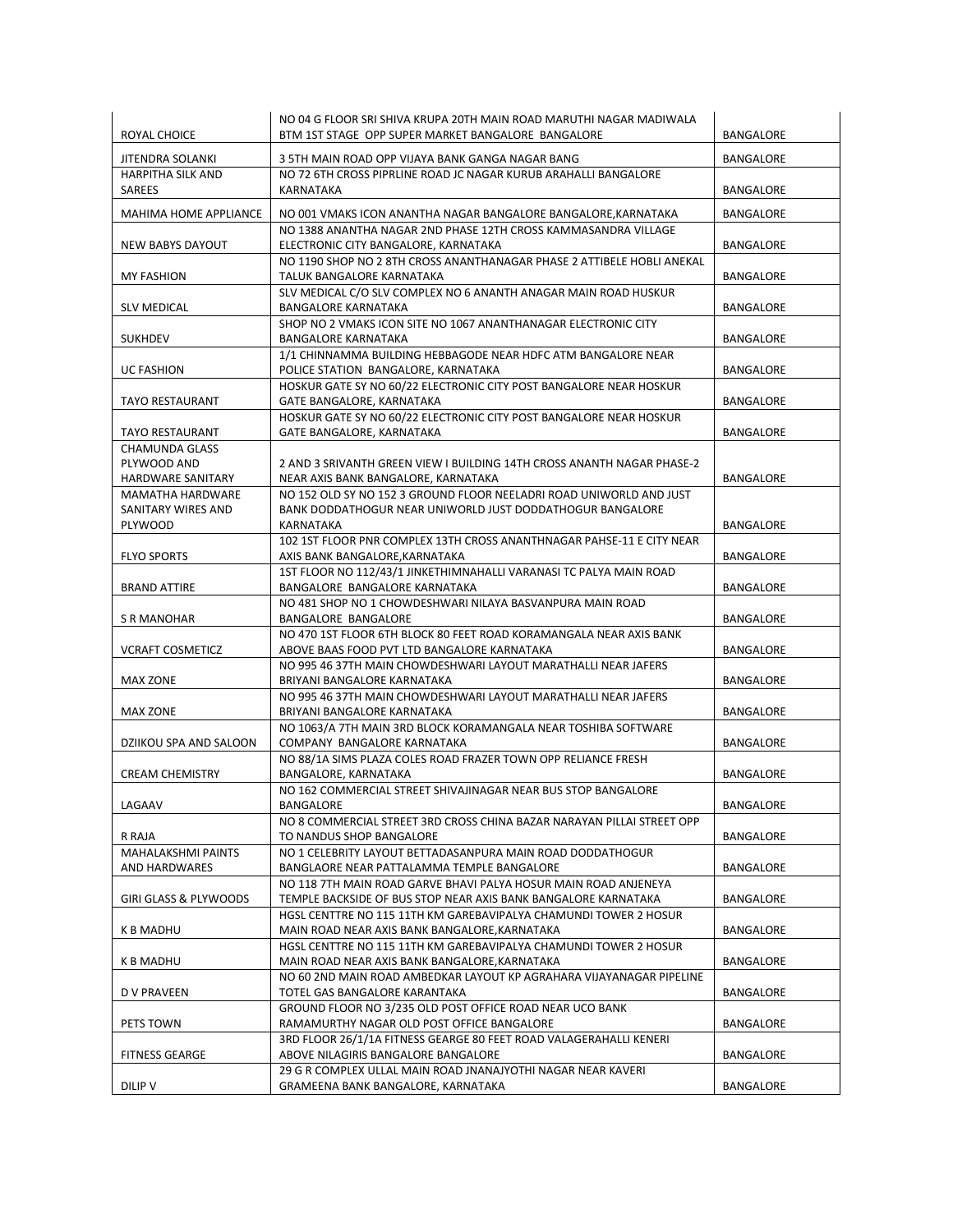|                                    | NO 165 FIRST FLOOR IBRAHIM ST JASKER TOWN OFF COMMERCIAL STRRE                                                            |           |
|------------------------------------|---------------------------------------------------------------------------------------------------------------------------|-----------|
| SOMSIA RAHMAN<br>SOBHA HIGHRISE    | SHIVAJINAGAR PLAZZD MALL BANGALORE BANGALORE                                                                              | BANGALORE |
| <b>VENTURES PRIVATE</b>            | SOBHA SARJAPUR MARATHALLI OUTER RING RD (ORR) DEVARABUSANAHALLI                                                           |           |
| LIMITED                            | BANGALORE, KARNATAKA                                                                                                      | BANGALORE |
|                                    |                                                                                                                           |           |
| SANDEEP TEXTILES                   | SANDEEP TEXTILES 29 MAGADI ROAD<br>NO 688 7TH MAIN MILO LAYOUT BTM LAYOUT 2ND STAGE BANGALORE NEAR SRI                    | BANGALORE |
| <b>F1 FASHION ONE</b>              | BANGALORE, KARNATAKA                                                                                                      | BANGALORE |
| THOMSON SURGICALS PVT              | NO 31/26 1ST FLOOR BCK COMPLEX 6TH CROSS BHAVANI NAGAR NEAR CHRIST                                                        |           |
| <b>LTD</b>                         | SCHOOL ROAD BANGALORE                                                                                                     | BANGALORE |
| MD RETAIL INDIA PRIVATE            |                                                                                                                           |           |
| LIMITED                            | NO 84,27 ACROSS,4TH BLOCK JAYNAGAR BANGALORE-560011                                                                       | BANGALORE |
| MD RETAIL INDIA PRIVATE            | FAVOURITE SHOP NO. 84, 27TH 'A' CROSS, 4TH BLOCK JAYANAGAR, OPP BWSSB,                                                    |           |
| LIMITED                            | BANGALORE - 560011                                                                                                        | BANGALORE |
| MD RETAIL INDIA PRIVATE<br>LIMITED | 456 SIDDHAIAHPURANIK ROAD BASAVESHWARA NAGAR MAIN ROAD BANGALORE-<br>560079                                               | BANGALORE |
|                                    |                                                                                                                           |           |
| RADHA HI FASHION                   | NO 76/1002 BB ROAD TELAHANKA BANGALORE NEAR SRUSHTI MEDIA BANGALORE                                                       | BANGALORE |
| <b>SPARSH VENTURES</b>             | NO 941 21ST MAIN ROAD 22ND CROSS BSK 2ND STAGE BANGALORE BANGALORE                                                        | BANGALORE |
| MD RETAIL INDIA PRIVATE            |                                                                                                                           |           |
| LIMITED                            | #272 100 FT RING RD 3RD PHASE 5TH BLOCK BANSHANKARI BANGALORE-560085                                                      | BANGALORE |
| MD RETAIL INDIA PRIVATE<br>LIMITED |                                                                                                                           |           |
|                                    | #272 100 FT RING RD 3RD PHASE 5TH BLOCK BANSHANKARI BANGALORE-560085                                                      | BANGALORE |
| P K BINSHAD                        | BHUVANAPPA LAYOUT OPP FORM MALL SG PALYA BANGALORE, KARNATAKA                                                             | BANGALORE |
| MD RETAIL INDIA PRIVATE            |                                                                                                                           |           |
| LIMITED                            | 1ST FLOOR, NO1, SAMPIGE ROAD MALLESHWARAM, BANGALORE-560003                                                               | BANGALORE |
|                                    | GROUND FLOOR 16/3 7TH MAIN 80 FEET ROAD SUBBANAPALYA BANASWADI<br>BANGALURU BHARATH PETROL BUNK SUBBANAPALYA OPP NEAR SRI |           |
| OM SAI RAM MOBILE                  | CHOWDESHWARI TEMPLE BANGALORE, KARNATAKA 560043                                                                           |           |
| <b>SERVICES &amp; ACCESSORIES</b>  | BANGALORE, KARNATAKA                                                                                                      | BANGALORE |
| SOCH APPARELS PRIVATE              |                                                                                                                           |           |
| LIMITED                            | NO. 5, COMMERCIAL STREET BANGALORE - 560001                                                                               | BANGALORE |
|                                    | SOCH MSRREGALIAA ELEMENTS SF 24&252ND FLOOR PROPERTY NO 1321A 1321B                                                       |           |
| SOCH APPARELS PRIVATE              | 1332 1331 & 1341 NAGVARA VILLAGE THANISANDRA MAIN ROAD KASABA HOBLI                                                       |           |
| LIMITED<br>SOCH APPARELS PRIVATE   | BANGALORE NORTH TALUKA BANGALORE560077<br>NO 104 & 1052ND FLOOR FORUM HALL 21 HOSUR RAOD KORAMANGALA B'LORE               | BANGALORE |
| LIMITED                            | 560 059 NO 136 FORUM HALL 21 HOSUR RAOD KORAMANGALA B'LORE                                                                | BANGALORE |
| SOCH APPARELS PRIVATE              |                                                                                                                           |           |
| LIMITED                            | SHOP 212 2ND FLOOR MAGRATH ROAD BANGALORE 560025                                                                          | BANGALORE |
| SOCH APPARELS PRIVATE              |                                                                                                                           |           |
| LIMITED                            | MUNICIPAL NUM 805 27TH MAIN SECTOR 1 HSR LAYOUT BANGALORE 560102                                                          | BANGALORE |
| SOCH APPARELS PRIVATE              |                                                                                                                           |           |
| LIMITED                            | INORBIT MALL UNIT NO G109GROUND FLOOR WHITEFIELD BANGALORE 560066                                                         | BANGALORE |
| SOCH APPARELS PRIVATE<br>LIMITED   | 20 OLD NUMB 3 11TH MAIN ROAD 4TH BLOCK JAYNAGAR EAST BANGALORE560011                                                      | BANGALORE |
| SOCH APPARELS PRIVATE              | JP NAGAR NO 127624 OLD NO 1276 25TH 'A' MAIN ROAD JAYANAGAR 9TH BLOCK                                                     |           |
| LIMITED                            | OPP BANGALORE CENTRAL BANGALORE 560022                                                                                    | BANGALORE |
| SOCH APPARELS PRIVATE              | NO 272 100 FEET RING ROAD 3RD PHASE 5TH BLOCK BANASHANKARI 3RD STAGE                                                      |           |
| LIMITED                            | BANGALORE 560085                                                                                                          | BANGALORE |
| SOCH APPARELS PRIVATE              | MANTRI SQUARE SHOP NO F74 & F751ST FLOORNO1 SAMPIGE                                                                       |           |
| LIMITED                            | RDMALLESHWARAMBANG 560003                                                                                                 | BANGALORE |
| SOCH APPARELS PRIVATE<br>LIMITED   | 70 MG ROAD BANGALORE 560001                                                                                               | BANGALORE |
| SOCH APPARELS PRIVATE              | ORION EAST MALL NO 1034 BANASWADI MAIN ROAD BANASWADI LAYOUT                                                              |           |
| LIMITED                            | MARUTI SEWA NAGAR BANGALORE 560034                                                                                        | BANGALORE |
| SOCH APPARELS PRIVATE              | A UNIT OF MD RETAIL LLPPHEONIX MARKET CITY1061072ST FLOOR                                                                 |           |
| LIMITED                            | OPPMAHADEVAPURA PO BANGALORE560048                                                                                        | BANGALORE |
| SOCH APPARELS PRIVATE              | RMZ GALLERIA MALL UNIT NO FF 41 FIRST FLOOR BANGALORE BELLARY ROAD                                                        |           |
| LIMITED                            | YELAHANKA POST YELAHANKA BANGALORE 560064                                                                                 | BANGALORE |
| SOCH APPARELS PRIVATE              |                                                                                                                           |           |
| LIMITED<br>SOCH APPARELS PRIVATE   | 523 SAHAKARNAGAR KODIGEHALLI BANGALORE 560095<br>UNIT NO 4 GROUND FLOOR MARKET SQUARE TOTAL MALL KAIKONDARHALLI           | BANGALORE |
| LIMITED                            | VARTURHOBLI SARJAPUR MAIN ROAD BANGALORE 560035                                                                           | BANGALORE |
|                                    |                                                                                                                           |           |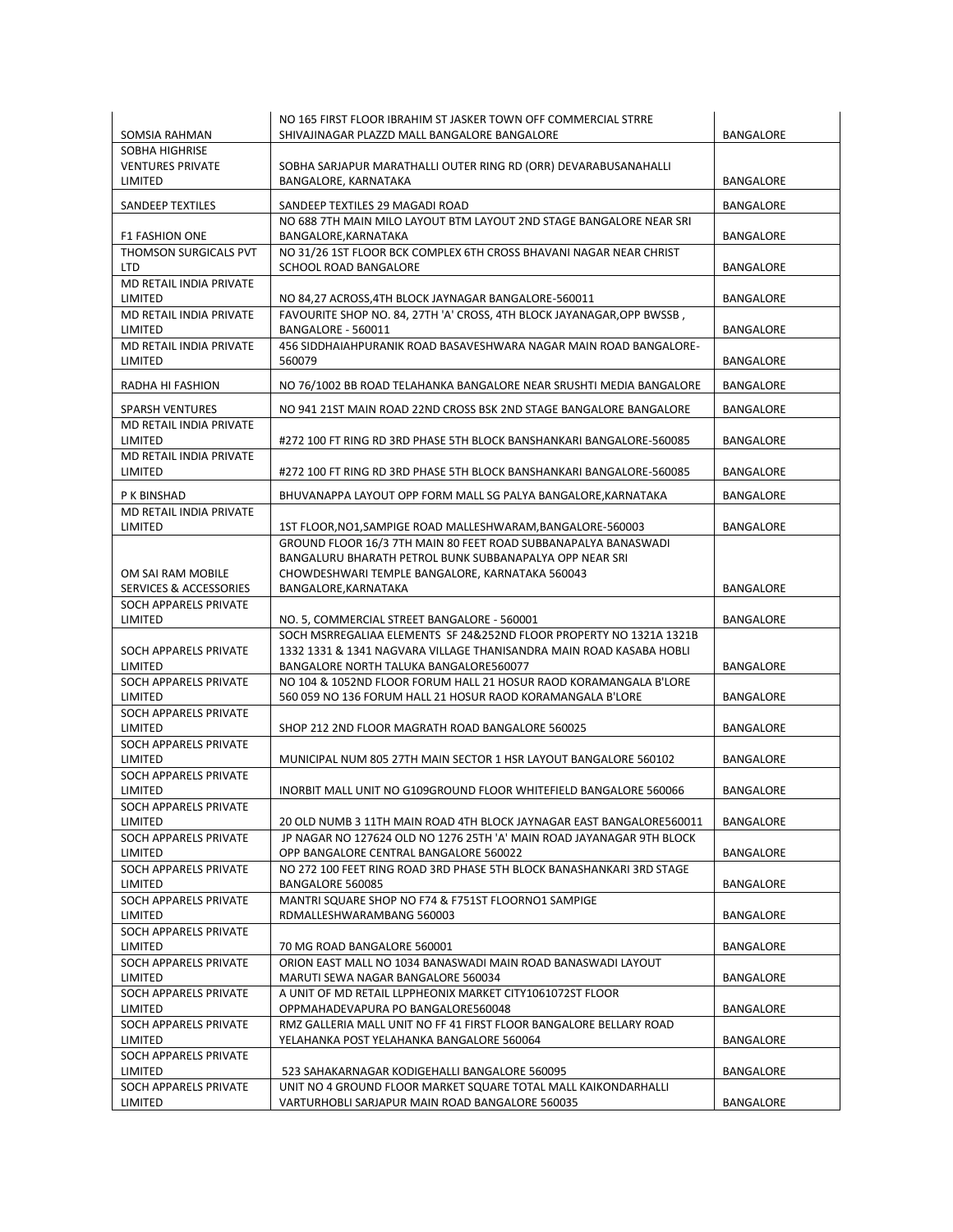| <b>SOCH APPARELS PRIVATE</b><br>LIMITED                  | 4 1ST FLOOR KEMP FORT BUILDING97 OLD AIRPORT RD MURUGESHPALYA BANG<br>560017                                                           | <b>BANGALORE</b> |
|----------------------------------------------------------|----------------------------------------------------------------------------------------------------------------------------------------|------------------|
| SOCH APPARELS PRIVATE<br>LIMITED                         | VEGA CITY MALL UNIT NO SF21 SECOND FLOOR NSPALYA BEGUR HOBLI SRINIVAS<br>INDUSTRIAL ESTATE BANNERGHATTA ROAD BANGALORE 560076          | <b>BANGALORE</b> |
| SOCH APPARELS PRIVATE<br>LIMITED                         | 456 SIDDHAIAH PURANIK ROAD BASAVESHWARA NAGAR MAIN ROAD BANGALORE<br>560079                                                            | <b>BANGALORE</b> |
| SOCH APPARELS PRIVATE<br>LIMITED                         | BEL ROAD SITE NO 13 PID NO 100 731 13 ITI LAYOUT NEW BEL ROAD RMV 2ND<br>STAGE CHIKKAMARANAHALLI BANGALORE560094                       | <b>BANGALORE</b> |
| SOCH APPARELS PRIVATE<br>LIMITED                         | SHOP NO 103104 1ST FLOOR NO 62 WHITE FIELD MAIN ROAD BANGALORE560066                                                                   | <b>BANGALORE</b> |
| SOCH APPARELS PRIVATE<br>LIMITED                         | SHOP NO 101 1ST FLOOR ORION MALL AT BRIGADE GATEWAY 261 80 FEET DR<br>RAJKUMAR ROAD MALLESHWARAM WEST BANGALORE560055                  | <b>BANGALORE</b> |
| MD RETAIL INDIA PRIVATE<br>LIMITED                       | SOCH , SHOP NO. 23/1, COMMERCIAL STREET BANGALORE-560001 / VICTOR NO<br>9611523820                                                     | BANGALORE        |
| MD RETAIL INDIA PRIVATE<br>LIMITED                       | FAVOURITE SHOP NO. 84, 27TH 'A' CROSS, 4TH BLOCK JAYANAGAR, OPP BWSSB,<br>BANGALORE - 560011                                           | <b>BANGALORE</b> |
| MD RETAIL INDIA PRIVATE<br>LIMITED                       | SOCH, SHOP NO. 23/1, COMMERCIAL STREET BANGALORE-560001                                                                                | BANGALORE        |
| MD RETAIL INDIA PRIVATE<br>LIMITED                       | SOCH , SHOP NO. 23/1, COMMERCIAL STREET BANGALORE-560001                                                                               | BANGALORE        |
| KHETESHWAR MOBILE &<br><b>ELECTRONICS</b>                | MANJUNATHA NAGAR NO 52 MUNNEKOLALA MAIN ROAD MARATHAHALLI OPP<br>APOLLO MEDICAL BANGALORE                                              | <b>BANGALORE</b> |
| HASHIM A C                                               | AURA LADIES AND KIND SHOP NO 20 2ND MAIN ROAD ASHWATHI NAGAR<br>MARATHALLI BANGALORE BANGALORE                                         | BANGALORE        |
| <b>KALA KARNI</b>                                        | FIRST FLOOR SITE NO 18 SHOP NO KRISHNA SUMMIT OUTER RING MARATHALLI<br>NEAR KHAZANA JEWELLERY BANGALORE KARNATAKA                      | BANGALORE        |
| MD RETAIL INDIA PRIVATE<br>LIMITED                       | FAVOURITE SHOP , RPR COMPLEX, SHOP 93/1, MARATHALLI EXTN VARTHUR MAIN<br>ROAD, MARATHAHALLI BANGALORE- 560037                          | <b>BANGALORE</b> |
| MD RETAIL INDIA PRIVATE<br>LIMITED                       | FAVOURITE SHOP , RPR COMPLEX, SHOP 93/1, MARATHALLI EXTN VARTHUR MAIN<br>ROAD, MARATHAHALLI BANGALORE-560037                           | BANGALORE        |
| K R CHICKEN CENTER                                       | W-195 SHOP NO 1A 12TH MAIN V MUNISWAMAPPA LAYOUT NEXT TO NATARAJA<br>LAYOUT J P NAGAR 7TH PHASE OPP LAKE BANGALORE, KARNATAKA          | BANGALORE        |
| LENUS PHARMA                                             | LENUS HOSPITALS PREMISES NO 126/A 2ND FLOOR ROOM NO 205 8TH MAIN JP<br>NAGAR 3RD JP NAGAR 3RD PHASE OPP SLV HOTEL BANGALORE            | <b>BANGALORE</b> |
| LAKSHMI MEDICALS                                         | GROUND FLOOR NO 192/A V M COMPLEX DEVARCHIKKANAHALLI BOMMANAHALLI<br>ROAD NEAR RAMA TEMPLE BANGALORE BANGALORE, KARNATAKA              | BANGALORE        |
| <b>NEW FASHION SQUARE</b>                                | NO 13 30TH CROSS GARUDA SWAGATH MAIN ROAD BTB AREA THILAK NAGAR<br>BANGALORE                                                           | BANGALORE        |
| <b>BLOSSOM FERTILITY</b><br><b>CENTRE &amp; HOSPITAL</b> | SRI RAJESHWARI TOWERS 1ST FLOOR NO 353 354 8TH MAIN BASAVESHWARA<br>NAGAR BANGALORE BANGALORE KARNATAKA                                | <b>BANGALORE</b> |
| <b>BHRAMARI HOTELS</b>                                   | HOTEL PRASAD RESIDENCY NO 6 MOOKAMBICA AVENUE OPP MEI FACTORY                                                                          |                  |
| PRIVATE LIMITED<br><b>GENEMATRIX MOLECULAR</b>           | TUMKUR ROAD AVENUE OPP MEI FACTORY BANGALORE, KARNATAKA                                                                                | <b>BANGALORE</b> |
| <b>DIAGNOSTICS AND</b><br>RESEARCH                       | NO 34 1ST FLOOR 9TH CROSS ROAD SERVICE ROAD 2ND STAGE WEST OF CHORD<br>ROAD NEAR MAHALAXMI PURAM UNIVERSAL PHARMA BANGALORE, KARNATAKA | BANGALORE        |
| MUSCLE TECH                                              | #5 & 6 ABOVE SAROJINI HOSPITAL 8TH MILE T DASARAHALLI<br>BANGALORE, KARNATAKA                                                          | <b>BANGALORE</b> |
| KAVITHA K                                                | #842 SAHAKARA BHAVAN HT PARALLEL ROAD SAHAKARA NAGAR BANGALORE<br>KARNATAKA                                                            | BANGALORE        |
| SHIVAM BEAUTY ZONE                                       | NO 5 SHANKARAPPA COMPLEX NAGAR GEDALLALALLI BUS STOP SANJAY NAGAR<br>MAIN ROAR BANGALROE                                               | BANGALORE        |
| <b>FREE STYLS</b>                                        | GROUND FLOOR 38 4TH MAIN PT COLONY GEDDALAHALLI SANJAYANAGAR<br>BANGALORE, KARNATAKA                                                   | BANGALORE        |
| <b>FAMOUS FASHION</b>                                    | #04 FAMOUS FASHION NAGASHETTIHALLI RING ROAD BADRAPPA LAYOUT NEAR<br>NAGASHETTIHALLI BIG BAZAR BANGALORE, KARNATAKA                    | BANGALORE        |
| ABDUL MANAF                                              | NO 885/1 17TH MAIN 25TH CROSS HSR LAYOUT SECTOR 3 NEAR GOVT SCHOOL<br>BANGALORE, KARNATAKA                                             | BANGALORE        |
|                                                          | KM SUPER MARKET KASAVANAHALLI RD CROSS NEAR KARNATAKA BANK NEAR                                                                        |                  |
| C KASIM                                                  | KARNATAKA BANK BANGALORE, KARNATAKA<br>NEAR SALARPURIA APARTMENTS HSR LAYOUT MAIN ROAD MANGAMMA PALYA                                  | BANGALORE        |
| SALMA TAJ<br>MD RETAIL INDIA PRIVATE                     | BOMMANAHALLI BANGALORE                                                                                                                 | BANGALORE        |
| LIMITED                                                  | MUNICIPAL NUM 804, 27TH MAIN, SECTOR 1 HSR LAYOUT, BANGALORE - 560102                                                                  | BANGALORE        |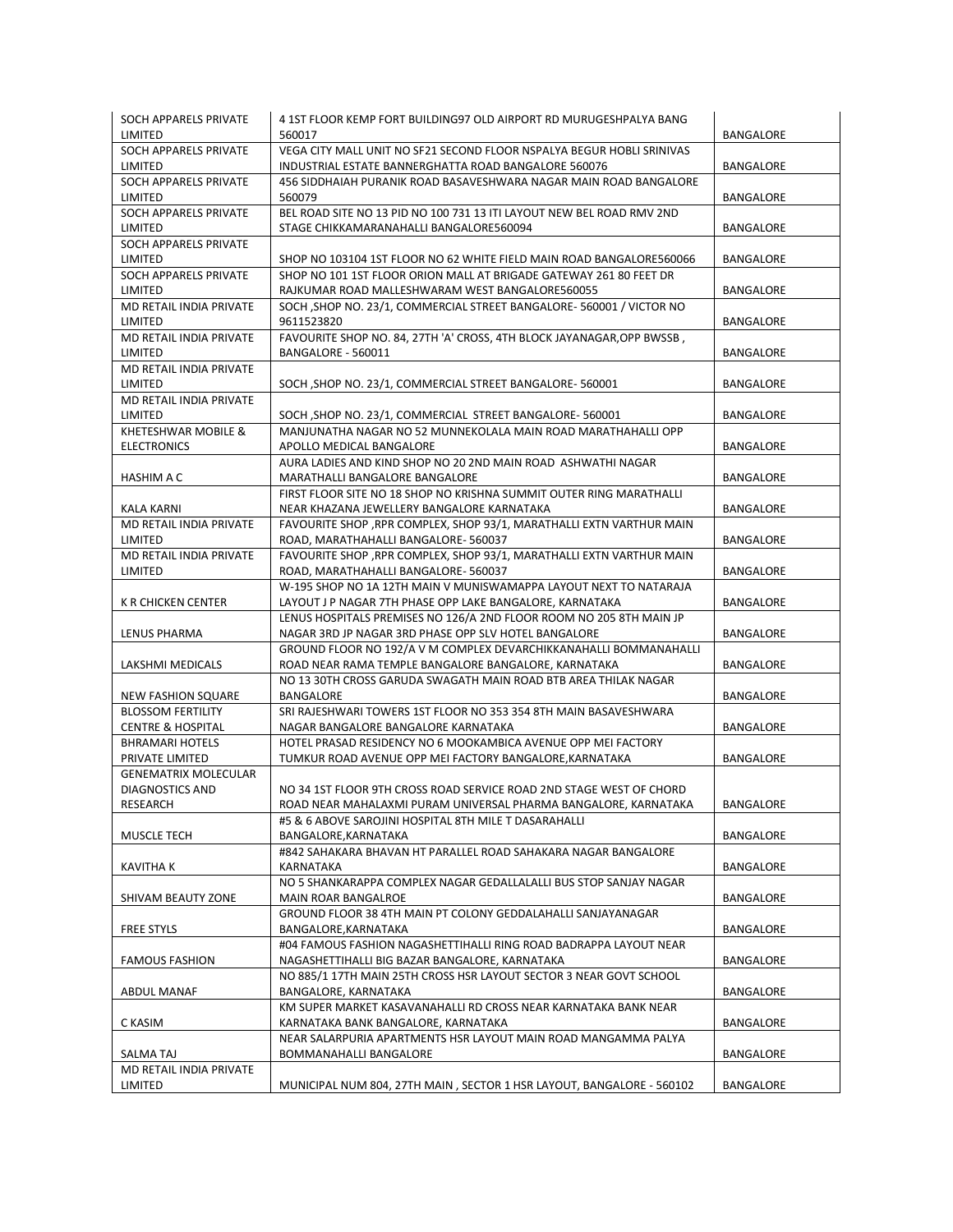| SRI PARIJATHA RICE<br><b>TRADERS</b>          | NO 09 10TH CROSS SRI HARI LAYOUT JNANAJYOTHI NAGAR NEAR VISWAVIPALAYA<br>BANGALORE, KARNATAKA                                      | BANGALORE        |
|-----------------------------------------------|------------------------------------------------------------------------------------------------------------------------------------|------------------|
| AADYAS                                        | G-4 NO 735-51-2 PREMIER RESIDENCY NANJAPPA MAIN ROAD VIDYARANYAPURA<br>NEXT TO VIJAYA BANK BANGALORE KARNATAKA                     | BANGALORE        |
| <b>AYUR CARE</b>                              | SHOP NO 1 AND 2 GROUND FLOOR NO 69 AND 70 GAURAV NAGAR KOTHANUR<br>MAIN ROAD OPPOSITE MEDPLUS CLINIC BANGALORE, KARNATAKA          | BANGALORE        |
| <b>VINAYAKA HOME</b><br>APPLIANCES            | GROUND FLR SITE NO 3 & 4 SHOP NO 1 & 2 GOURAVA NAGAR KATHNOOR DINNE<br>MAIN ROAD JP NAGAR 7TH NEAR INDIAN BANK BANGALORE KARNATAKA | BANGALORE        |
| SRI VENKATESHWARA<br><b>ELECTRICALS</b>       | NO 8 1ST FLOOR 24TH MAIN END PUTTENAHALLI MAIN ROAD JP 7TH PHASE<br>BANGALORE                                                      | BANGALORE        |
| <b>GULSHAN HOME DECOR</b>                     | GROUND FLOOR KHAYUM COMPLEX HOSKOTE BANGALORE RURAL<br>BANGALORE, KARNATAKA                                                        | BANGALORE        |
| SRI AMAR READY MADE<br>SHOWROOM               | KHATA NO 90/87/2752 HEMAVATHI PETE DODDABALLAPUR TOWN NEAR TEMPLE<br>BANGALORE, KARNATAKA                                          | <b>BANGALORE</b> |
| M V K FASHIONS                                | HUNGI RANGAMMA SUBBANNA COMPLEX SHOP 13 14 CINEMA ROAD WARD NO 1<br>DODDABALLAPURA NEAR LAKSHMI TEATHAR BANGALORE                  | BANGALORE        |
| SRI SAI FASHIONS                              | NO 15 MALEMAHADESHWARA COMPLEX GIDDIBAGILU DEVANAHALLI TOWN<br>BANGALORE RURAL NEAR BUS STOP BANGALORE KARNATAKA                   | BANGALORE        |
| SRI SAI FASHIONS                              | NO 15 MALEMAHADESHWARA COMPLEX GIDDIBAGILU DEVANAHALLI TOWN<br>BANGALORE RURAL NEAR BUS STOP BANGALORE KARNATAKA                   | BANGALORE        |
| <b>NAVEEN T</b>                               | 1ST FLOOR OPP N SANGEETHA SHOW ROOM DEVANAHALLI OLD BUS STAND<br>BANGALORE                                                         | BANGALORE        |
| JAMAL SIDDIQ A                                | #418 RAGHAVENDRA COMPLEX 10TH MAIN JAYANAGAR 4TH BLOCK<br>BANGALORE, KARNATAKA                                                     | BANGALORE        |
| LAKESIDE VETERNINARY                          |                                                                                                                                    |                  |
| <b>HOSPITAL AND RESEARCH</b><br><b>CENTRE</b> | #21/83 RAMACHANDRA ARCADE SOUTH END ROAD BALAJI MEDICALS<br>BANGALORE, KARNATAKA                                                   |                  |
| <b>VCOSMOS STUDIO</b>                         | #49 4TH FLOOR SOUTH END MAIN ROAD BASAVANAGUDI TATA SILK FARM                                                                      | BANGALORE        |
| INTERNATIONAL                                 | BANGALORE, KARNATAKA                                                                                                               | BANGALORE        |
| <b>MAHIMA NEW SELECTION</b>                   | GROUND FLOOR NO N136/66 NEAR IG SIRCLE SARAKKI MAIN ROAD J P NAGAR<br>NEXT TO PAVAN PARERS BANGALORE                               | BANGALORE        |
| <b>IVY RESTAURANT</b>                         | NO 1616 50 FEET ROAD DSCE BUS STOP KUMARASWAMY LAYOUT 1ST STAGE BBMP<br>SOUTH NEAR OPP HOTEL DWARAKA GRAND BANGALORE, KARNATAKA    | <b>BANGALORE</b> |
| <b>IVY RESTAURANT</b>                         | NO 1616 50 FEET ROAD DSCE BUS STOP KUMARASWAMY LAYOUT 1ST STAGE BBMP<br>SOUTH NEAR OPP HOTEL DWARAKA GRAND BANGALORE, KARNATAKA    | BANGALORE        |
| ABDUL BASITH M                                | NO 750 14TH MAIN 7TH CROSS BTM 2ND STAGE BANGALORE                                                                                 | BANGALORE        |
| MOHAMMED SHAHEER P A                          | NO 749 14TH MAIN 7TH CROSS ROAD BTM LAYOUT 2ND STAFE OPP TO DOMINOS<br>BANGALORE                                                   | BANGALORE        |
| SHAFEEQUE NADUKKANDY                          | NO 3/3 SRI BRINDAVA COMPLEX 20TH MAIN MARUTHI NAGAR MAIN ROAD BTM                                                                  |                  |
| <b>PALORA</b>                                 | 1ST STAGE NEAR FURNITURE PLAZA BANGALORE                                                                                           | BANGALORE        |
| SELECTIVE CLOTHING                            | GROUND FLOOR NO 110/1 SUSHEELA ROAD LALBAGH FORT ROAD JUNCTION<br>DODDAMAVALLI NEAR MASJID BANGALORE KARNATAKA                     | BANGALORE        |
| N Z POWER                                     | NO 18 K.S LANE 7TH CROSS LALBAGH FORT ROAD DODDAMAVALLI NEAR ALFA<br><b>AGENCIES BANGALORE</b>                                     | <b>BANGALORE</b> |
| OM SAI BATTERIES<br>SURROUNDU IT PRIVATE      | 05 7TH CROSS DODDAMAVAHALLI NEAR MAVALLI MASJID BANGALORE, KARNATAKA                                                               | BANGALORE        |
| LIMITED                                       | NO 67 SB ROAD V V PURAM BEHIND JANATHA HOTEL BANGALORE, KARNATAKA                                                                  | BANGALORE        |
| HAPPY HOME MINI SUPER                         | NO 456/D AMOGHA NILAYA 1ST PHASE 1ST CROSS RAJARAJESHWARI NAGAR IDEAL                                                              |                  |
| MARKET                                        | HOME LAYOUT BESIDE CO OPORATION BANK BANGALORE                                                                                     | BANGALORE        |
| HAPPY HOME MINI SUPER<br>MARKET               | NO 456/D AMOGHA NILAYA 1ST PHASE 1ST CROSS RAJARAJESHWARI NAGAR IDEAL<br>HOME LAYOUT BESIDE CO OPORATION BANK BANGALORE            | BANGALORE        |
| HAPPY HOME MINI SUPER<br>MARKET               | NO 456/D AMOGHA NILAYA 1ST PHASE 1ST CROSS RAJARAJESHWARI NAGAR IDEAL                                                              | <b>BANGALORE</b> |
| <b>ADANDT PROP DESIGNERS</b>                  | HOME LAYOUT BESIDE CO OPORATION BANK BANGALORE                                                                                     |                  |
| HOME IMPROVEMENT<br>PRIVATE LIMITED           | NO 775 SHREE BALAJI EMPORIUM JAWAHARLALNEHRU ROAD BEML 5TH STAGE R R<br>NAGAR BANGALORE, KARNATAKA                                 | BANGALORE        |
|                                               | NO 3313 VISHWA BHARATHI LAYOUT HOSKERE HALLI CROSS 80 FEET ROAD                                                                    |                  |
| G B SHIVARAMAIAH                              | GIRINAGAR 4TH STAGE BANGALORE, KARNATAKA                                                                                           | BANGALORE        |
| SRI MANJUNATHA TILES                          | NO 743 NEW NO 3375 80 FT ROAD HOSAKERAHALLI MAIN ROAD NEAR CAKE OF<br>THE DAY BANGALORE, KARNATAKA                                 | BANGALORE        |
| SRI GANPATHI<br><b>ENTERPRISES</b>            | JIGNI HOBLI ANEKAL TALUK HARAGADE VILLAGE OPP GOVT HOSPITAL<br>BANGALORE, KARNATAKA                                                | BANGALORE        |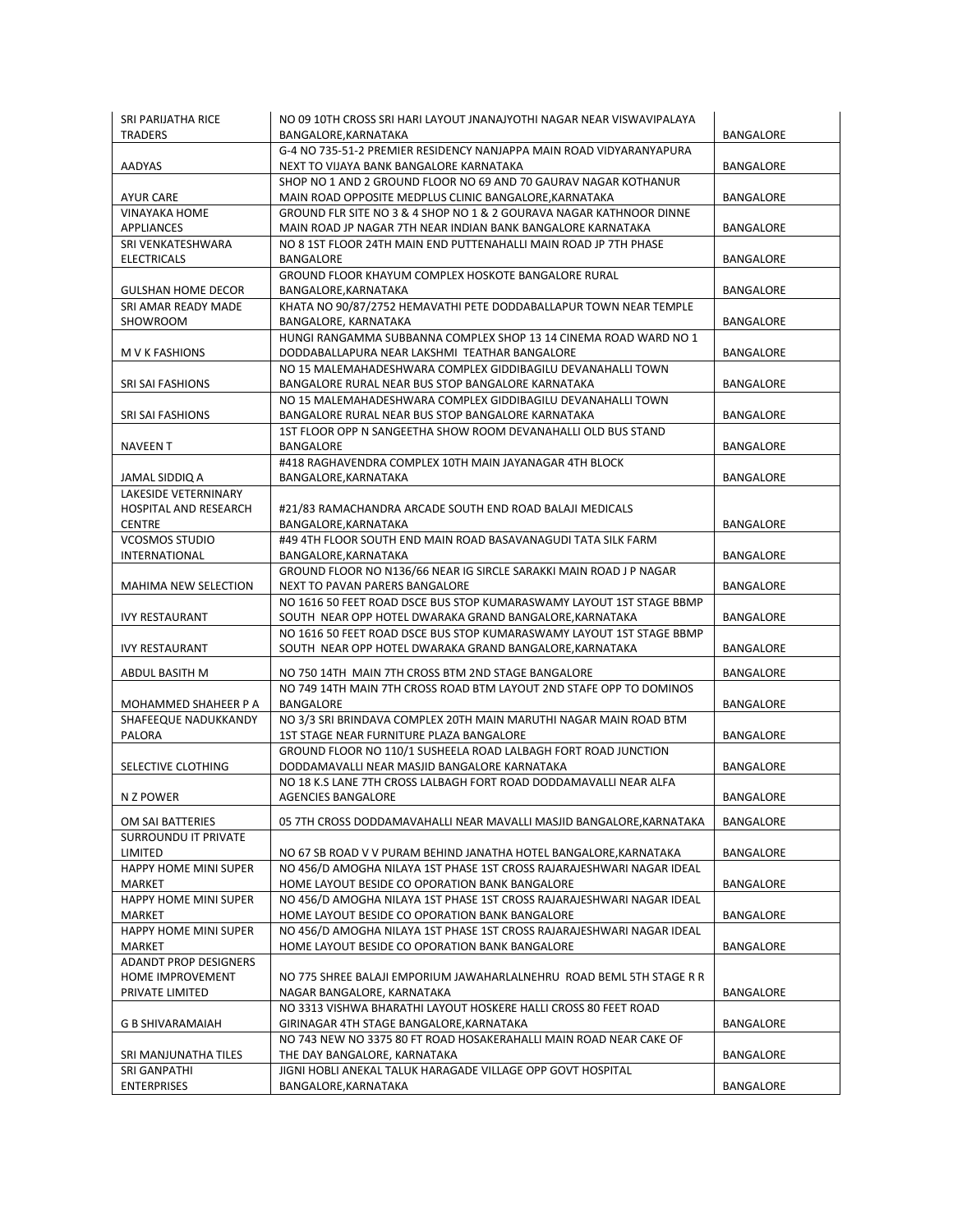|                                         | # 244 C 5TH MAIN ROAD JAYANAGA CO-OPERATIVE HOUSING SOCIETY GUBBALALA                                         |                  |
|-----------------------------------------|---------------------------------------------------------------------------------------------------------------|------------------|
| DR RUCHIS DENTAL CLINIC                 | SUBRAMANYAPURA NEAR NILGIRIS MARKET BANGALORE KARNATAKA                                                       | <b>BANGALORE</b> |
|                                         | GROUND FLOOR NO 667 AKG COLONY CHANNASANDRA BANGALORE URBAN NEAR                                              |                  |
| SRI VINAYAKA ENTERPRISES                | MVJ COLLEGE BANGALORE                                                                                         | BANGALORE        |
| PURCHASE POINT MEDICAL                  | SYNO 70 SHOP NO 12 BEHIND ANJANEYA TEMPLE BYARATHI AVALAHALLI MAIN                                            |                  |
| AND GENERAL STORES                      | ROAD BYRATHI BEHIND ANJANEYA TEMPLE BANGALROE                                                                 | BANGALORE        |
|                                         | SHOP NO 217 KATHA NUMBER 193/27 BYRATHI VILLAGE BIDARAHALLI HOBLI                                             |                  |
| MUSIC UNITED                            | BANGALORE, KARNATAKA                                                                                          | BANGALORE        |
|                                         | NO 48 GROUND FLOOR VENKATADRI LAYOUT 7TH PHASE J P NAGAR BANGALORE                                            |                  |
| AJITH KUMAR A                           | BANGALORE                                                                                                     | BANGALORE        |
|                                         | NO 941/1 SHOP NO 4 HULIMAVU MAIN ROAD OFF BANNERGHATTA ROAD                                                   |                  |
| <b>BANGALORE PANTRY</b>                 | BANGALORE BTM LAYOUT NEAR HULIMAVU ARCH BANGALORE, KARNATAKA                                                  | BANGALORE        |
| SPRING PETALS GUEST                     | NO 1/86 GOVARDHAN VILLA 4TH CROSS SYNDICATE BANK COLONY                                                       |                  |
| <b>HOUSE</b>                            | BANNERGHATTA ROAD BANGALORE, KARNATAKA                                                                        | <b>BANGALORE</b> |
| MAHENDRA VASTRALAYA                     | 8TH CROSS MALLESHWARAM BENGALURU, KARNATAKA                                                                   | BANGALORE        |
|                                         | KHANESHU MART NO 300 JIGANI MAIN ROAD JIGANI VILLAGE ANEKAL NEAR AXIS                                         |                  |
| <b>NAVKAR FASHION</b>                   | <b>BANK BANGALORE</b>                                                                                         | BANGALORE        |
|                                         | 1ST CROSS VR LAYOUT SGR DENTAL COLLEGE MUNEKOLALA MARATHAHALLI                                                |                  |
| AJU AZEEZ                               | <b>BANGALORE KANATAKA</b>                                                                                     | BANGALORE        |
|                                         | NO 160 5TH CROSS TOTADGUDDADAHALLI NAGASANDRA POST URBAN NEAR                                                 |                  |
| <b>MATAJI ELECTRICALS</b>               | BYRAVESHWARA CIRCLE BANGALORE, KARNATAKA                                                                      | BANGALORE        |
|                                         | NO 389/389/1 NEAR AYAPPASWAMY TEMPLE BELTHUR KADUGUDI POST                                                    |                  |
| <b>BHAIRA RAM</b>                       | BANGALORE, KARNATAKA                                                                                          | <b>BANGALORE</b> |
| SREE VENKATESWARA                       | NO 03 OPP COFFEE DAY NEAR GURUKUL SPORTS ACADEMY VARTHUR MAIN ROAD                                            |                  |
| <b>PAINTS</b>                           | <b>BANGALORE KARNATAKA</b>                                                                                    | BANGALORE        |
| MVR ELECTRICALS AND                     | GROUND FLOOR MVR ELECTRICAL PWMBING SIDDAPUR WHITEFIELD POST                                                  |                  |
| PLUMBING                                | <b>BANGALORE URBAN BANGALORE</b>                                                                              | <b>BANGALORE</b> |
|                                         | NO 77/5 NANDI DURGA MAIN ROAD NEAR ANJANEYA TEMPLE JAYAMAHAL EXTN                                             |                  |
| S L V TRADERS BUY N SAVE                | BENSON TOWN POST OPP AXIS BANK BANGALORE BANGALORE                                                            | BANGALORE        |
|                                         | NO 77/5 NANDI DURGA MAIN ROAD NEAR ANJANEYA TEMPLE JAYAMAHAL EXTN                                             |                  |
| S L V TRADERS BUY N SAVE                | BENSON TOWN POST OPP AXIS BANK BANGALORE BANGALORE                                                            | BANGALORE        |
|                                         | # NO 165 NEW EVENING BAZAAR NALAROAD SEPPINGS ROAD CROSS NEAR TO                                              |                  |
| <b>SHUKAIB AHMED</b>                    | PALACE MALL BANGALORE KARNATAKA                                                                               | BANGALORE        |
|                                         | NO 34 TAJCOMPLEX EVENING BAZAAR NALA ROAD SHIVAJINAGAR BANGALORE                                              |                  |
| AYAM                                    | OPPOSITE TO SK COLLECTION BANGALORE                                                                           | <b>BANGALORE</b> |
|                                         | NO 2 BBMP KATHA NO 436/407/367/402/321/1/2 GB PALYA HANGASANDRA                                               |                  |
| CAIFE COFFEE POINT                      | BANGALORE, KARNATAKA                                                                                          | BANGALORE        |
| MAMTA MEDICAL AND                       |                                                                                                               |                  |
| <b>GENERAL STORES</b>                   | NO 304 GF BAZAAR GENERAL KENGERI BEHIND JAMIYA MASJID BANGALORE                                               | BANGALORE        |
| DECOR HANDLOOM AND<br><b>FURNISHING</b> | NO 20/A MIG HOYSALA CIRCLE 80 FEET ROAD KENGERE UPANAGARA KS TOWN<br>NEAR HOYSALA CIRCLE BANGALORE, KARNATAKA | <b>BANGALORE</b> |
|                                         | GROUND FLOOR 49/1 10TH CROSS GANGONDANAHLLI MAIN ROAD BANGALORE                                               |                  |
| ARYAN TRADERS                           | URBAN NEAR BANGALORE                                                                                          | BANGALORE        |
| <b>VIZMARK ELECTRONICS</b>              | NO 730/A-1 ELECTRONIC 2ND FLOOR VRUDDHI NAGARABHAVI 11TH BLOCK NEAR                                           |                  |
| PRIVATE LIMITED                         | SPIRIT JUNCTION BANGALORE                                                                                     | BANGALORE        |
|                                         | NO 01 HOYSALAESHWARA NAGAR SUNKADA KATTE BEHIND GOVINDAPPA BEKARY                                             |                  |
| <b>CHANDU FASHIONS</b>                  | BANGALORE, KARNATAKA                                                                                          | BANGALORE        |
|                                         | F5 SALON AND SPA 356 3 RD E MAIN ROAD OMBR LAYOUT NEXT TO                                                     |                  |
| F5 SALON AND SPA                        | SHIVAPARVATHI KALYANA MANTAPA BANASWADI BANGALORE 560043                                                      | BANGALORE        |
|                                         | NO 114/10 VIJAYA BANK COLONY HORAMAVU VILLAGE BANGALORE URBAN OPP                                             |                  |
| LUCKY FURNITURES                        | TO NANDI TOYOTA SHOW ROOM BANGALORE                                                                           | BANGALORE        |
|                                         | 30 1ST FLOOR KANAKAPURA MAIN ROAD RAGHUVANAHALLI OPP KSIT COLLEGE                                             |                  |
| <b>GLAM SPA</b>                         | BANGALORE, KARNATAKA                                                                                          | BANGALORE        |
|                                         | 2ND FLOOR 80M FEET ROAD BTM 6TH STAGE HULIMAVU BG ROAD BANGALORE                                              |                  |
| SUMANTH R                               | BANGALORE                                                                                                     | BANGALORE        |
|                                         | NO E230 1ST MAIN 2ND CROSS FREE HOUSE COLONY AULIMAVU FREE HOUSE                                              |                  |
| MURALI PALANI                           | <b>COLONY BANGALORE</b>                                                                                       | BANGALORE        |
| FEMINA MATCHING                         | #27/4 VISHESHWARAIAH ROAD BTM 6TH STAGE NYANAPPANAHALLI NEAR SAI                                              |                  |
| <b>CENTER</b>                           | BABA TEMPLE OPP RR LAYOUT BANGLAORE, KARNATAKA                                                                | BANGALORE        |
|                                         | NO 25/24 2ND BLOCK 4TH STAGE BTM LAYOUT SHREYA HOSPITAL PREMISES                                              |                  |
| SHREYA MEDICAL CENTER                   | BANGALORE                                                                                                     | BANGALORE        |
| SRI LAKSHMI PARAMEDICAL                 | NO 127/5 MAGADI MAIN ROAD SRIGABDHADA KAVAL VISHWANEEDAM POST                                                 |                  |
| COLLEGE                                 | SUNKADAKATTE BANGALORE                                                                                        | BANGALORE        |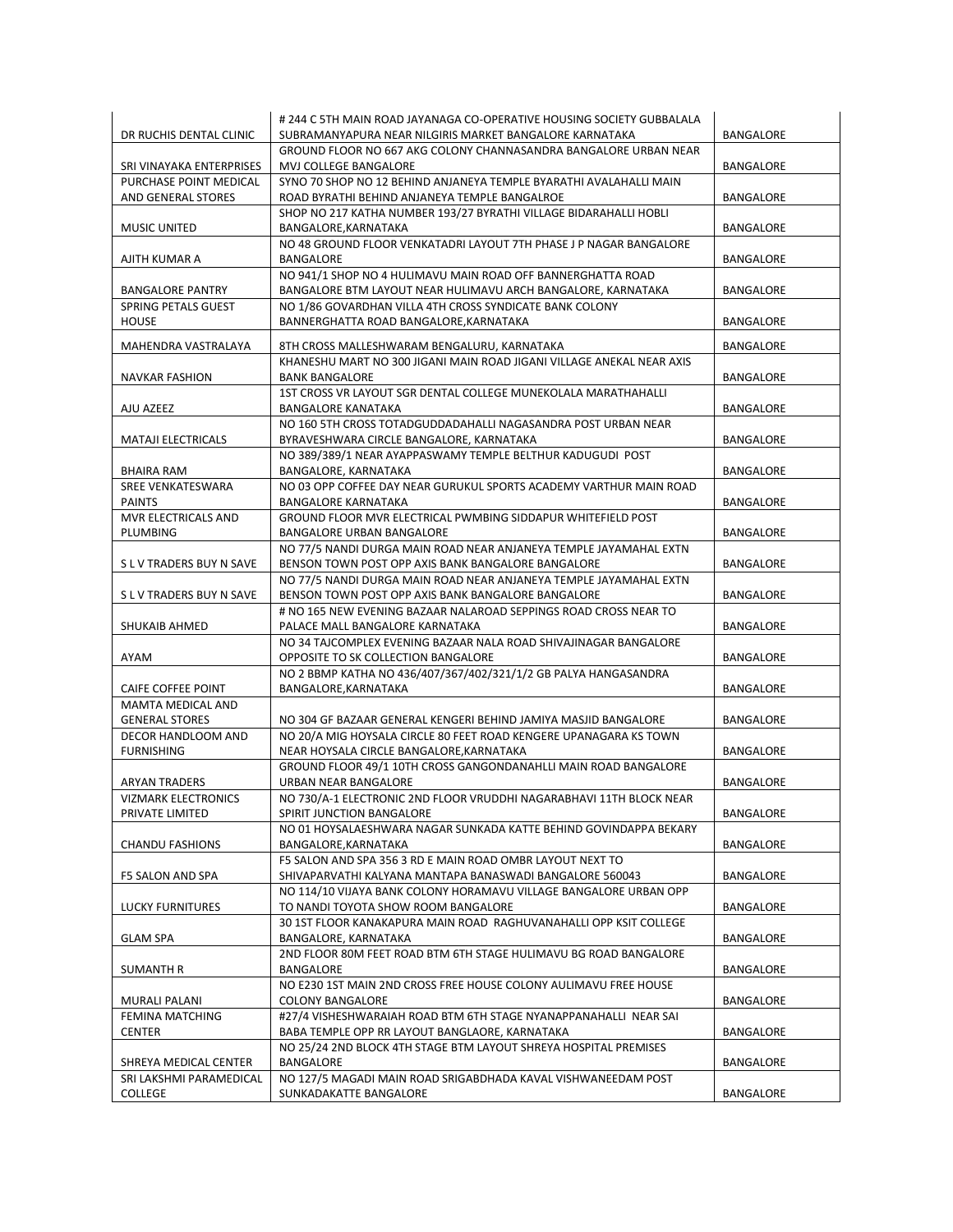| ONE DENTAL STATION<br>PRIVATE LIMITED | NO 29 1ST CROSS KAGGADASAPURA BANGALORE OPP TO DREAMS AND DUMBELS<br>GYM BANGALORE, KARNATAKA                                   | BANGALORE        |
|---------------------------------------|---------------------------------------------------------------------------------------------------------------------------------|------------------|
| <b>FASEER KP</b>                      | # A ZAMEER ULLAKHAN BUILDING 5TH CROSS VP ROAD MADIWALA BANGALORE<br>KARNATAKA                                                  | BANGALORE        |
| RAMA LAKSHMI                          |                                                                                                                                 |                  |
| PADMAVATHI TUMATI                     | NO 185 1ST CROSS A BLOCK AECS LAYOUT KURDALAHALLI BANGALORE BANGALORE                                                           | <b>BANGALORE</b> |
| ZAINUL ABID                           | ANANTH NAGAR HUSKUR GATE ELECTRONIC CITY OPPSITE ANANTH NAGAR<br>SOCIETY O BANGALORE, KARNATAKA                                 | <b>BANGALORE</b> |
| SAJEEVAN K                            | NO 2 RAVI BUILDING APC CIRCLE JIGANI HOBLI ANEKAL TALUK NEARB APCBUS STOP<br>BANGALORE                                          | BANGALORE        |
| <b>SEHER EXPORTS</b>                  | GROUND FLOOR NO 25/6 5TH CROSS BORE BANK ROAD BENSON TOWN GOLDEN<br>ADAMS CONVENTION BANGALORE, KARNATAKA                       | BANGALORE        |
| MEENAKHI K C                          | STUDIO M # 2831 1ST MAIN KODIHALLI HAL 2ND STAGE 80FT ROAD INDIRA NAGAR<br><b>BANGALORE KARNATAKA</b>                           | <b>BANGALORE</b> |
| <b>DJN ENTERPRISES</b>                | #4 SHANTHI LAYOUT 11TH CROSS KOWDENAHALLI RAMAMURTHY NAGAR<br>BANGALORE, KARNATAKA                                              | BANGALORE        |
| NATURAL FURNITURE                     | NO 5 K NO 22/9 AKSHAYA NAGAR RM NGR BANGALORE OPP SBI BANK<br>BANGALORE, KARNATAKA                                              | BANGALORE        |
| KANCHEE CO SAI SILK<br>PALACE         | 2ND FLOOR NO 327 NEAR VIJAYALAKSHMI TALKIES CHICKPET<br>BANGALORE,KARNATAKA                                                     | <b>BANGALORE</b> |
| I SQUARE FASHION                      | NO 131 JAYASIMHA ARCADE DISPENS ARY ROAD COMMERCIAL STREET SHIVAJI<br>NAGAR NEAR COMMERCIAL POLICE STATION BANGALORE            | BANGALORE        |
| SAJEER KM                             | SHOP NO 51 NO 91 ALANKAR PEARL PLAZA KG ROAD NEAR SANTHOSH THEATRE<br>BANGALORE                                                 | BANGALORE        |
| <b>IJMAMUL HAQ</b>                    | #257 FIRST FLOOR VED KALYANA MANPAM OPP OM SHAKTHI TEMPLE SEPPING<br>ROAD SHIVAJINAGAR BANGALORE, KARNATAKA                     | <b>BANGALORE</b> |
| <b>MADEENA GARMENTS</b>               | GROUND FLOOR SHOP NO 53/15 CITY PLAZA DHARMARAJ KOIL STREET<br>SHIVAJINAGAR NEAR SIL SILA GARMENTS BANGALORE                    | BANGALORE        |
| DARWIN NICHOLAS                       | # SHOP U9 DUBAI PLAZA QUADRANT CIRCLE SEPPINGS ROAD OPP PALACE MALL<br>SHIVAJINAGAR OPPOSITE TO PALACE MALL BANGALOE, KARNATAKA | BANGALORE        |
| MOHAMMED WAJHEE                       |                                                                                                                                 |                  |
| ULLA KHAN                             | NO 20 INFANTRY ROAD BANGALORE NEAR AXIS BANK BANGALORE                                                                          | BANGALORE        |
|                                       | #4-A/4 KHATA NO 433-441 OPP RNS MOTORS HOSUR ROAD GAR NEAR RNS<br>MOTORS BANGALORE, KARNATAKA                                   |                  |
| SRI NATARAJA TYRES                    |                                                                                                                                 | BANGALORE        |
| SYED YAKHOOB ASHRAFI                  | NO 55 KARNATAKA CHITRAKALA PARISHATH KUMARA KRUPA ROAD<br>BANGALORE, KARNATAKA                                                  | BANGALORE        |
| MEENAKSHI FASHION                     | NEAR DOORWANI MEDICALS NO 42/598 RAMMURTHY NAGAR MAIN ROAD D<br>KOWDENAHALLI BANGALORE                                          | BANGALORE        |
| ANKITA PUSTAKA                        | NO 53 GANDHI BAZAAR MAIN ROAD BASAVANGUDI GANDHI BAZAAR MAIN ROAD<br>BANGALORE                                                  | BANGALORE        |
| ELITE HOSPITALITY SERVICE             | NO 52 DINESH COMPLEX NETTAKALLAPPA CIRCLE SUBBARAMA CHETTY ROAD<br>BASAVANAGUDI BANGALORE                                       | BANGALORE        |
| ELITE HOSPITALITY SERVICE             | NO 52 DINESH COMPLEX NETTAKALLAPPA CIRCLE SUBBARAMA CHETTY ROAD<br>BASAVANAGUDI BANGALORE                                       | <b>BANGALORE</b> |
| SMART JEANS                           | NO 131 DUG ROAD GANDHI BAZAR CIRCLE BASAVANAGUDI DVG ROAD BANGALORE<br>URBAN NEAR GANDHI BAZAR CIRCLE BANGALORE, KARNATAKA      | BANGALORE        |
| DIVINE TOUCH FAMILY<br>SALON          | SHOP 2 1ST FLOOR 13 ULLAL MAIN ROAD QUARTERS BU STAND<br>BANGALORE,KARNATAKA                                                    | BANGALORE        |
| <b>NAKODA MEDICALS</b>                | NO 96/1 80FEET ROAD MARITAPPANA PALYA JNANA BHARATHI POST NEAR<br>MARIYAPPANAPALYA BUS STAND BANGALORE BANGALORE                | BANGALORE        |
| SRI VINAYAKA TRADERS                  | GF SHOP NO 02 AND 03 NO 3302 100 FEET ROAD 6TH BLOCK SIR M V LAYOUT NEAR<br>ULLAL LAKE BANGALORE, KARNATAKA                     | BANGALORE        |
| REKHA DESIGNER WEAR                   | SITE NO 3 112/1 SM MS COMPLEX MAGADI MAIN ROAD VISHWANEEDAM POST<br>ANJANANAGAR NEAR BHAVANA FASHIONS BANGALORE, KARNATAKA      | BANGALORE        |
| <b>BALAJI SILKS</b>                   | NO 8/4 NO 24 MAGADI MAIN ROAD GOLLARAPALYA GOLLARAHATTI<br>VISHWANEEDAM POST NEAR SLN HOME WORLD BANGALORE, KARNATAKA           | BANGALORE        |
| ELEGANT                               | NO 20 1ST MAIN ROAD PAPAIAH GARDEN KHB COLONY 2ND STAGE BANGALORE,<br>KARNATAKA                                                 | BANGALORE        |
| <b>CLASSIC NX</b>                     | NO 77 AND 78 8TH CROSS MALLESWARAM BENGALORE URBAN BANGALORE,<br>KARNATAKA                                                      | BANGALORE        |
|                                       | SITE 27 NO 18/4 2ND CROSS OPP AYYAPPA TEMPLE RAMACHANDRA REDDY LY OPP                                                           |                  |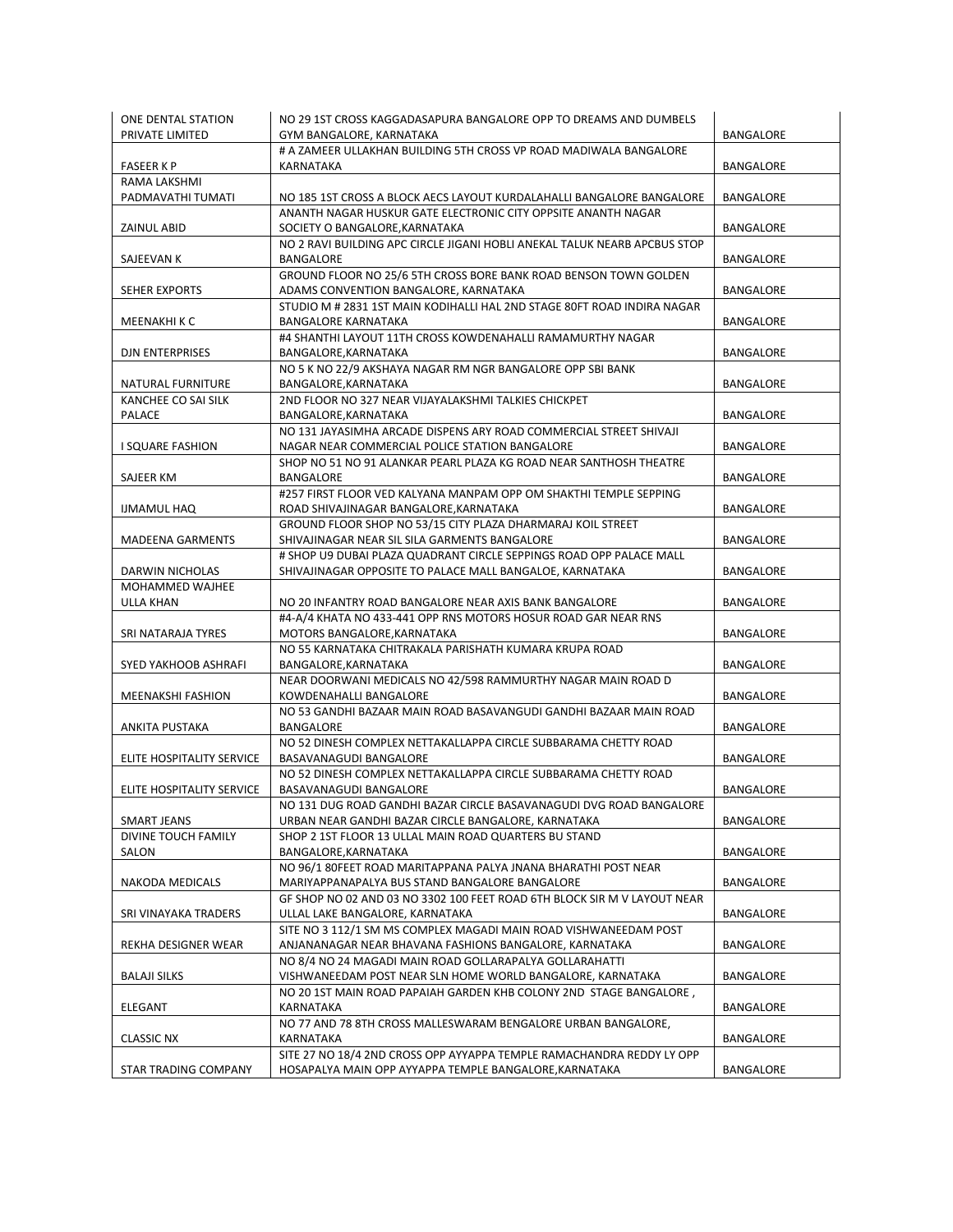| <b>MAYUR SILK</b>                     | GROUND AND 1ST FLOOR NO 691 NEAR HOYSALA CIRCLE 1ST MAIN ROAD 11TH<br>CROSS 2ND STAGE KENGERI SATELLITE TOWN HOYSALA CIRCLE BANGALORE<br>,KARNATAKA | BANGALORE        |
|---------------------------------------|-----------------------------------------------------------------------------------------------------------------------------------------------------|------------------|
| S 4 F WELLNESS SERVICES               | NO 18/19 1ST FLOOR 14TH MAIN DWARAKANGR CANARA BANK COLONY ENTRACE                                                                                  |                  |
| PRIVATE LIMITED                       | CHANDRA LAYOUT NEAR APOLLO PHARMACY BANGALORE, KARNATAKA                                                                                            | BANGALORE        |
| U K FURNITURE HOUSE                   | SRI MARUTHI CHAMBERS #5 1ST MAIN ROAD THIMMAIAH GARDEN DEVE GOWDA<br>ROAD RT NAGAR BANGALORE NEAR V CARE HOSPITAL BANGALORE, KARNATAKA              | BANGALORE        |
| <b>SRI RAM HOME</b>                   | NO 72/73 SRI NIKETHAN SANJEEVANI NAGAR MATHRUSHREE KALYANA MANTAPA                                                                                  |                  |
| APPLIANCES                            | HEGGANAHALLI BANGALORE, KARNATAKA                                                                                                                   | BANGALORE        |
| SPACIOUS VENTURES INDIA<br>PVT LTD    | ZEBRA TRADE CENTURE NO 408 4TH MAIN 3RD BLOCK 1ST STAGE HBR LAYOUT<br>BANGALORE BANGALORE, KARNATAKA                                                | BANGALORE        |
| <b>BURHAN HOME TOWN</b>               | NO 1 OLD NO 279 NEW NO 279/77/01 10TH MAIN 27TH CROSS 3RD BLOCK<br>JAYANAGAR BENGALORE URBAN NEAR CANARA BANK BANGALORE, KARNATAKA                  | BANGALORE        |
| ANNAPOORNESHWARI                      | NO 959/19 41ST CROSS 3RD BLOCK RAJAJINAGAR BENGALORE NEAR ESI OPPOSITE                                                                              |                  |
| CARS                                  | BANGALORE<br>NO 745 3RD BLOCK 12TH MAIN RAJAJINAGAR NEAR SUDARSHAN ELECTRICAL SHOP                                                                  | BANGALORE        |
| VASANTHA VG                           | BANGALORE, KARNATAKA                                                                                                                                | BANGALORE        |
|                                       | NO 5 NEAR 2ND CROSS MAGADI MAIN ROAD BENGALURU URBAN KARNATAKA                                                                                      |                  |
| <b>TRAFFIC</b>                        | NEAR GANESH GANDHI MEDICALS BANGALORE, KARNATAKA<br>GROUND FLOOR NO 759 7TH CROSS HANUMANTHANAGAR SREE RAMANJANEY                                   | BANGALORE        |
| MAHAVEER COLLECTION                   | ROAD NEAR BANGALORE ONE BANGALORE, KARNATAKA                                                                                                        | BANGALORE        |
| SVM ELECTRICAL AND                    | NO 76 CDH COMPLEX MARIYAPPANAPALYA 80FT RING ROAD JNANABHARATHI                                                                                     |                  |
| <b>ELECTRONICS</b>                    | POST BANGALORE, KARNATAKA<br>SHOP NO G1 AND G2 KALYAN LAYOUT NO118 DODDA BASTHI MAIN ROAD                                                           | BANGALORE        |
| <b>COTTON EXPO 2</b>                  | BHUVANESHWARINAGAR INANABHARATHI NEAR VIJAYA BANK ATM BANGALORE,<br>KARNATAKA                                                                       | BANGALORE        |
|                                       | GF NO 152 SHOP NO 01 MACHOHALLI COLONY DASANAPURA OPP PRERANA                                                                                       |                  |
| <b>KAMADHENU MEDICALS</b>             | SCHOOL BANGALORE, KARNATAKA                                                                                                                         | <b>BANGALORE</b> |
| RK ELECTROWORLD                       | MAHADESHWARA NAGAR MAIN ROAD NO 186 MARUTHI NAGAR VISHWANEEDAM<br>POST MAGADI MAIN ROAD HEROHALLI CROSS BANGALORE, KARNATAKA                        | BANGALORE        |
| SAI LEELA HOSPITALITY                 |                                                                                                                                                     |                  |
| PVT. LTD                              | #3/1 SAI LEELA SINGANAYAKANAHALL DODDABAGLAPUR ROAD, BANGALORE                                                                                      | BANGALORE        |
|                                       | ISHAYU AYURVEDA WELL NESS HOSPITAL MALLESHWARAM SAMPIGE ROAD                                                                                        |                  |
| LATHA K<br><b>SCULPE TECHNOLOGIES</b> | BETWEEN 15 AND 16TH CROSS ABOVE ISHA MEDICAL BANGALORE, KARNATAKA<br>NO 776 VENKATESHWARA NILAYA HMT LAYOUT 4TH MAIN 7TH CROSS NG HALLI             | BANGALORE        |
| PVT LTD                               | NAGASANDRA VILLAGE SLR GARMENT BANGALORE                                                                                                            | BANGALORE        |
| <b>SLV MART</b>                       | 239 GURUDATTA LAYOUT H K HALLI BANGALORE KARNATAKA                                                                                                  | BANGALORE        |
| <b>SLV MART</b>                       | 239 GURUDATTA LAYOUT H K HALLI BANGALORE KARNATAKA                                                                                                  | <b>BANGALORE</b> |
| <b>PRAVEEN PROVISION</b>              |                                                                                                                                                     |                  |
| <b>STORE</b>                          | 178/4 BASAVANAGAR HOODI BANGORE OPP MAHAVEER DAZZLE                                                                                                 | BANGALORE        |
| NEW GOLDEN RESIDENCY                  | NO 55 MANOHAR BUILDING 2ND CROSS 1ST MAIN PARK PALACE HOTEL MARUTHI<br>NAGAR MADIWALA BANGALORE KARNATAKA                                           | BANGALORE        |
|                                       | SRI SAI FASHION AKSHAY NAGAR TC PALYA MAIN ROAD ANANDPURA KR PURAM                                                                                  |                  |
| SRI SAI FASHION APPARELS              | BANGALORE KARNATAKA                                                                                                                                 | BANGALORE        |
| <b>BENGAL HAND</b>                    | # NO 316/2 B.N.K COMPLEX NARAYANA PILLAI STREET SHIVAJINAGAR NEAR TO                                                                                |                  |
| <b>EMBROIDERY</b>                     | NEW CITY CENTRE COMPLEX BANGALORE KARNATAKA                                                                                                         | BANGALORE        |
| DAILY MART HYPER                      | NO 15 SY NO 82/2 SANEGURUVANA HAL 8TH MAIN 3RD STAGE                                                                                                |                  |
| MARKET<br>SRI VENKATACHALAPATHI       | BASAVESHWARANAGAR NEAR BUS STOP BANGALROE<br>NO 60/1/2 GROUND FLOOR DOLLARPLANNING LAYOUT BILLEKAHALLI BANGALORE                                    | BANGALORE        |
| EGG AND CHICKEN CENTER                | BANGALORE                                                                                                                                           | BANGALORE        |
| STAR DESIGNS                          | GROUND FLOOR 37/1 RAVINDRA REDDY COMPLEX NEAR SRI AYYAPPA SWAMY<br>TEMPLE ROAD BELATHUR BANGALORE, KARNATAKA                                        | BANGALORE        |
|                                       | NO 12-241 SOMAYAJI HOUSE B MOODA VILLAGE RANGOLI HOTEL BANTWAL                                                                                      |                  |
| X MOBILES                             | BANTWAL                                                                                                                                             | <b>BANTWAL</b>   |
| SHERIN MOBILES                        | 20-20 4/4 SARA ARCADE MELKAR BANTWAL DAKSHINA KANNADA KARNATAKA<br>MELKAR BANTWAL.KARNATAKA                                                         | <b>BANTWAL</b>   |
| SUN-N-SAND                            | CLUB ROAD BELGAUM                                                                                                                                   | BELGAUM          |
|                                       | CTSNO 1973 BELAGAVI BELGAUM SHAHAPUR KORE GALLI NERA HAJAR                                                                                          |                  |
| KALYANI HOSIERY                       | KITCHENWARE BELGAUM BELGAUM                                                                                                                         | BELGAUM          |
|                                       | KADOLKAR KADOLKAR GALLI BELGAUM NEAR KADOLKAR GALLI BELGAUM,<br>KARNATAKA                                                                           | BELGAUM          |
| AMIT SADANAND JADHAV                  | PLOT NO 83 EKTAHOSPITAL RAMNAGAR BELGAUM NEAR AADHAR HOSPITAL                                                                                       |                  |
| <b>BALAJI AGENCY</b>                  | BELGAUM                                                                                                                                             | BELGAUM          |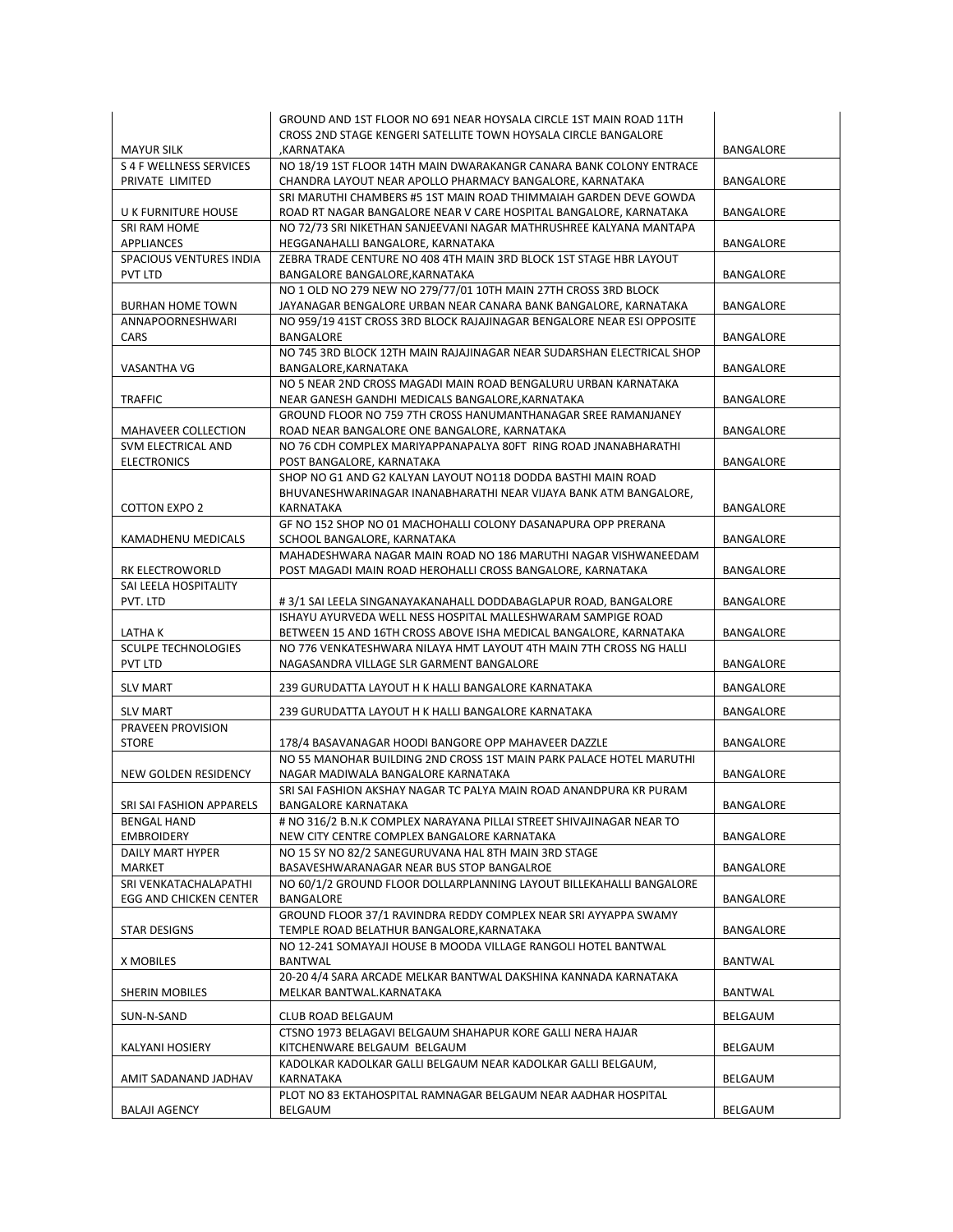|                                                 | SHOP NO 9-9-4/78 NANDEEP COMPLEX BVB COLLEGE ROAD BIDAR                                                                           |                  |
|-------------------------------------------------|-----------------------------------------------------------------------------------------------------------------------------------|------------------|
| <b>GANGA SAREES</b>                             | BIDAR, KARNATAKA                                                                                                                  | <b>BIDAR</b>     |
| DRUSHTI FOUNDATION                              | C/O MEGUREEYE HOSPITAL BEHIND AKKAMAHADEVI COLLEGE BIDAR C/O<br>MEGUREEYE HOSPITAL BEHIND AKKAMAHADEVI COLLEGE BIDAR              | <b>BIDAR</b>     |
| ARIEN KAKES N CRISPS                            | SHARADA PRIDE DVI COLONY BIDAR SHARADA PRIDE DVI COLONY BIDAR                                                                     | <b>BIDAR</b>     |
| NEW HP SIDDESHWAR                               |                                                                                                                                   |                  |
| COPPER BRASSWARE AND                            |                                                                                                                                   |                  |
| <b>STAINLESS STEEL</b>                          | SHOP NO 7-3-151 CHITTE KHANA MAIN ROAD BIDAR KARNATAKA<br>SY NO 150/4/A AHMED COLONY CHIDFI ROAD RABYA FUNCTION HALL BIDAR BIDAR, | <b>BIDAR</b>     |
| <b>NEW SUPER TRADERS</b>                        | KARNATAKA                                                                                                                         | <b>BIDAR</b>     |
| SHREE BALAJI GLASS AND                          |                                                                                                                                   |                  |
| ALUMINUM HARDWARE<br><b>CENTRE</b>              | SHOP NO 9-11-351 VIDYA NAGAR COLONY BOMBAY BUILDING MAILOOR CROSS<br>ROAD BIDAR BIDAR, KARNATAKA                                  | <b>BIDAR</b>     |
| ROSHAN ELECTRICALS                              | CMC NO 8-1-190 SHAH GUNJ BIDAR SHAH GUNJ BIDAR KARNATAKA                                                                          | <b>BIDAR</b>     |
|                                                 | KALPANA ESTATE OPP AXIS BANK BVB COLLEGE ROAD BIODAR OPP AXIS BANK                                                                |                  |
| MOHAMMED SALMAN                                 | BIDAR, KARNATAKA                                                                                                                  | <b>BIDAR</b>     |
| OM SAI TRAVEL AGENCY                            | OM SAI TRAVEL AGENCY NO 89-427 DEVI COLONY Y NEAR NEW BUS STAND<br>BIDAR, KARNATAKA                                               | <b>BIDAR</b>     |
| POOJA STEEL HOUSSE                              | SHOP NO 8-1-213 SHAH GUNJ MAIN ROAD BIDAR BIDAR, KARNATAKA                                                                        | <b>BIDAR</b>     |
|                                                 | SHOP NO 1 KSRTC BUS STAND ROAD OPP CHAMARAJANAGAR OPP MANDINA                                                                     |                  |
|                                                 | MADJID MADINA MASJID KP MOHALLA CHAMARAJANAGAR                                                                                    |                  |
| I CELL                                          | CHAMARAJANAGAR, KARNATAKA<br>NO 905 NO 7/A GROUND FLOOR MASTAN COMMERCIAL COMPLEX J C ROAD                                        | CHAMARAJANAGAR   |
| R A WATCH AND OPTICAL                           | CHANNAPATNA OPP MUNICIPAL OFFICE CHANNAPATNA                                                                                      | CHANNAPATNA      |
| SIDDESWARA PAINTS &                             | GROUND FLOOR 2104/04 RAMANJANEYA COMPLEX BM ROAD CHANNAPATNA                                                                      |                  |
| HARDWARE                                        | TOWN CHANNAPATNA, KARNATAKA                                                                                                       | CHANNAPATNA      |
| <b>BARKATH BAZAR</b>                            | SHOP NO 3 BHARATH SCOUTS AND GUDIES BUILDING CK ROAD CHANNAPATNA<br>NEAR DOOM LIGHT CIRCLE CHANNAPATNA                            | CHANNAPATNA      |
| <b>HKV ENTERPRISES</b>                          | 1572 SATHNUR ROAD CHANNAPATNA CHANNAPATNA, KARNATAKA                                                                              | CHANNAPATNA      |
|                                                 | NEAR CANARA BANK OPP SLV STUDIOS B B ROAD CHICKBALLAPUR CHIKBALLAPUR                                                              |                  |
| <b>SAGAR MOBILES</b>                            | KARNATAKA NEAR SLV STUDIOS CHICKBLLAPUR, KARNATAKA                                                                                | CHIKKABALLAPUR   |
| <b>BLUE SKY MOTORS</b>                          | 14/2 WARD ZONE 7 AGALAGURKI GATE B B ROAD CHIKKABALLAPUR TOWN 562101<br>NEAR AGALAGURKI GATE CHIKKABALLAPUR, KARNATAKA            | CHIKKABALLAPUR   |
|                                                 | 14/2 WARD ZONE 7 AGALAGURKI GATE B B ROAD CHIKKABALLAPUR TOWN 562101                                                              |                  |
| <b>BLUE SKY MOTORS</b>                          | NEAR AGALAGURKI GATE CHIKKABALLAPUR, KARNATAKA                                                                                    | CHIKKABALLAPUR   |
| JAYANTH P                                       | URBAN EDGE VIJAYAPURA MAIN ROAD MARCO MESS CHIKMANGALORE                                                                          | CHIKMAGALUR      |
| NISHATH AND ZAIN                                | KHATA NO 910/865/863/2 MG ROAD CHINTAMANI CHIKBALLAPUR BAJANNA                                                                    |                  |
| COLLECTION                                      | <b>CIRCLE CHINTHAMANI</b>                                                                                                         | CHINTAMANI       |
| DIKSHITA FASHION                                | NEW JAIN TEMPLE ROAD LAKSHMI BAZAR CHITRADURGA                                                                                    | CHITRADURGA      |
|                                                 | 1 KRIS THE FASHION GALLERY PASHA COMPLEX VASAVI MAHAL ROAD OPP SIDDUS                                                             |                  |
| KRIS THE FASHION GALLERY                        | IN LODGE NEAR SIDDUS IN LODGE CHITRADURGA, KARNATAKA                                                                              | CHITRADURGA      |
| RAVINDRA S P                                    | S/O PRASAD ST AKSHAY GLORAL HOSPITAL CHALKERE ROAD OPP SRI RAMA<br>KALAYANA MANTAPA CHALKERE ROAD CHITRADURGA                     | CHITRADURGA      |
| <b>TALWALKARS LIFESTYLES</b>                    |                                                                                                                                   |                  |
| LIMITED AC MANGALORE                            |                                                                                                                                   |                  |
| COL.                                            | 1ST FLOOR INLAND AVENUE M G ROAD BALLALBAUG MANGLORE                                                                              | DAKSHINA KANNADA |
| VEERESH R M                                     | NO 3576/AB SAI BALAJI TOWERS TJM MEDICAL BOYS HOSTEL ROAD M CC B BLOCK<br>OPP POST OFFICE DAVANAGERE DAVANAGERE                   | DAVANAGERE       |
|                                                 | MCC B BLOCK VENKATESHWARA TEMPLE ROAD NEAR TANK PARK                                                                              |                  |
| VINAY KUMAR G                                   | DAVANAGERE, KARNATAKA                                                                                                             | DAVANAGERE       |
|                                                 | GROUND FLOOR 596/3E CLASSIC VARIETY CHURCH ROAD P.J EXTENSION 6TH MAIN                                                            |                  |
| <b>CLASSIC VARIETY</b><br>ANJANDRI MEDICALS AND | RNEAR RAM AND CO CIRCLE DAVANAGERE KARNATAKA                                                                                      | DAVANAGERE       |
| <b>GENERAL STORES</b>                           | NO 1 2168/2028/NEAR SHANISWARA TEMPLE BUDIGERE ROAD DEVANAHALLI                                                                   | DEVANAHALLI      |
| <b>KAVERI TEXTILES</b>                          | BAZAR ROAD MAIN ROAD DEVANAHALLI NEAR BUS STOP BANGALORE BANGALORE                                                                | DEVANAHALLI      |
| SELECTION CENTRE                                | <b>1ST SUBHAS MARKET SUBHAS ROAD</b>                                                                                              | DHARWAD          |
| KARNATAKA AUTO                                  | 01 KARNATAKA AUTO MOBILES AND HARDWARES SULTAN CIRCLE SULTAN CIRCLE                                                               |                  |
| MOBILES AND HARDWARES                           | DHARWAD NEAR REGAL CIRCLE DARWAD, KARNATAKA                                                                                       | <b>DHARWAD</b>   |
| ANNIGERI HUBLI STEEL                            |                                                                                                                                   |                  |
| <b>FURNITURES</b>                               | OLD ANJUMAN COMPLEX VIJAYA ROAD DHARWAD                                                                                           | DHARWAD          |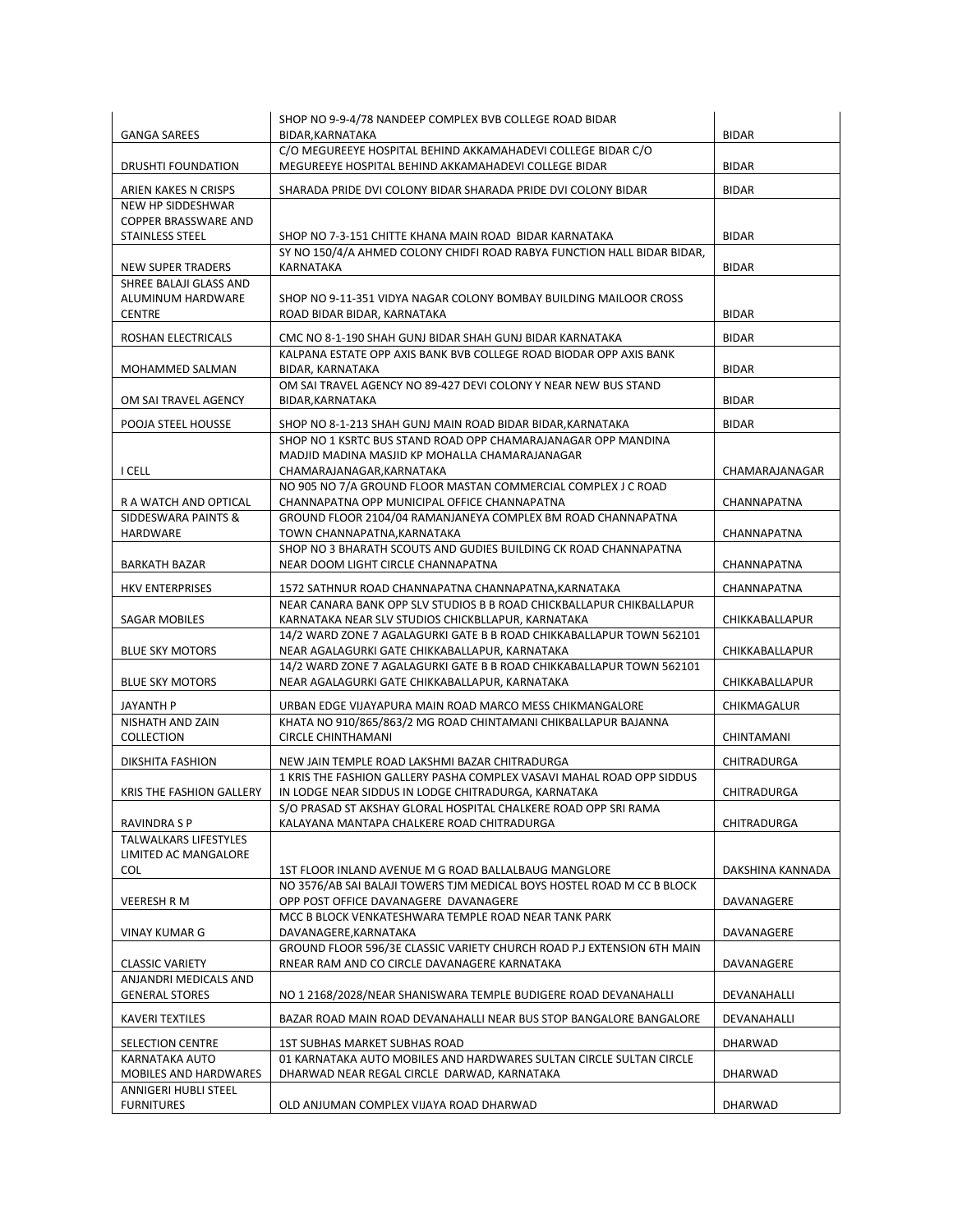| <b>BALAJI GOLD</b>                         | SHOP NO B GROUND FLOOR CTS NO 2983/1C-1 GANDHI CHOWK MANGALWAR<br>PETH DHARWAD DHARWAD                          | DHARWAD              |
|--------------------------------------------|-----------------------------------------------------------------------------------------------------------------|----------------------|
| <b>VIJAYLAXMI TADKOD</b>                   | GAONKARS SRI GANGA ANNEX TOLLNAKA PB ROAD OPP AXIS BANK DHARWAD                                                 | DHARWAD              |
| NEW LIFE STYLE                             | NO 01/2748 WARD 12 01 MADANI MASAJID TIKARE ROAD NEAR TOP MOBILES<br><b>DHARWAD</b>                             | DHARWAD              |
| <b>BAVESH TELECOME</b>                     | KH NO 217/2018/2855 2812 SHOP NO 13 WARD BASE TARAPETE<br>DODDABALLAPUR, KARNATAKA                              | DODDABALAPUR         |
| SRI ANNAPURNESHWARI<br><b>FURNITURES</b>   | NO 2 GROUND FLOOR RENUKA COMPLEX RAILWAY STATION DODDABALLAPURA<br>DODDABALAPUR DODDABALAPURA                   | DODDABALAPUR         |
| <b>MM MTORS</b>                            | GOWRIBIDAWUR HINDUPUR ROAD PALAN JOGIHALLY VILLAGE                                                              | <b>DODDABALLAPUR</b> |
| <b>BHISHMA S MARIMANE</b>                  | KUDLE BEACH GOKARNA KARNATAKA                                                                                   | <b>GOKARNA</b>       |
| MOHAMMAD IRFAN                             |                                                                                                                 |                      |
| MOHAMMAD DAVAD<br>SHAIKH                   | CAR STREET OPP BANGALORE BEKERY GOKARANA                                                                        | <b>GOKARNA</b>       |
| <b>GOODLUCK FOOT TRENDZ</b>                | SHOP NO 8 11 KEWAL ICON CLOTH BAZAR CLOTH BAZAR                                                                 | <b>GULBARGA</b>      |
| <b>BAWGIS SUPER SHOPPEE</b>                | SHOP NO 41 PLOT NO 41 SUPER MARKET BESIDE PUNJAB HOTEL KALABURAGI<br>GULBARGA, KARNATAKA                        | GULBARGA             |
| <b>SUGAR SAREE CENTRE</b>                  | SHOP NO 8-101 NEA LAXMI TALKIES CLOTH BAZAR GULBARGA                                                            | GULBARGA             |
|                                            | SHOP NO 1,2,3,4 LOWER GROUND FLOOR PLAZA RING ROAD GULBARGA                                                     |                      |
| SAHARA SUPER BAZAAR                        | KARNATAKA<br>SHOP NO 03 AND 4 KHAJA PARK ROZA B DARGA ROAD GULBARGA                                             | <b>GULBARGA</b>      |
| IRFAN NAJMUZZAMA KHAN                      | GULBARGA, KARNATAKA                                                                                             | <b>GULBARGA</b>      |
| SUBASH MENS AVENUE                         | PLOT NO 108 GROUND FLOOR SUPER MARKET GULBARGA 58                                                               | <b>GULBARGA</b>      |
| ABDUL SHUKOOR FOOD                         | SHOP NO 5-993/33/1B/12 AND 6 NOBLE COMPLEX ZAM COLONY HAGARGA ROAD                                              |                      |
| MART                                       | GULBARGA, KARNATAKA<br>TEJUS MEDICALS AND GENARAL STORE HOSPITAL BEDHIROKADE BUILDING                           | <b>GULBARGA</b>      |
| TEJUS MEDICAL AND<br><b>GENERAL STORES</b> | MARATAGA NEAR TEMPLE NEAR MURUGARAJARA KALYANA MANTAPA HARIHAR,<br>KARNATAKA                                    | <b>HARIHAR</b>       |
| RAJESH S CHOWDHARY                         | SHIMOGA ROAD HNAGAVADI HARIHAR KARNATAKA                                                                        | <b>HARIHAR</b>       |
| SRI LAXMI HARDWARE AND<br><b>PAINTS</b>    | RAILWAY STATION ROAD H DIVISION HARIHAR KARNATAKA                                                               | HARIHARA             |
| SATHYAM MEDICALS                           | NO.1 & 2, NEW #743, OLD #659/1, GROUND FLOOR, SATYAM BUILDING, SHANKAR<br>MUTT ROAD, K.R. PURAM, HASSAN         | <b>HASSAN</b>        |
| KIDS STYLE                                 | SHOP NO 15, GROUND FLOOR, VIDYA BHAVAN BUILDING                                                                 | HASSAN               |
| DEVARAJEGOWDA                              | INSIDE NEW BUS STAND HASSAN-573201                                                                              | HASSAN               |
| LINEN CLUB                                 | KATHA NO 673/600 SHANKAR MUTT ROAD K R PURAM HASSAN NEAR AMMOGH<br>OFFICE HASSAN                                | HASSAN               |
| NIRANTHARA HEALIH AND                      |                                                                                                                 |                      |
| <b>ECHOCARDIOGRAPHY</b><br><b>CLINIC</b>   | OPP MAIN SPECIALITY HOSPITAL 5TH CROSS SAMPIGE ROAD HASSAN                                                      | HASSAN               |
| BE YOU FASHIONS                            | KHATA NO 4779 10TH CROSS K R PURAM SYED SALMAN TAJ PROPERTIES HASSAN,<br>KARNTAKA                               | HASSAN               |
| KAVERI GAS GEYSER                          | SHOP NO 2558 ARALAPET HASSAN KARNATAKA                                                                          | <b>HASSAN</b>        |
| MAGGE JEWELLERS                            | CHIKKABUSTI ROAD NEAR DEVEGEKERE CIRCLE HASSA HASSAN, KARNATAKA                                                 | HASSAN               |
|                                            | D DAGARADI STREET HASSAN NEAR NUTHAN SELECTION HASSAN                                                           |                      |
| MAHADEV AGENCY                             | HASSAN, KARNATAKA                                                                                               | HASSAN               |
| JORA RAM                                   | KP COMPLEX NEAR KRISHNA COMPLEX HASSAN, KARNATAKA<br>SHANKAR MATT ROAD NEAR ANDRA BANK OPP UMA OPTICALS HASSAN, | HASSAN               |
| MANJUNATH VENKATESH                        | KARNATAKA                                                                                                       | HASSAN               |
| CHANNAKESHAV H K                           | NEXT TO GOKUL HOTEL KR PURAM HASSAN                                                                             | HASSAN               |
| HOTEL RAAMA                                | B M ROAD THANNEERUHALLA HASSAN                                                                                  | HASSAN               |
| S R B JEWELLERY WORKS                      | M/S SRB JEWELLERY WORKS CHIKKA BASTHI ROAD HASSAN                                                               | HASSAN               |
| SRIDHARA H Y                               | KATTIKERE MARKET OPP NANDHA MEDICALS HASSAN                                                                     | HASSAN               |
|                                            | SHOP NO 3 ARNO 602/A KATHA NO 714/638 5TH CROSS KR PURAM                                                        |                      |
| SURAKSHA MEDICALS                          | SHANKARAMUTT ROAD NEAR SBI BANK HASSAN                                                                          | HASSAN               |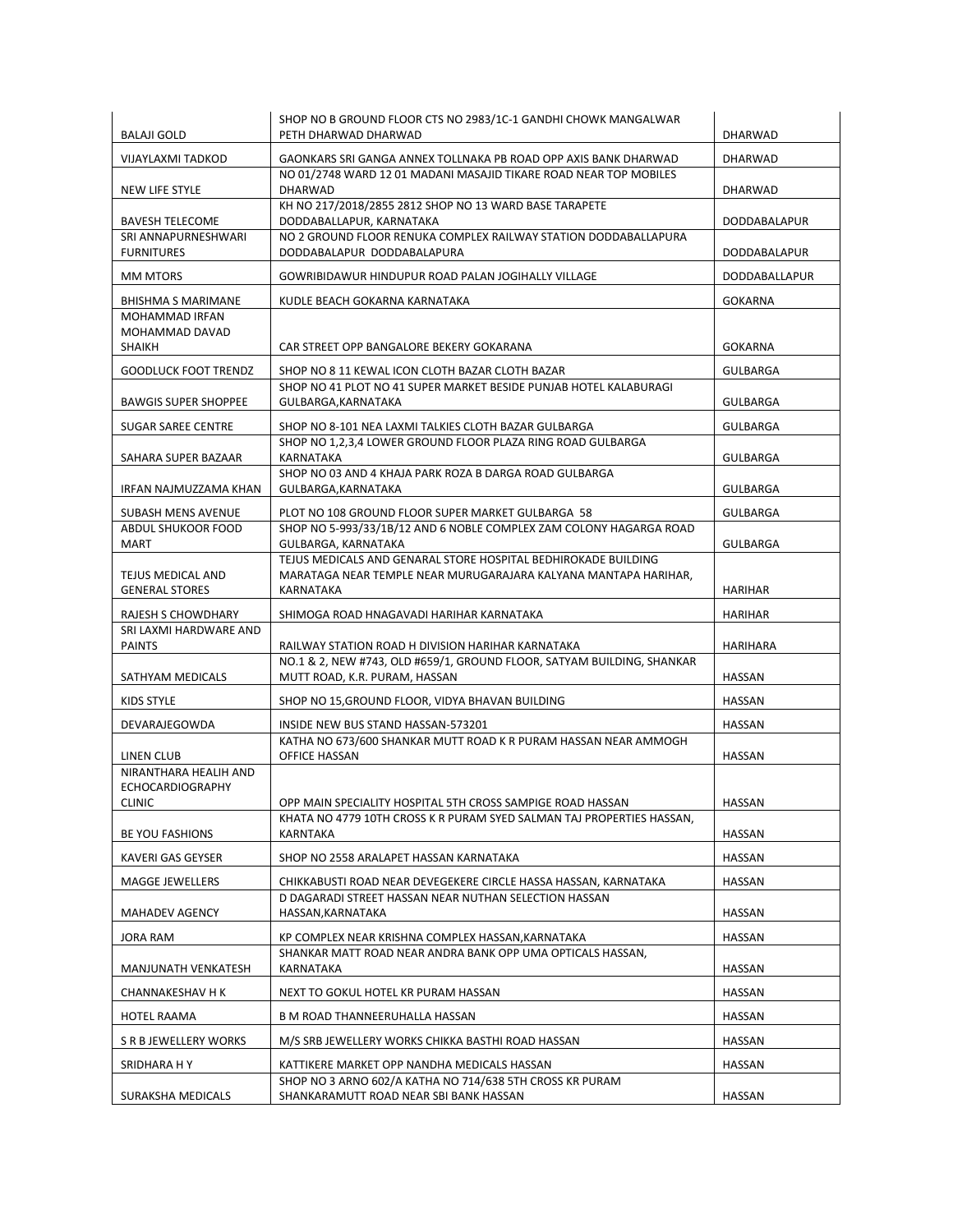| PAVAN COLLECTION                            | JM BUILDING 5TH WARD DOOR NO 434 STATION ROAD HOSPET BELLARY HOSPET<br><b>KARNATAKA</b>                              | <b>HOSPET</b>   |
|---------------------------------------------|----------------------------------------------------------------------------------------------------------------------|-----------------|
|                                             | SHOP NO 1A SREYA PARADISE RN SHETTY ROAD GOKUL ROAD SHREYA ENCLIEVE                                                  |                 |
| PAWS 4 PETS                                 | HUBLI KARNATAKA                                                                                                      | <b>HUBLI</b>    |
| <b>SHRINIVAS GARMENTS</b>                   | SRINIVAS GARMENTS MATRATHA GALLI NEAR BATA SHOWROOM HUBLI<br>KARNATAKA                                               | <b>HUBLI</b>    |
|                                             | ANAND NAGAR ROAD 106 PRABHAT NAGAR NEAR TIPU SHAHEED COLLEGE OLD                                                     |                 |
| <b>GRACE HANDICRAFT</b>                     | HUBLI NEAR ANAND NAGAR ROAD HUBLI, KARNATAKA                                                                         | <b>HUBLI</b>    |
| <b>MAHANTHA FASHIONS</b><br>PRIVATE LIMITED | FASHION HEAVEN BEHIND GOVT BUS STAND LINGASGUR RAICHUR DIST NEAR GOVT<br>BUS STAND LINGASGUR, KARNATAKA              | HUBLI           |
| PARSHWA MEDICALS                            | CTS WARD NO 30A CTS NO 362A 36213 334 JAIN BUILDING NEAR NAKODA<br>PARSWANATH JAINMANDIR KESHWAPUR JAIN MANDIR HUBLI | <b>HUBLI</b>    |
| <b>IMRAN PASHA</b>                          | OPP DELHI DARBAR HOTEL BM BYPASS ROAD HUNSUR HUNSUR, KARNATAKA                                                       | <b>HUNSUR</b>   |
| K LAXMAN NAYAK & SON                        | 64/1 MAIN ROAD KARKALA KARKALA, KARNATAKA                                                                            | KARKALA         |
| <b>MOBILE TRACK</b>                         | MOBILE TRACK BLOCK NO 4 COLLEGE ROAD KODAGU                                                                          | KODAGU          |
| <b>RAVI ENTERPRISES</b>                     | DODDAPET KOLAR                                                                                                       | <b>KOLAR</b>    |
| SUNIL DHARIWAL                              | # DODDAPETE ROAD SHANTHI STORE NEAR KOLAR-563101                                                                     | <b>KOLAR</b>    |
|                                             | PONNAMMA HOTEL CROSS NEAR DODDA ANJANEYASWAMY TEMPLE BRAHMIND                                                        |                 |
| YOUTHS FASHION JEANS                        | STREET KOLAR                                                                                                         | <b>KOLAR</b>    |
| <b>MASTER HARDWARE</b>                      | W NO 7 BISIDE MADHUSUDHAN BUS GARGE CB PUR ROAD GU W NO 7 BISIDE<br>MADHUSUDHAN BUS GARGE CB PUR ROAD GU             | KOLAR           |
| NAYEEM PASHA                                | M G ROAD KOLAR, KARNATAKA                                                                                            | KOLAR           |
| SAI ALANKAR FAMILY                          | #001 1ST CROSS GANESH TEMPLE ROAD ARALEPET KOLAR NEAR SHANTHI STORE                                                  |                 |
| <b>SSOPPE</b>                               | KOLAR, KARNATAKA                                                                                                     | <b>KOLAR</b>    |
| LAXMI PEERESH RATHOD                        | #123 NEAR MAHABALESHWAR TEMPLE SHUBHAVAGALI COMPLEX NEAR BROSS<br>COLECTION MAIN BEACH ROAD GOKARNA KUMTA, KARNATAKA | <b>KUMTA</b>    |
| NEWTHAN COLLECTIONS                         | J526 II KUMBHESHWAR ROAD KUMTA KARNATAKA NEAR SATYANARAYAN STORES<br><b>KUMTA</b>                                    | <b>KUMTA</b>    |
|                                             | FREDS COMPLEX OPP VENKATARAMANA ARCADE NEW BUS STAND KUNDAPURA                                                       |                 |
| K RAJESH                                    | KARNATAKA                                                                                                            | <b>KUNDAPUR</b> |
| NAVEEN DRIVE IN BAR AND<br>RESTAURENT       | DOOR NO 130A W NO 8 VODEAR HOBLI KUNDAPURA TALUK NEAR BASRUR MURKAI<br>KUNDAPURA                                     | <b>KUNDAPUR</b> |
|                                             | 79/V MAIN ROAD KUNDAPURA NEAR NEW MEDICAL CENTER KUNDAPURA,                                                          |                 |
| <b>STYLE HUB</b><br>SHRI CHANDIKA           | KARNATAKA                                                                                                            | <b>KUNDAPUR</b> |
| DURGAPARAMESHWARI                           | SRI DEVARAYA SHEREGAR MANJUNATH GOWRI NILAYA KUMBHASHI KUNDAPURA                                                     |                 |
| <b>TEMPLE</b>                               | KARNATAKA                                                                                                            | <b>KUNDAPUR</b> |
| G V N BOOK MARK                             | 337 D1 VIII MOOKAMBIKA MAHILA BUILDING BHANDARAKARS COLLEGE ROAD<br>KUNDAPURA KUNDAPURA, KARNATAKA                   | <b>KUNDAPUR</b> |
| LAXMI GLASS & PLYWOOD                       | NEAR CANARA BANK NH 17 BEEJADY KOTESHWARA KUNDAPURA TO KUNDAPURA                                                     | <b>KUNDAPUR</b> |
| NAVAMI PLAZA PVT LTD                        | NEAR COSTAL CHICKEN MAIN ROAD KUNDAPURA, KARNATAKA                                                                   | <b>KUNDAPUR</b> |
| NAVAMI PLAZA PVT LTD                        | NEAR COSTAL CHICKEN MAIN ROAD KUNDAPURA, KARNATAKA                                                                   | <b>KUNDAPUR</b> |
| NEW FAMOUS FOOTWEAR                         | DO NO 421 0123AND 4 OF 2ND WARD GOKUL TOWERS CS ROAD                                                                 | KUNDAPURA       |
|                                             |                                                                                                                      |                 |
| <b>FAMILY GARMENTS</b><br>SAI DEPARTMENTAL  | NO 64-1(1)/4 YADHARAE BOILDING 1ST FLOOR MAIN ROAD KUNDAPURA                                                         | KUNDAPURA       |
| <b>STORES</b>                               | D NO 326/1X NEAR HOTEL SHIVAPRASAD MAIN ROAD KUNDAPURA KARNATAKA                                                     | KUNDAPURA       |
|                                             | 421-0-9/IT SRI GOKUL BUILDING MUNIPAL ROAD KUNDAPUR TO NEAR OLD BUS                                                  |                 |
| PANNEER JEWELLERS                           | STAND KUNDAPURA, KARNATAKA<br>KOTESHWARA NO 125 NH66 KOTESHWARA GRAMA KUNDAPURA NEAR BUS STOP                        | KUNDAPURA       |
| <b>GANESH HARDWARES</b>                     | KUNDAPURA KARNATAKA                                                                                                  | KUNDAPURA       |
| <b>JYOTHI HARDWARE</b>                      | NO 3-375 NH 17 MARAVANTHE UDUPI DIST NEAR MARAVANTHE BUS STOP<br>KUNDAPURA, KARNATAKA                                | KUNDAPURA       |
|                                             | NO 3-375 NH 17 MARAVANTHE UDUPI DIST NEAR MARAVANTHE BUS STOP                                                        |                 |
| <b>JYOTHI HARDWARE</b>                      | KUNDAPURA, KARNATAKA                                                                                                 | KUNDAPURA       |
| PATEL COSMETICS                             | 25-6-1-2 SHETS BUILDING MAIN ROAD KUNDAPURA UDUPI KARNATAKA<br>KUNDAPURA, KARNATAKA                                  | KUNDAPURA       |
|                                             | R CUBE COMPLEX NEXT TO HALE KOTE COMPOUND CHIKKANSAL ROAD NEAR                                                       |                 |
| MOHAMMAD MUSTAF                             | SANGAM KUNDAPURA KUNDAPURA KARNATAKA                                                                                 | KUNDAPURA       |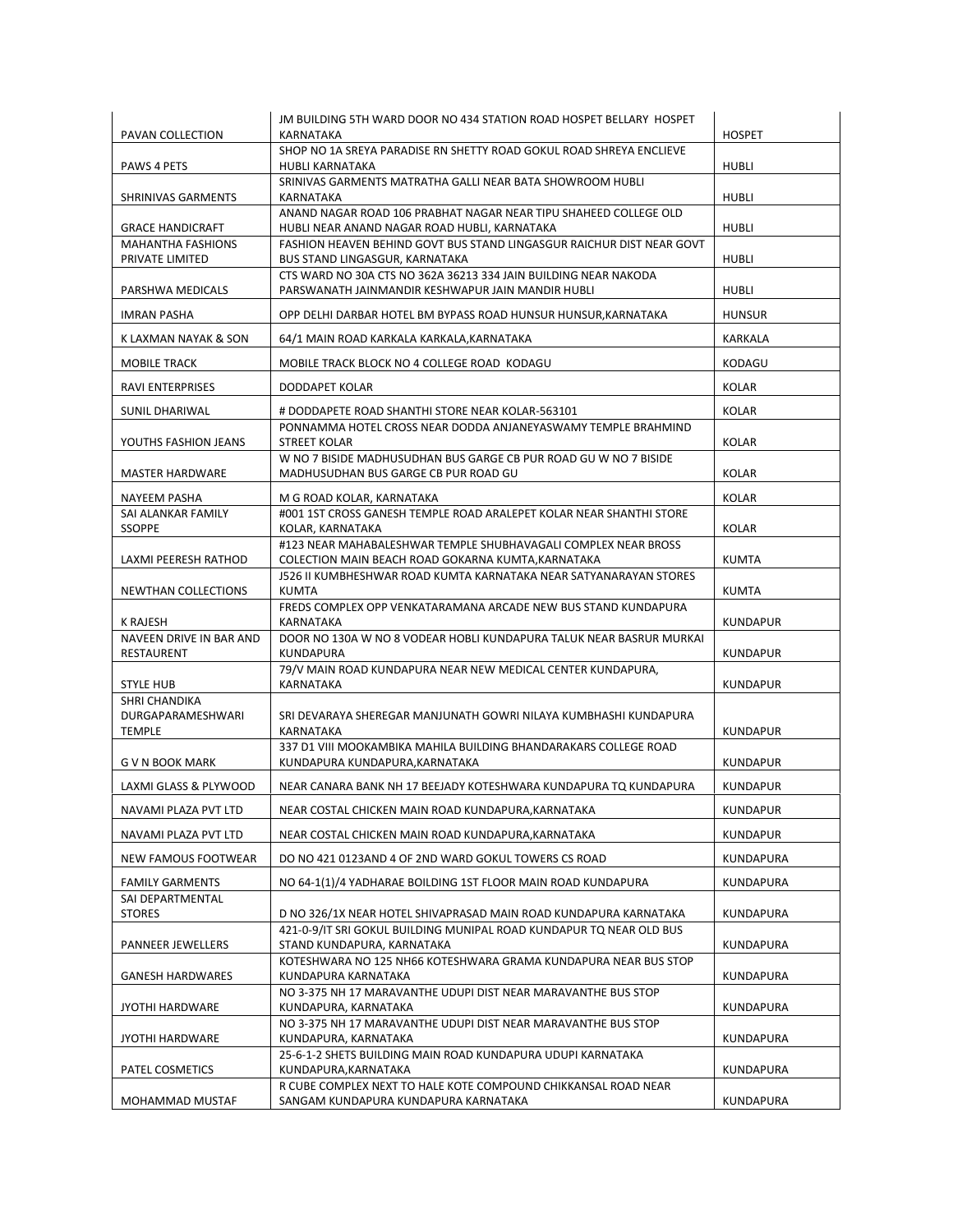|                                                      | 34-B/V MAIN ROAD KUNDAPURA UDUPI NEAR ROYAL FASHION                                                 |                  |
|------------------------------------------------------|-----------------------------------------------------------------------------------------------------|------------------|
| <b>CITY BABY CHOICE</b>                              | KUNDAPURA, UDUPI, KARNATAKA                                                                         | KUNDAPURA        |
| APESHWARA MOBILE<br><b>CENTRE</b>                    | NO 1 BM ROAD OPP GMP SCHOOL KODAGU KARNATAKA NEAR GOUT HIGH SCHOOL<br>KUSHALNAGAR                   | KUSHALNAGAR      |
| CAUVERY SILKS UDYOG                                  | SY NO 1032 BM ROAD NISARGADHAMA MADAPATNA KUSHALNAGAR KODAGU                                        |                  |
| ARTS AND CRAFT CENTER                                | NEAR GOVT COLLEGE KUSHALNAGAR BANGALORE                                                             | KUSHALNAGAR      |
| <b>SUPREME TYRES</b>                                 | RAGHAVAN COMPLEX BLOCK NO 16 GT ROAD OPP KSRTC DEPOT MADIKERI,<br>KARNATKA                          | MADIKERI         |
| <b>IMAMUDDEEN K E</b>                                | NO 156/1 VENKATESHWARA COMPLEX SOMANA HALLI VILLAGE MADDUR TQ<br>ADIGAS HOTEL OPP MANDYA, KARNATAKA | MANDYA           |
| AKSHAYA FURNITURE                                    | 100 FEET ROAD D4/453/2507 GANDHI NAGAR NEAR 100 FEET ROAD MANDYA<br>MANDYA, KARNATAKA               | MANDYA           |
| MEDIGLOBE                                            | S-8, GROUND FLR, LEGACY COMPLEX, LOWER BENDOOR, MANGALORE                                           | MANGALORE        |
| MOTELS &<br>INFRASTRUCTURE INDIA<br>PVT. LTD.        | BUNTS HOSTEL ROAD, MANGALORE                                                                        | MANGALORE        |
| <b>MOTELS &amp;</b><br>INFRASTRUCTURE INDIA          |                                                                                                     |                  |
| PVT. LTD.                                            | BUNTS HOSTEL ROAD, MANGALORE                                                                        | MANGALORE        |
| <b>MOTELS &amp;</b><br><b>INFRASTRUCTURE INDIA</b>   |                                                                                                     |                  |
| PVT. LTD.                                            | <b>BUNTS HOSTEL ROAD. MANGALORE</b>                                                                 | <b>MANGALORE</b> |
|                                                      | DOOR NO.16-3-201/2, 3 GROUN D FLOOR IMPAL BUILDING MANNANDY                                         |                  |
| <b>GANESH MEDICALS</b>                               | MANGLORE                                                                                            | MANGALORE        |
|                                                      | DOOR NO.16-3-201/2, 3 GROUN D FLOOR IMPAL BUILDING MANNANDY                                         |                  |
| <b>GANESH MEDICALS</b><br><b>IOBAL GARMENTS PVT.</b> | MANGLORE                                                                                            | MANGALORE        |
| LTD.                                                 | AYSHA TOWER NO. 13-13-1533 K.S.RAO ROAD MANGALORE                                                   | MANGALORE        |
| IQBAL GARMENTS PVT.                                  |                                                                                                     |                  |
| LTD.                                                 | AYSHA TOWER NO. 13-13-1533 K.S.RAO ROAD MANGALORE                                                   | MANGALORE        |
| NEW BIRYANI PARADISE                                 | 16-3-75 KANKANADY MANGALORE                                                                         | MANGALORE        |
| SUSHMA SAREES                                        | 11-2-64/135 11-2-64/136 VENKATARAMANA ARCADE BHAVANTHI STREET CAR<br>STREET MANGALORE               | MANGALORE        |
|                                                      | D NO 16-1-63/2, 3, 14.15.16 MANGALORE GATE BUILDING, KANKANADY,                                     |                  |
| <b>CLAY OVEN</b>                                     | MANGALORE                                                                                           | MANGALORE        |
| <b>CLAY OVEN</b>                                     | D NO 16-1-63/2, 3, 14.15.16 MANGALORE GATE BUILDING, KANKANADY,<br>MANGALORE                        | MANGALORE        |
| <b>MADHUVAN BAR &amp;</b>                            |                                                                                                     |                  |
| RESTAURANT                                           | VILLAGE FAMILY RESTAURANT, YEYYAOY BAJPE AIRPORT ROAD MAGALORE                                      | MANGALORE        |
| <b>MADHUVAN BAR &amp;</b>                            |                                                                                                     |                  |
| RESTAURANT<br><b>MADHUVAN BAR &amp;</b>              | VILLAGE FAMILY RESTAURANT, YEYYAOY BAJPE AIRPORT ROAD MAGALORE                                      | MANGALORE        |
| RESTAURANT                                           | VILLAGE FAMILY RESTAURANT, YEYYAOY BAJPE AIRPORT ROAD MAGALORE                                      | <b>MANGALORE</b> |
| PEPS INDUSTRIES PVT LTD                              | PEPS GRATE SLEEP STORE NARMADA BUILDING, FALNIR ROAD MANGALORE                                      | MANGALORE        |
| HOTEL MOTHI MAHAL PVT.                               |                                                                                                     |                  |
| LTD.<br><b>BINDU RECEPIES PRIVATE</b>                | <b>FALNIR ROAD MANGLORE</b>                                                                         | MANGALORE        |
| LIMITED                                              | TURNING POINT BUILDING, NEAR MARNAMIKATTE CIRCLE MANGALORE                                          | MANGALORE        |
| MISBAH SUPER MARKET                                  | MISBAH IMPEX BUILDING FALNIR ROAD MANGALORE                                                         | MANGALORE        |
| <b>SILK ROUTE</b>                                    | 15 13 727 5 SHOP NO 5 DURANIA KADRI NEAR EGG SUNDAV MANGALORE                                       | MANGALORE        |
| AIR VOICE                                            | 14 6 7 T 919 158 12 CITY CENTRE MALL K S RAO ROAD MANGALORE                                         | MANGALORE        |
| <b>GANESH BAZAR</b>                                  | 13-2-113 GHS ROAD MANGLORE D KANNADA KARNATAKA MANGLORE                                             | MANGALORE        |
| <b>KENTS CHRIMERS BEAUTY</b><br>SALON                | 16-7-706/14 PARIN SHOP NO 2 3RD FLOOR BALMATTA MANGALORE                                            | MANGALORE        |
| MUMBAI DARBAR                                        | TIME SQUARE BUILDING NEAR WINE GATE 1ST FLOOR KADRI MALLIKATE                                       | MANGALORE        |
| MUMBAI DARBAR                                        |                                                                                                     | MANGALORE        |
|                                                      | TIME SQUARE BUILDING NEAR WINE GATE 1ST FLOOR KADRI MALLIKATE                                       |                  |
| SOORAJ H S                                           | TRENDY CASTLE MIKASA APPARTMENT OPP TO AUTO MATRIX BEJAI                                            | MANGALORE        |
| DHANANJAYA M                                         | GROUND FLOOR PIONEER COMPLEX STATE BANK MANGALORE KARNATAKA                                         | MANGALORE        |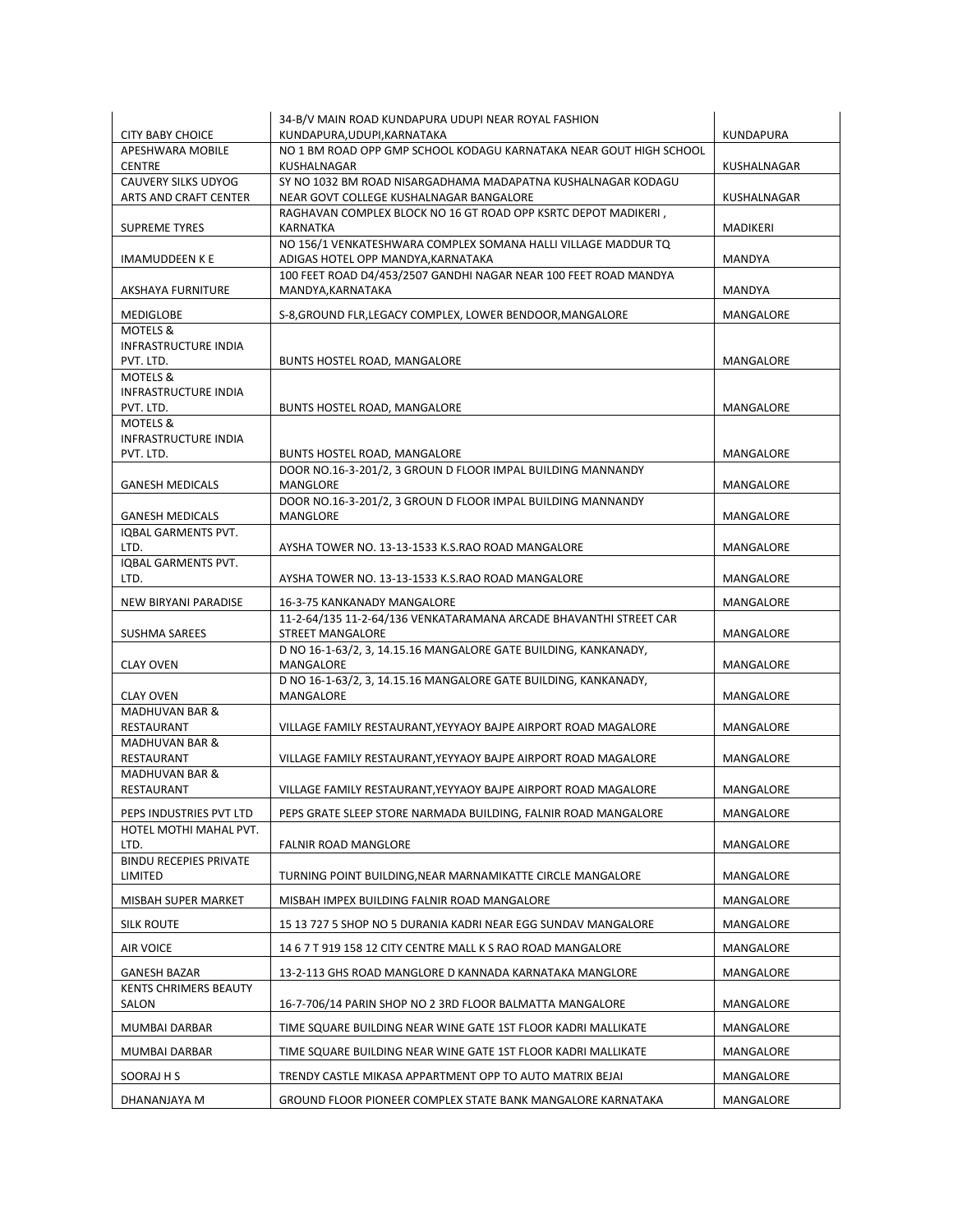|                                          | SHOP NUMBER 4 5 GROUND FLOOR IMPALA BUILDING OPPOSITE KANKANADY                                                         |                  |
|------------------------------------------|-------------------------------------------------------------------------------------------------------------------------|------------------|
| <b>GANESH MEDICALS</b>                   | MARKET KANKANADY MANGALURU KARNATAKA                                                                                    | MANGALORE        |
| <b>GANESH MEDICALS</b>                   | SHOP NUMBER 4 5 GROUND FLOOR IMPALA BUILDING OPPOSITE KANKANADY<br>MARKET KANKANADY MANGALURU KARNATAKA                 | MANGALORE        |
| <b>MANDOVI MOTORS</b>                    |                                                                                                                         |                  |
| PRIVATE LIMITED                          | SALES DIVISION ARIVND BUILDING BALMATA ROAD HAMPANAKATTA MANGALORE                                                      | MANGALORE        |
| NAGARATHNA                               | NO 16-1-28/1 3 GROUND FLOOR PARAMOUNT WEST GATE ROAD BENDOREWELL<br>MANGALORE                                           | MANGALORE        |
| <b>FISH SPA</b>                          | NO 14-6-9191 40 CITY CENTRE MALL CITY CENTRE MANGALORE                                                                  | MANGALORE        |
|                                          | SHOP NO 24-2 7 MARUTHI CENTRE NEAR MARUTHI VYAYAMA SHALA OVER BRIDGE                                                    |                  |
| PREMSAGAR A                              | THOLLOTTU MANGALORE                                                                                                     | MANGALORE        |
| <b>BODYLINE</b>                          | UPPER GROUND FLOOR THE EMPIRE MALL M G ROAD MANGALORE NEAR EMPIRE<br>MALL MANGALORE, KARNATAKA                          | MANGALORE        |
|                                          | UPPER GROUND FLOOR THE EMPIRE MALL M G ROAD MANGALORE NEAR EMPIRE                                                       |                  |
| <b>BODYLINE</b>                          | MALL MANGALORE, KARNATAKA                                                                                               | MANGALORE        |
| <b>WINES &amp; SPIRITZ</b>               | 15-13-707/23, TIMES AQUARE KADRI ROAD, MANGALORE                                                                        | MANGALORE        |
| KARNATAKA AGENCIES                       | 1-5-409/1 KOTTARA CHOWKI KOTTARA CHOWKI MANGALORE                                                                       | MANGALORE        |
|                                          | 15TH WARD ESSEL WILLEON BUILDING SHOP NO - 1 A MANGALORE WARD 15 NEAR                                                   |                  |
| <b>BEAUMONDES CLINIC</b>                 | <b>BENDOREWELL</b>                                                                                                      | MANGALORE        |
|                                          | SHOP NO.12 MUS COMMERCIAL CITY OPP SAHARA HOSPITAL SHOP NO.12 MUS                                                       |                  |
| PRAGWAL KP                               | COMMERCIAL CITY OPP SAHARA HOSPITAL                                                                                     | MANGALORE        |
| SHAFFI AYURVEDIC                         |                                                                                                                         |                  |
| <b>NURSING HOME AND</b><br><b>CLINIC</b> | D NO 8/24 PAKKALADKA PADIL POST BAJAL MANGALORE, KARNATAKA                                                              | MANGALORE        |
|                                          |                                                                                                                         |                  |
| <b>ADKAS CASUALS</b>                     | NO 18-1-1/1 WARD NO 39 ATTAVARA FALNIR MANGALORE                                                                        | MANGALORE        |
| CHANDRAGIRI                              | DNO 184T216/3 CHANDRAGIRI ENTERPRISES NILGIRIES PRESIDENCY SKY COURT                                                    |                  |
| <b>ENTERPRISES</b>                       | ATTAVAR MANGALORE KARNATAKA                                                                                             | MANGALORE        |
| CHANDRAGIRI                              | DNO 184T216/3 CHANDRAGIRI ENTERPRISES NILGIRIES PRESIDENCY SKY COURT                                                    |                  |
| <b>ENTERPRISES</b>                       | ATTAVAR MANGALORE KARNATAKA                                                                                             | MANGALORE        |
| ZORBA RENAISSANCE                        |                                                                                                                         |                  |
| PRIVATE LIMITED A/C                      |                                                                                                                         |                  |
| MANGALORE                                | 1 ST FLOOR INLAND AVENUE MALL MG ROAD BALLABAUG MANGALURU                                                               | MANGALORE        |
| KRISHNA BAR                              | KRISHNA BARBULDING NO 21 80 ULLAL THOKKOTTUN ULLAL THOKKOTTUN C6398                                                     | MANGALORE        |
| NEW DAILY FRESH                          | GROUND FLOOR DNO 19-3-10 INLAND IMPALA KOTEPURA ULLAL MANGALORE                                                         | MANGALORE        |
|                                          | NO 1-524-2020/2 1-5-24-2020/21 1-5-24 2020/3 PADMA RAMA TOWERS ASHOK                                                    |                  |
| <b>COASTAL HUB</b>                       | NAGAR URWAMARIGUDI MANGALORE                                                                                            | MANGALORE        |
| OM SWEETS AND FOODS                      | G1 GROUND FLOOR ESSEL CHAMBERS NO 4 6535 1 KODAILBAIL MANGALORE                                                         | MANGALORE        |
| MD RETAIL INDIA PRIVATE                  |                                                                                                                         |                  |
| LIMITED                                  | K.S.RAO ROAD, NO. 9, 10, 11 HAMPANKATTA MANGALORE-575001                                                                | MANGALORE        |
| SOCH APPARELS PRIVATE                    | SOCH STORE NO 207 208 SECOND FLOOR THE FORUM FIZA MALL NO 210                                                           |                  |
| LIMITED                                  | PANDESHWAR ROAD MANGALORE 575001                                                                                        | MANGALORE        |
| SOCH APPARELS PRIVATE<br><b>LIMITED</b>  | SHO NOS 16 13 720 1 AND 16 13 720 2 GR FLR WILLYS CENTREBALMATTAWARD<br>BALMATTARD JYOTHI TOCOLECTORS GATE RD MANGALORE | MANGALORE        |
| MOBILE WORLD                             | 4-1-160/76 30 SAIBEEN COMPLEX LALBAGH MANGALORE, KARNATAKA                                                              | MANGALORE        |
| TRINABHS VILLAGE                         | TRINABHS VILLAGE BUILDING TALAPADY MANGALORE MANGALORE, KARNATAKA                                                       | MANGALORE        |
|                                          | AL HABEEB PERFUMES PROPRIETOR UMMAR MANSUR KW NO 41D 11-5-409/192                                                       |                  |
|                                          | BAGAAVATHI STREET CITY MARKET COMMERICAL COMPLEX MANGALORE                                                              |                  |
| AL HABEEB PERFUMES                       | KARNATAKA                                                                                                               | MANGALORE        |
| ARABIAN DATES AND NUTS                   | NO 25 PANCHAYATH BUILDING NH ROAD NEAR BUS STOP THOKKOTTU<br>MANGALORE MANGALORE, KARNATAKA                             | MANGALORE        |
|                                          | DO NO 5-156 FIS RAAJMAL COMPLEX ALVAS HOSPITAL ROAD MOODBIDRI                                                           |                  |
| <b>MAYURI TEXTILES</b>                   | MOODBIDRI, KARNATAKA                                                                                                    | <b>MOODBIDRI</b> |
|                                          | DO NO 5-156 FIS RAAJMAL COMPLEX ALVAS HOSPITAL ROAD MOODBIDRI                                                           |                  |
| <b>MAYURI TEXTILES</b>                   | MOODBIDRI, KARNATAKA<br>SKANDA MOBILES NO 690/5067 478 SHOP NO 3 OFF MG ROAD MUDIGERE NEAR                              | <b>MOODBIDRI</b> |
| SKANDA MOBILES                           | POLICE STATION MUDIGERE                                                                                                 | MUDIGERE         |
|                                          | CONNECT 785 MG ROAD MUDIGERE NEAR SUMATHI JEWELLERS                                                                     |                  |
| <b>CONNECT</b>                           | CHIKKAMANGALORE MUDIGERE                                                                                                | MUDIGERE         |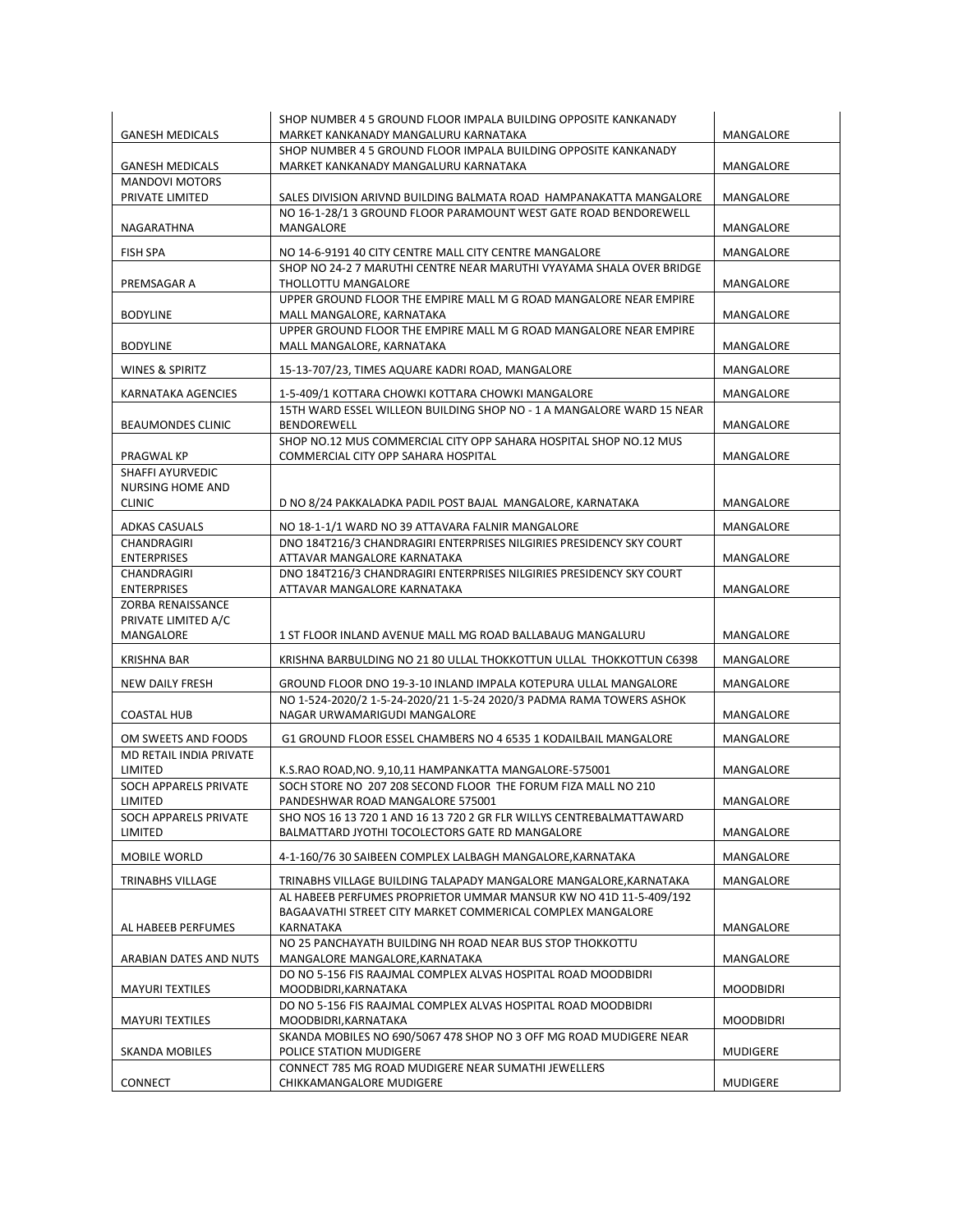| H A YUNUS KHAN                                                 | HIGHTENSTION DOBBL ROAD WATER TANK OPP VIJAYA NAGAR 2ND STAGE<br><b>MYSORE</b>                                                                            | <b>MYSORE</b> |
|----------------------------------------------------------------|-----------------------------------------------------------------------------------------------------------------------------------------------------------|---------------|
| SHANTHALA RAJESH                                               | 10/1 NARAYANA KRUPA 2ND MAIN V V MOHALLA MYSORE 5 NEAR AXIS BANK                                                                                          | <b>MYSORE</b> |
| NARAYANA PEARLS AND<br><b>GEMS</b>                             | NO 239 OPP RAINBOW COLOR LAD NEAR GUPTA LODGE ASHOKA ROAD MYSORE                                                                                          | <b>MYSORE</b> |
| NARAYANA PEARLS AND<br><b>GEMS</b>                             | NO 239 OPP RAINBOW COLOR LAD NEAR GUPTA LODGE ASHOKA ROAD MYSORE                                                                                          | <b>MYSORE</b> |
| NARAYANA PEARLS AND<br><b>GEMS</b>                             | NO 239 OPP RAINBOW COLOR LAD NEAR GUPTA LODGE ASHOKA ROAD MYSORE                                                                                          | <b>MYSORE</b> |
| NARAYANA PEARLS AND<br><b>GEMS</b>                             | NO 239 OPP RAINBOW COLOR LAD NEAR GUPTA LODGE ASHOKA ROAD MYSORE                                                                                          | <b>MYSORE</b> |
| RAVIKIRAN H C                                                  | NO 433 1ST FLOOR GADDIGE BOGADI MAIN ROAD BOGADI MYSORE KARNATAKA                                                                                         | <b>MYSORE</b> |
| SUBHA NAYAK                                                    | NO 2707 4TH BLOCK VV MAHALLA DEVARAJA MOHALLA MYSORE MYSORE<br>NO 08 2894 KENCHAPPA BUILDING 1ST MAIN SARASWATHIPURAM MYSORE                              | <b>MYSORE</b> |
| SRINIVASA M                                                    | KARNATAKA                                                                                                                                                 | <b>MYSORE</b> |
| V SADASHIVA                                                    | NO 240 SIDDEGOWDA COMPLEX 3RD CROSS HEBBAL MYSORE, KARNATAKA                                                                                              | <b>MYSORE</b> |
| V SADASHIVA                                                    | NO 240 SIDDEGOWDA COMPLEX 3RD CROSS HEBBAL MYSORE, KARNATAKA                                                                                              | <b>MYSORE</b> |
| POONAM PLY N WOOD<br>PLANET                                    | NO 3/4 C MEZZANINE AND PART OF GROUND FLOOR HUNSUR ROAD HINKAL<br><b>MYSORE KARNATAKA</b>                                                                 | <b>MYSORE</b> |
| UNIVERCELL CLINIC                                              | # FIRST 114/1 KRISHNA 6TH MAIN VINAYAKA NAGAR NEAR FRIENDLY CHICKEN<br>MYSORE KARNATAKA                                                                   | <b>MYSORE</b> |
| <b>SRI MOBILE ZONE</b>                                         | HIGH TENSION MAIN ROAD 285 TRINETHRA CIRCLE MAHADESHWVARA EXTENSION<br>SURU OPP VIDYAVARDAKA COLLEGE MYSORE OPP VIDYAVARDAKA COLLEGE<br>MYSORE, KARNATAKA | <b>MYSORE</b> |
| YASHAVANTHA GOWDA H S                                          | NO 11 KALIDASA ROAD MYSORE IDFC BANK MYSORE                                                                                                               | <b>MYSORE</b> |
| YOGITHA G S                                                    | # 272/1 L-13/1, L-14 SRI HARSHA ROAD LAKSHAR MOHALLA MYSORE WOODLAND<br>THEATRE                                                                           | <b>MYSORE</b> |
| RAMESH M G                                                     | WATER TANK ROAD 6TH MAIN VIJAYANAGAR 1ST STAGE MYSORE KARNATAKA                                                                                           | <b>MYSORE</b> |
| KUKKE SRI SUBRAMANYA<br><b>SWAMY METAL</b><br><b>MERCHANTS</b> | 677 /7 L 8/1 GROUND FLOOR SOJI STREET GANDHI SQUARE OPP BANK OF BARODA                                                                                    | <b>MYSORE</b> |
| <b>SREE SAREE CENTER</b>                                       | NO 2 DURGANI CLOTH MARKET UMA TALKIES ROAD LASHKAR MOHALLA MYSORE                                                                                         | <b>MYSORE</b> |
|                                                                | GROUND FLOOR BEARING NO 1076 SHOP NO 244 KT STREET MANDI MOHALLA                                                                                          |               |
| <b>CELL PARADISE</b>                                           | MYSORE NEAR MANDI POLICE STATION MYSORE, KARNATAKA<br>G-3 UPPER GRPUND FLOOR BM HABITAT MALL GOKULAM MAIN ROAD                                            | <b>MYSORE</b> |
| <b>KRISHNAM ENTERPRISES</b><br><b>BLOSSOMS BEAUTY CLINIC</b>   | JAYALAKSHMIPURA MYSORE MYSORE<br>215/2A HOTEL LE RUCHI THE PRINCE MYSORE HUNSUR ROAD HINKAL MYSORE                                                        | <b>MYSORE</b> |
| & SPA<br><b>BLOSSOMS BEAUTY CLINIC</b>                         | <b>MYSORE KARNATAKA</b><br>215/2A HOTEL LE RUCHI THE PRINCE MYSORE HUNSUR ROAD HINKAL MYSORE                                                              | <b>MYSORE</b> |
| & SPA                                                          | <b>MYSORE KARNATAKA</b><br># NO 1 PROPERTY BEARING NO 2198 MADEENA SHOPPING COMPLEX MEENA                                                                 | <b>MYSORE</b> |
| PRESTIGE GIFT CENTER                                           | BAZAAR SAWDAY ROAD NEAR GOVT SCHOOL MYSORE MYSORE KARNATAKA                                                                                               | <b>MYSORE</b> |
| SHREE JAIN TRADERS                                             | NO 12 CORPORATION BUILDING CHAMARAJA DOUBLE ROAD MYSORE<br>MYSORE, KARNATAKA                                                                              | <b>MYSORE</b> |
| THASAFOH FAMILY BAZAAR                                         | #221 L250/L250 ASHOKA ROAD WEST CROSS LASKAR MOHALLA MYSURU NEAR SBI<br>BANK MYSURU MYSORE, KARNATAKA                                                     | <b>MYSORE</b> |
| VIGNESH MOBILES SALES<br><b>AND SERVICE</b>                    | NO 924 THIRTHANKAR MARGA SIDDARTHA NAGAR NEAR SANGEETHA CORNER<br>MYSORE KARNATAKA                                                                        | <b>MYSORE</b> |
| SRI LAKSHMI PLYWOOD<br>AND HARDWARE                            | NO 594 E BLOCK SHOP NO 23 AND 41ST STAGE NACHANAHALLI EXTENSION J P<br>NAGAR MYSURU NEAR PENESHIYA HOSPITAL MYSORE, KARNATAKA                             | <b>MYSORE</b> |
| MD RETAIL INDIA PRIVATE<br>LIMITED                             | MALL OF MYSORE, C1, INDIRA NAGAR EXTN, NAZARABAD MOHALLA, MG ROAD<br>MYSORE-570010                                                                        | <b>MYSORE</b> |
| SOCH APPARELS PRIVATE<br>LIMITED                               | FORUM CENTRE CITY MALL UNIT NO 111 & 112 FIRST FLOORNAZARBAD MYSORE<br>570010                                                                             | <b>MYSORE</b> |
| SOCH APPARELS PRIVATE<br>LIMITED                               | ENCHAKKAL BY PASS ROAD CHAKAI TRIRUVANTHAPURAM 695024                                                                                                     | <b>MYSORE</b> |
| SRINIDHI CLOTHES HUB<br>AND ONE GRAM GOLD                      | KATHA NO 398 1971 BASEMENT SHOP NO 4B WARD NO 14 6 VEENU PLAZA JC<br>ROAD SAGAR NEAR MARIKAMBA TEMPLE SAGAR SAGAR                                         | <b>MYSORE</b> |
| MVG HOLIDAYS                                                   | #913 7TH MAIN 11TH CROSS 3RD STAGE GOKULAM MYSORE, KARNATAKA                                                                                              | <b>MYSORE</b> |